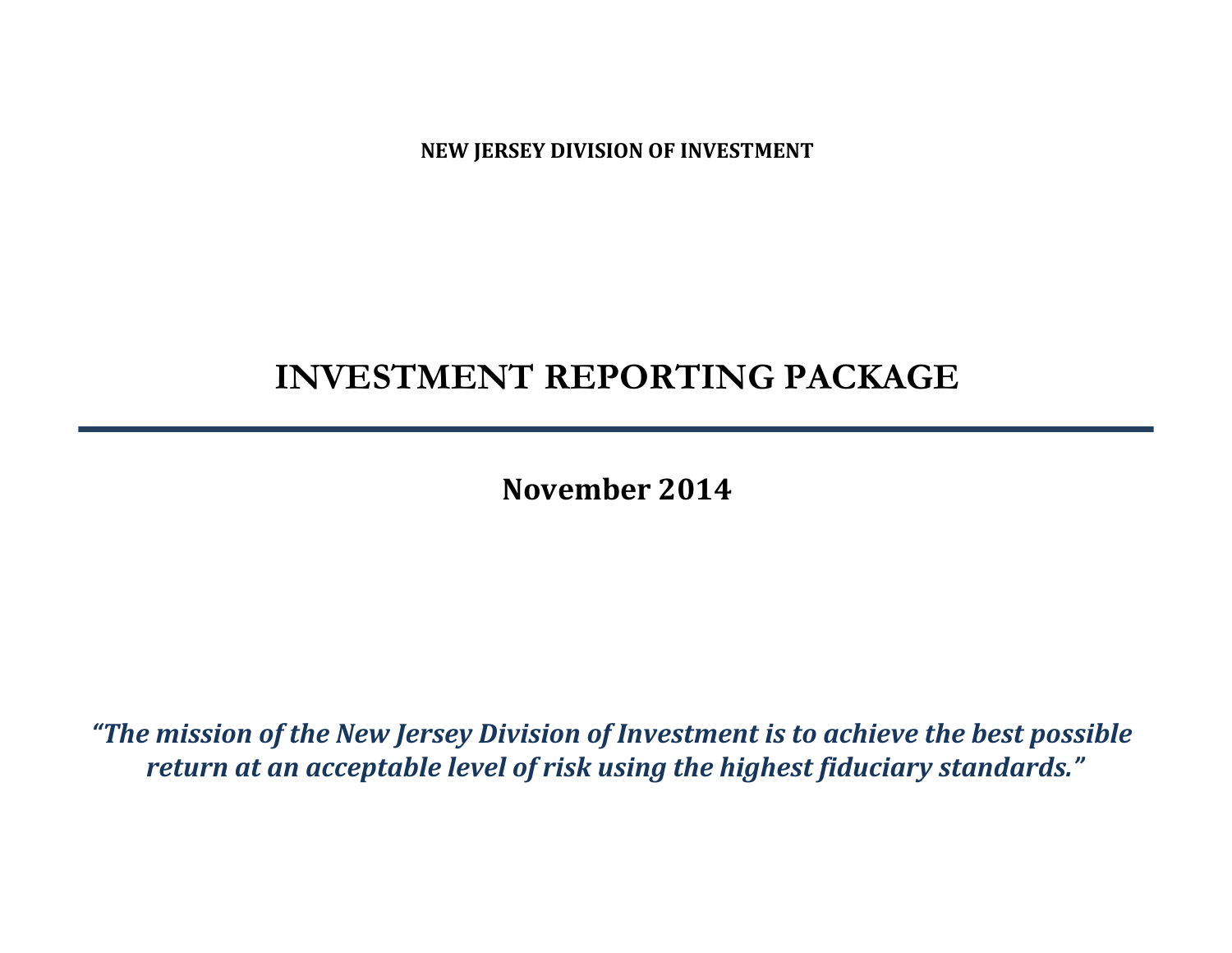# **New Jersey Division of Investment Actual Allocation vs FY 2015 Investment Plan Target 11/30/14**

|                                    | <b>Actual</b>       |                 |             |                     |
|------------------------------------|---------------------|-----------------|-------------|---------------------|
|                                    | <b>Allocation %</b> | <b>Target %</b> | Difference% | <b>Allocation\$</b> |
| Absolute Return/Risk Mitigation    | 4.37%               | 4.00%           | 0.37%       | 3,438.91            |
| <b>Risk Mitigation</b>             | 4.37%               | 4.00%           | 0.37%       | 3,438.91            |
| Cash Equivalents <sup>(1)</sup>    | 4.58%               | 5.00%           | $-0.42%$    | 3,607.65            |
| Short Term Cash Equivalents        | 0.58%               | 0.00%           | 0.49%       | 453.46              |
| <b>TIPS</b>                        | 2.14%               | 1.50%           | 0.64%       | 1,682.02            |
| <b>US Treasuries</b>               | 0.98%               | 1.75%           | $-0.77%$    | 768.76              |
| <b>Total Liquidity</b>             | 8.27%               | 8.25%           | 0.02%       | 6,511.89            |
| <b>Investment Grade Credit</b>     | 10.89%              | 10.00%          | 0.89%       | 8,576.13            |
| Public High Yield                  | 2.09%               | 2.00%           | 0.09%       | 1,647.40            |
| <b>Global Diversified Credit</b>   | 2.90%               | 3.50%           | $-0.70%$    | 2,285.82            |
| <b>Credit Oriented Hedge Funds</b> | 3.15%               | 4.00%           | $-0.85%$    | 2,477.12            |
| Debt Related Private Equity        | 1.03%               | 1.00%           | 0.03%       | 812.59              |
| <b>Debt Related Real Estate</b>    | 0.88%               | 1.00%           | $-0.12%$    | 690.59              |
| Police and Fire Mortgage Program   | 1.14%               | 1.10%           | 0.04%       | 898.17              |
| <b>Total Income</b>                | 22.08%              | 22.60%          | $-0.52%$    | 17,387.82           |
| Commodities                        | 1.10%               | 1.00%           | 0.10%       | 862.72              |
| <b>Private Real Assets</b>         | 1.27%               | 2.00%           | $-0.73%$    | 997.68              |
| <b>Equity Related Real Estate</b>  | 3.92%               | 4.25%           | $-0.52%$    | 3,088.88            |
| <b>Total Real Return</b>           | 6.29%               | 7.25%           | $-0.96%$    | 4,949.28            |
| <b>US Equity</b>                   | 29.18%              | 27.25%          | 1.93%       | 22,979.75           |
| Non-US Developed Markets Equity    | 10.90%              | 12.00%          | $-1.10%$    | 8,580.43            |
| <b>Emerging Markets Equity</b>     | 6.22%               | 6.40%           | $-0.18%$    | 4,899.92            |
| <b>Equity Oriented Hedge Funds</b> | 3.92%               | 4.00%           | $-0.08%$    | 3,088.66            |
| <b>Buyouts/Venture Capital</b>     | 7.84%               | 8.25%           | $-0.41%$    | 6,173.12            |
| <b>Total Global Growth</b>         | 58.07%              | 57.90%          | 0.17%       | 45,721.88           |
| Opportunistic Private Equity       | 0.18%               | 0.00%           | 0.18%       | 138.28              |
| <b>Other Cash and Receivables</b>  | 0.75%               | 0.00%           | 0.75%       | 593.12              |
| <b>Total Pension Fund</b>          | 100.00%             | 100.00%         | 0.00%       | 78,741.18           |

**1 The cash aggregate comprises the two common fund cash accounts, in addition to the seven plan cash accounts.** 

**Totals may not equal sum of components due to rounding.**



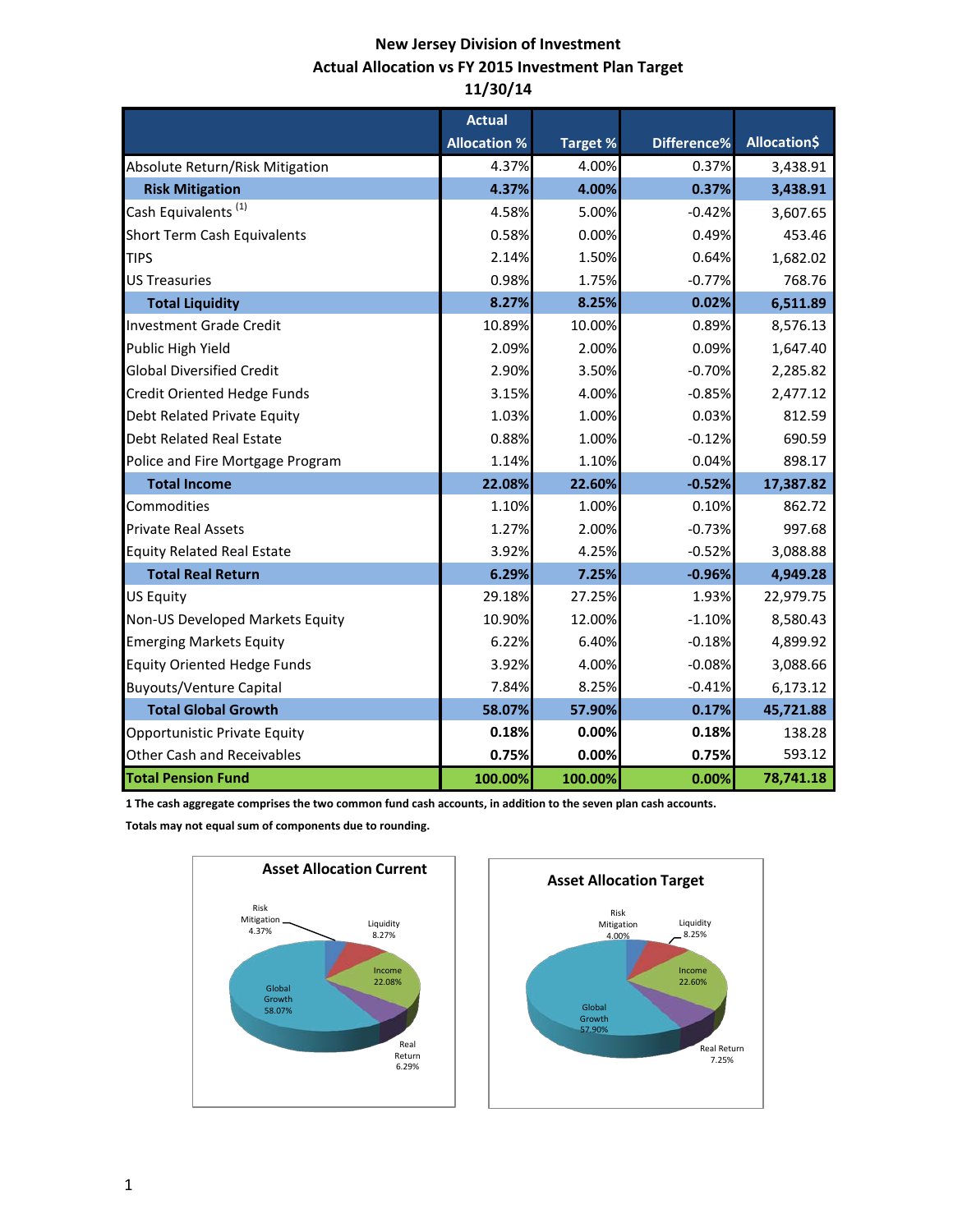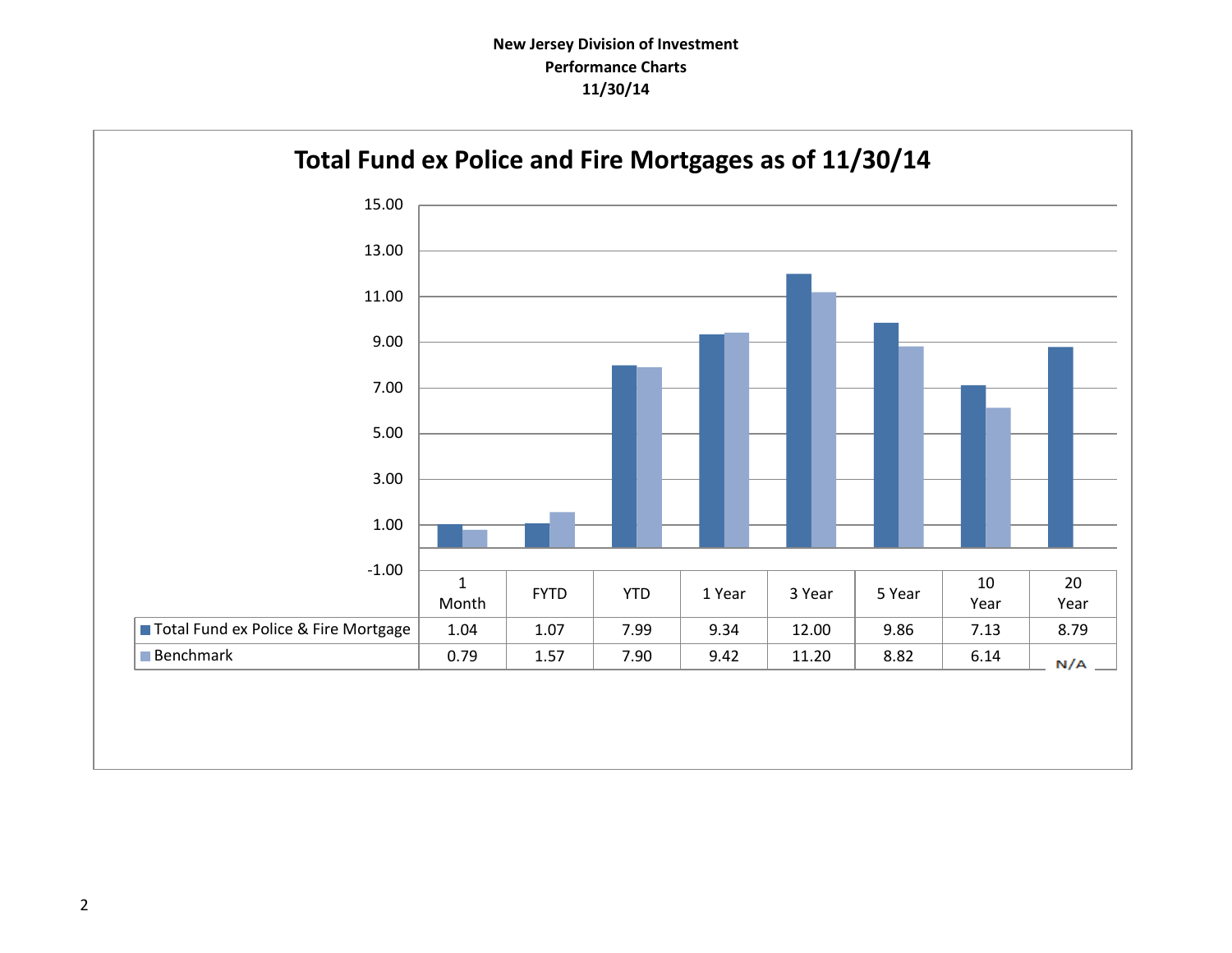# **New Jersey Division of Investment Performance Charts 11/30/14**



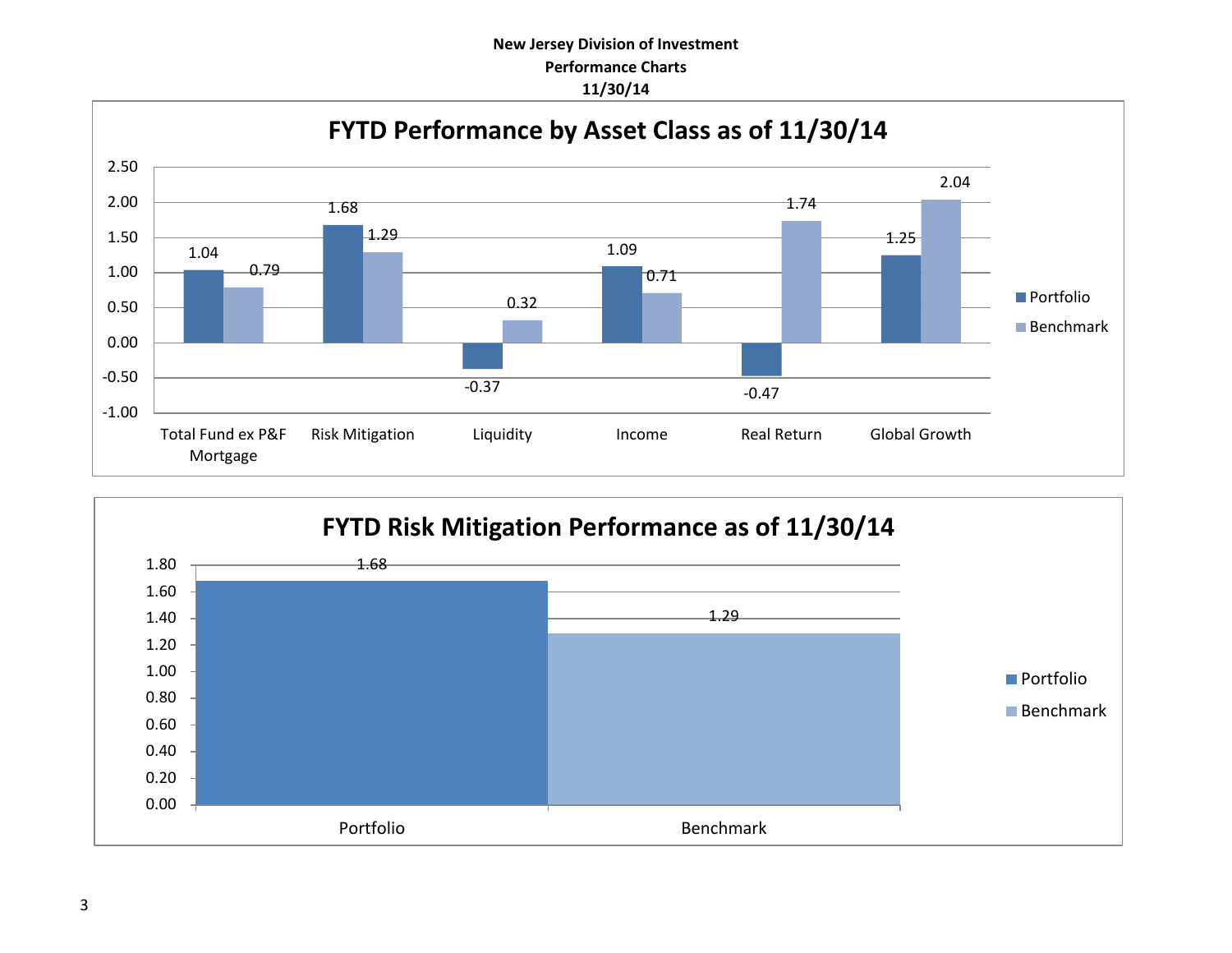## **New Jersey Division of Investment Performance Charts 11/30/14**





\*Reported on a 1 month lag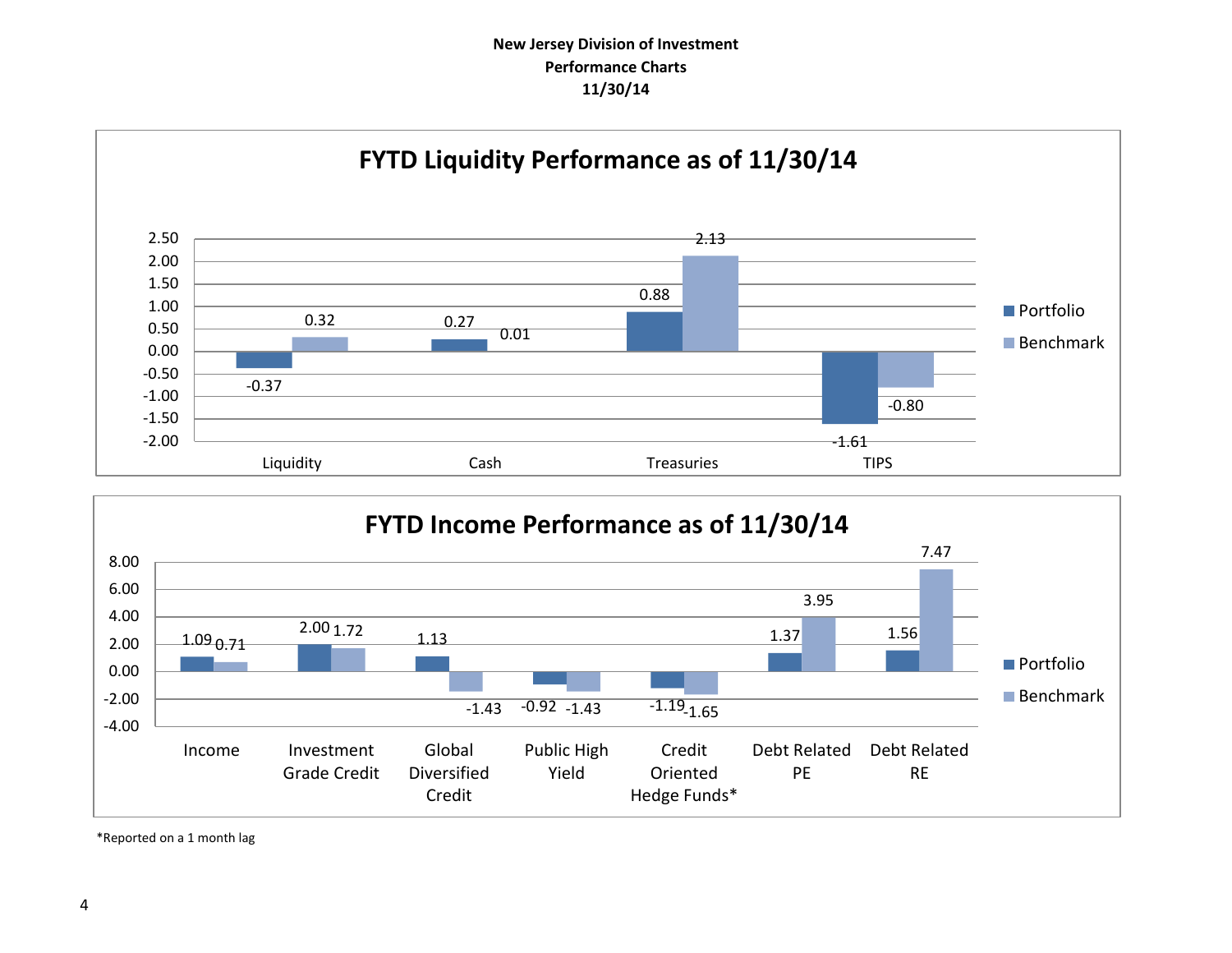## **New Jersey Division of Investment Performance Charts 11/30/14**





\*Reported on a 1 month lag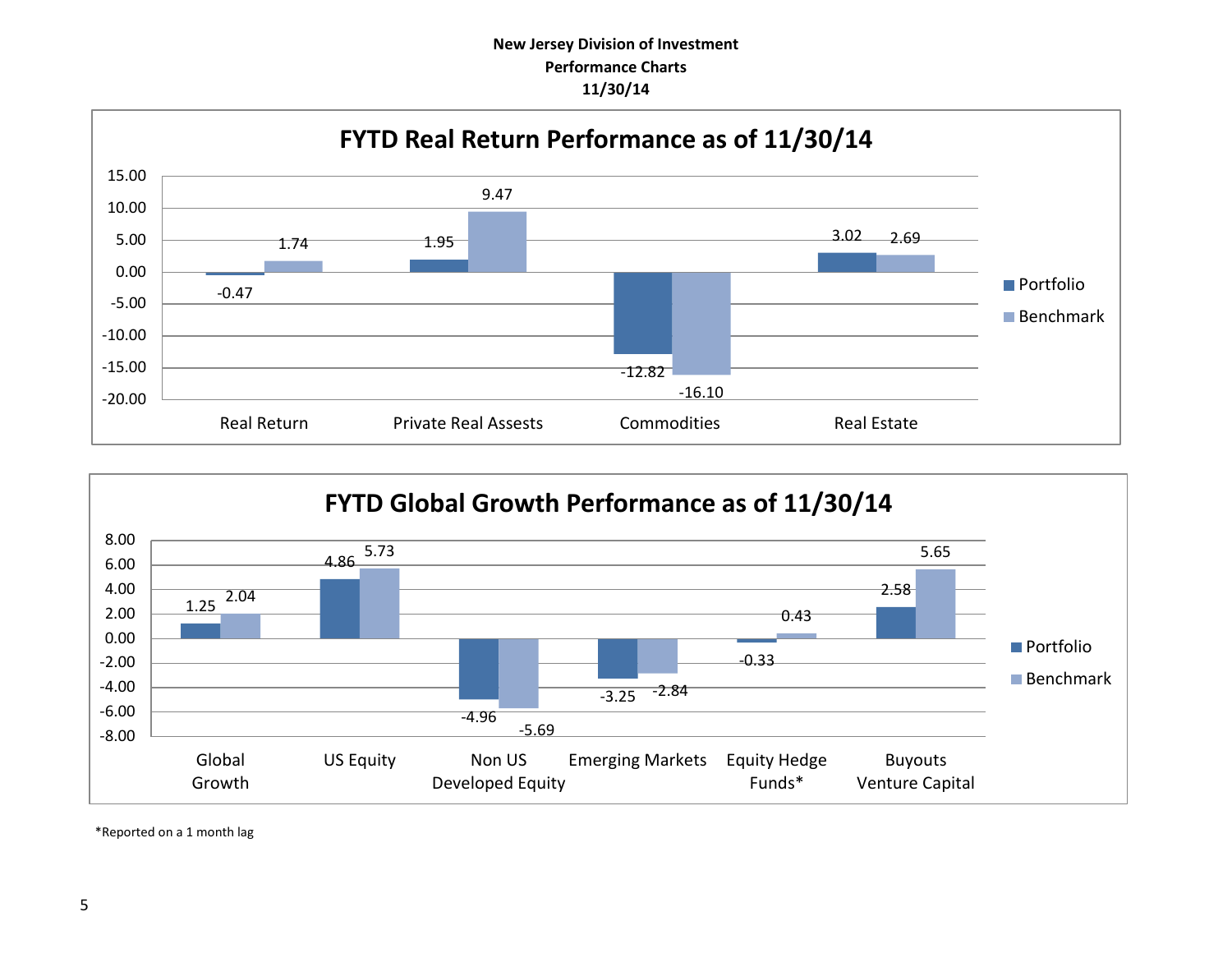#### **New Jersey Division of Investment**

**Pension Fund Performance Versus Benchmark**

| 11/30/14                                                       |         |             |             |        |         |         |          |  |
|----------------------------------------------------------------|---------|-------------|-------------|--------|---------|---------|----------|--|
|                                                                | 1 month | <b>FYTD</b> | <b>CYTD</b> | 1 Year | 3 Years | 5 Years | 10 Years |  |
| Domestic Equity with Cash, Hedges, Miscellaneous               | 2.24    | 4.86        | 12.32       | 15.32  | 21.03   | 16.46   | 9.23     |  |
| S&P 1500 Composite                                             | 2.52    | 5.73        | 13.16       | 16.03  | 20.77   | 16.20   | 8.26     |  |
| Equity Only (Ex Cash)                                          | 2.25    | 4.86        | 12.42       | 15.62  | 21.38   | 16.83   | 9.40     |  |
| <b>Equity Only-Diversified Fund</b>                            | 2.31    | 4.72        | 12.02       | 14.89  | 20.54   |         |          |  |
| <b>Equity Only-Concentrated Fund</b>                           | 2.19    | 4.99        | 12.82       | 16.42  | 22.67   |         |          |  |
| Domestic Fixed Income with Cash, Hedges, Miscellaneous         | 0.44    | 0.99        | 7.04        | 6.64   | 5.81    | 7.57    | 7.20     |  |
| <b>Fixed Income Blended Benchmark</b>                          | 0.27    | 0.70        | 6.11        | 5.73   | 5.08    | 6.95    | 6.57     |  |
| <b>Investment Grade</b>                                        | 0.53    | 1.39        | 7.14        | 6.32   | 4.38    | 6.85    | 6.71     |  |
| <b>Investment Grade Blended Benchmark</b>                      | 0.66    | 1.51        | 7.05        | 6.31   | 4.67    | 7.67    | 6.93     |  |
| High Yield                                                     | 0.34    | 0.28        | 9.66        | 10.28  | 13.72   | 12.67   |          |  |
| <b>Barclays High Yield Index</b>                               | (0.73)  | (1.42)      | 3.96        | 4.52   | 9.92    | 10.06   |          |  |
| <b>International Equity with Cash, Hedges, Miscellaneous</b>   | 0.69    | (4.10)      | 0.74        | 1.37   | 9.39    | 3.96    | 4.90     |  |
| <b>MSCI All World Country Index (ex US)</b>                    | 0.72    | (5.53)      | (0.27)      | 0.61   | 9.92    | 5.64    | 5.96     |  |
| <b>Custom International Equity Markets Index</b>               | 0.61    | (4.67)      | 0.54        | 0.85   | 9.53    |         |          |  |
| Developed Markets Equity                                       | 1.58    | (4.96)      | (0.18)      | 1.34   | 12.16   |         |          |  |
| Custom International Equity Developed Markets Index            | 1.38    | (5.69)      | (0.91)      | 0.50   | 11.64   |         |          |  |
| <b>Emerging Markets Equity</b>                                 | (1.02)  | (3.25)      | 1.96        | 1.22   | 4.87    |         |          |  |
| <b>Custom International Equity Emerging Markets Index</b>      | (0.83)  | (2.84)      | 3.00        | 1.52   | 6.13    |         |          |  |
| <b>Alternative Investments</b>                                 | 0.57    | 0.74        | 10.37       | 12.07  | 10.31   | 9.81    |          |  |
| <b>Hedge Funds</b>                                             | (0.27)  | 0.26        | 5.82        | 7.45   | 8.43    | 6.36    |          |  |
| HFRI Fund of Funds Composite (one month lag)                   | (0.63)  | 0.64        | 3.09        | 4.19   | 4.59    | 3.29    |          |  |
| <b>Private Equity</b>                                          | 1.48    | 2.40        | 18.83       | 21.37  | 15.91   | 15.38   |          |  |
| Cambridge Associates (Data only available quarterly) $1$       | 0.00    | 5.65        | 16.16       | 21.96  | 14.75   | 17.59   |          |  |
| <b>Real Estate</b>                                             | 1.62    | 2.41        | 11.92       | 13.77  | 12.74   | 11.02   |          |  |
| Real Estate Index (Data only available quarterly) <sup>1</sup> | 0.00    | 2.69        | 8.12        | 11.74  | 11.61   | 11.30   |          |  |
| <b>Real Assets/Commodities</b>                                 | (0.92)  | (6.18)      | 2.81        | 2.51   | (0.89)  | 1.97    |          |  |
| <b>DJUBS TR Index</b>                                          | (4.07)  | (16.10)     | (10.16)     | (9.04) | (8.18)  | (3.64)  |          |  |
| Police & Fire Mortgage Program                                 | 0.63    | 2.27        | 5.63        | 6.02   | 3.18    |         |          |  |
| Plan Cash <sup>2</sup>                                         | 0.06    | 0.31        | 0.63        | 0.64   | 0.32    | 0.32    | 1.76     |  |
| <b>US Treasury Bills (3 month)</b>                             | 0.00    | 0.01        | 0.03        | 0.04   | 0.05    | 0.07    | 1.48     |  |
| <b>Total Pension Fund</b>                                      | 1.03    | 1.09        | 7.96        | 9.30   | 11.87   |         |          |  |
| <b>Total Pension Fund ex Police and Fire Mortgages</b>         | 1.04    | 1.07        | 7.99        | 9.34   | 12.00   | 9.86    | 7.13     |  |
| <b>Total Fund Benchmark</b>                                    | 0.79    | 1.57        | 7.90        | 9.42   | 11.20   | 8.82    | 6.14     |  |

**1 Cambridge Associates & NCREIF (NPI) Benchmarks are only reported on an quarterly basis, non quarter-end months are reported as 0%**

**2 The cash aggregate comprises the seven plan cash accounts**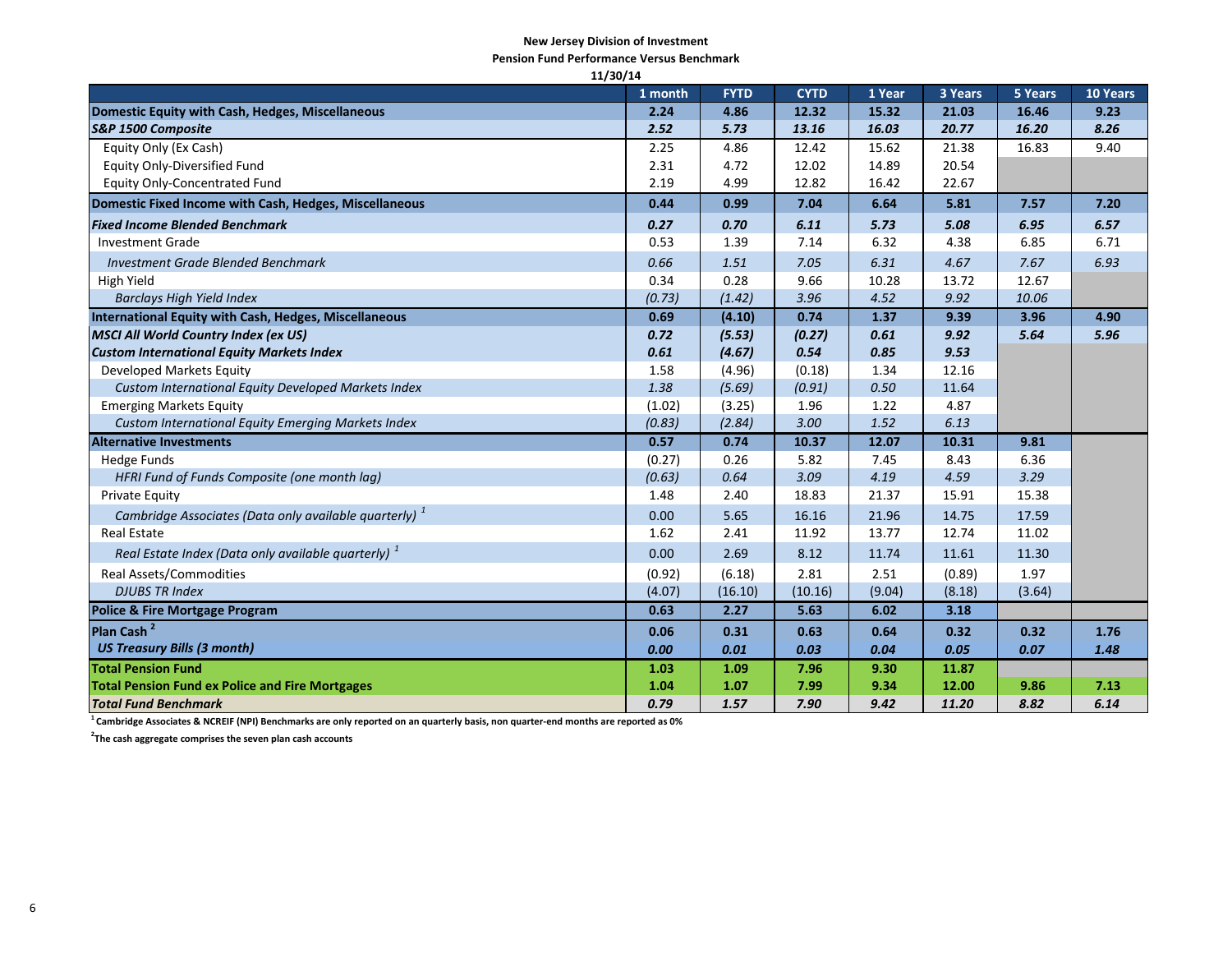# **New Jersey Division of Investment Domestic Equity 11/30/14**

## **Top Holdings**

|                                  | % of             |
|----------------------------------|------------------|
| Company                          | <b>Portfolio</b> |
| <b>APPLE INC</b>                 | 3.97             |
| <b>MICROSOFT CORP</b>            | 2.24             |
| <b>EXXON MOBIL CORP</b>          | 1.91             |
| <b>WELLS FARGO CO</b>            | 1.82             |
| <b>GOOGLE INC</b>                | 1.59             |
| <b>JOHNSON &amp; JOHNSON</b>     | 1.49             |
| <b>WALT DISNEY CO.</b>           | 1.45             |
| MERCK & CO.                      | 1.43             |
| <b>GENERAL ELECTRIC CO</b>       | 1.41             |
| <b>JP MORGAN CHASE &amp; CO.</b> | 1.32             |

# **Portfolio Sector Weightings**

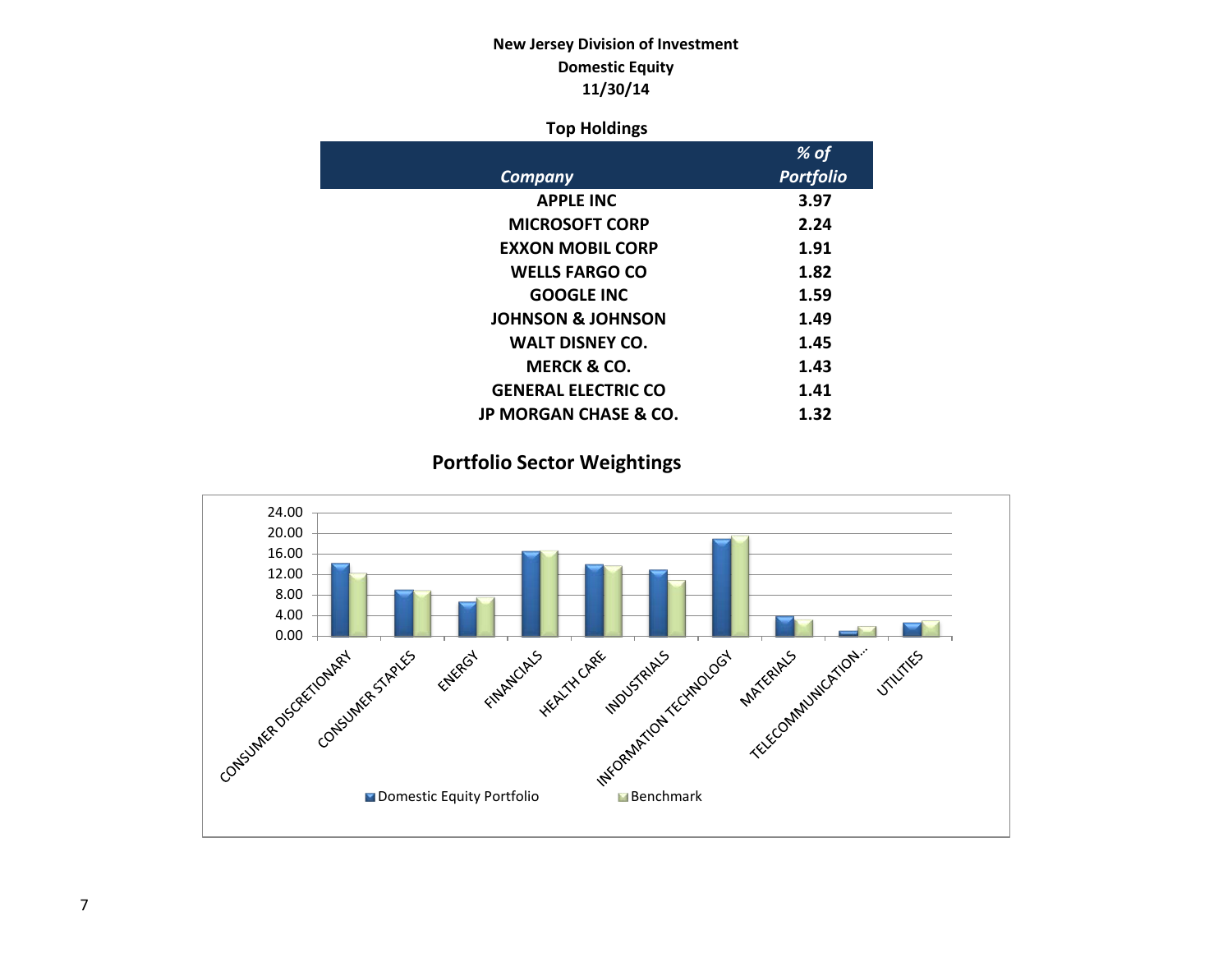## **New Jersey Division of Investment Investment Grade Portfolio 11/30/14**

|                               | <b>Portfolio</b> | Benchmark <sup>(1)</sup> Difference |          |              | Issuer Name <sup>(2)</sup> | <b>Market Valu</b> |
|-------------------------------|------------------|-------------------------------------|----------|--------------|----------------------------|--------------------|
| S & P's Quality Rating        | A+               | A+                                  | N/A      | <b>TII</b>   | U.S. Tips                  | 14.52%             |
| Coupon (%)                    | 3.87             | 5.32                                | $-1.45$  |              | U.S. Treasury              | 8.11%              |
| Current Yield                 | 3.22             | 4.38                                | $-1.16$  | <b>XOM</b>   | <b>Exxon Mobil</b>         | 2.44%              |
| <b>IDuration</b>              | 5.90             | 6.68                                | $-0.78$  | <b>MP</b>    | <b>Prov of Manitoba</b>    | 2.31%              |
| <b>Option Adjusted Spread</b> | 88.13            | 116.29                              | $-28.16$ | <b>AID</b>   | Aid to Israel              | 2.30%              |
| Convexity                     | 0.19             | 1.54                                | $-1.35$  |              | IAT & T                    | 1.94%              |
| Maturity (yrs)                | 6.89             | 9.86                                | $-2.97$  | <b>BRCOL</b> | <b>Prov of Brit Col</b>    | 1.65%              |

\*This is a custom benchmark

| <b>Maturities</b> | <b>Portfolio</b> | Benchmark <sup>(1)</sup> |
|-------------------|------------------|--------------------------|
| $0-5$ yr          | 44.27            | 0.41                     |
| $5-10$ yr         | 40.93            | 1.04                     |
| $10-15$ yr        | 6.06             | 10.53                    |
| $15-20$ yr        | 5.02             | 12.28                    |
| 20-25yr           | 2.41             | 24.28                    |
| 25-30yr           | 0.07             | 48.46                    |
| $>30$ yr          | 0.15             | 3.00                     |
| Unclassified      | 1.09             | 0.00                     |

(1) Barclay's Gov/Credit Long

(2) Includes all affiliated entities

(3) Excluding US Treasuries and Tips

| <b>Portfolio</b> | Benchmark <sup>(1)</sup> Difference |          |              | <b>Issuer Name<sup>(2)</sup></b> | Market Value [%] |
|------------------|-------------------------------------|----------|--------------|----------------------------------|------------------|
| $A+$             | $A+$                                | N/A      | TII          | U.S. Tips                        | 14.52%           |
| 3.87             | 5.32                                | $-1.45$  |              | U.S. Treasury                    | 8.11%            |
| 3.22             | 4.38                                | $-1.16$  | <b>XOM</b>   | <b>Exxon Mobil</b>               | 2.44%            |
| 5.90             | 6.68                                | $-0.78$  | <b>MP</b>    | <b>Prov of Manitoba</b>          | 2.31%            |
| 88.13            | 116.29                              | $-28.16$ | <b>AID</b>   | Aid to Israel                    | 2.30%            |
| 0.19             | 1.54                                | $-1.35$  |              | <b>AT &amp; T</b>                | 1.94%            |
| 6.89             | 9.86                                | $-2.97$  | <b>BRCOL</b> | <b>Prov of Brit Col</b>          | 1.65%            |
| ۰k               |                                     |          | <b>ONT</b>   | Prov of Ontario                  | 1.56%            |
|                  |                                     |          | <b>QHEL</b>  | Hydro-Quebec                     | 1.56%            |
|                  |                                     |          |              | <b>CMCSA</b> Comcast             | 1.55%            |

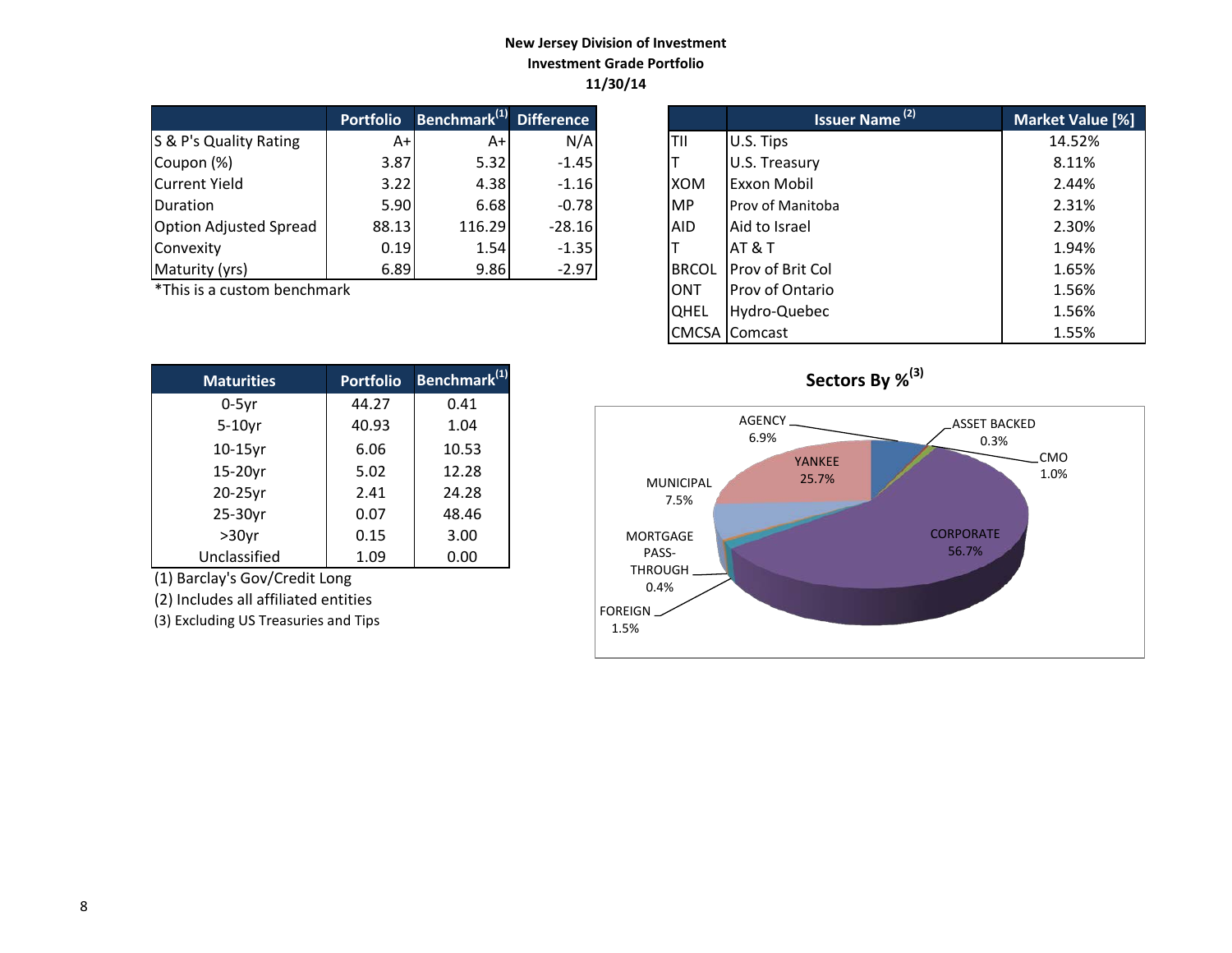# **New Jersey Division of Investment International Equity 11/30/14**

## **Top Holdings**

|                                       | % of             |
|---------------------------------------|------------------|
| <b>Company</b>                        | <b>Portfolio</b> |
| <b>ISHARES MSCI EMERGING MARKETS</b>  | 8.39             |
| <b>ISHARES MSCI EAFE ETF</b>          | 2.18             |
| <b>ISHARES CORE MSCI EMERGING MAR</b> | 1.42             |
| ROCHE HOLDING AG                      | 1.24             |
| <b>NOVARTIS AG REG</b>                | 1.18             |
| <b>NESTLE SA REG</b>                  | 1.04             |
| <b>TAIWAN SEMICONDUCTOR</b>           | 0.89             |
| <b>BAYER AG</b>                       | 0.81             |
| <b>HSBC HOLDINGS PLC</b>              | 0.74             |
| TOYOTA MOTOR CORP                     | 0.71             |
|                                       |                  |

# **Portfolio Sector Weightings**

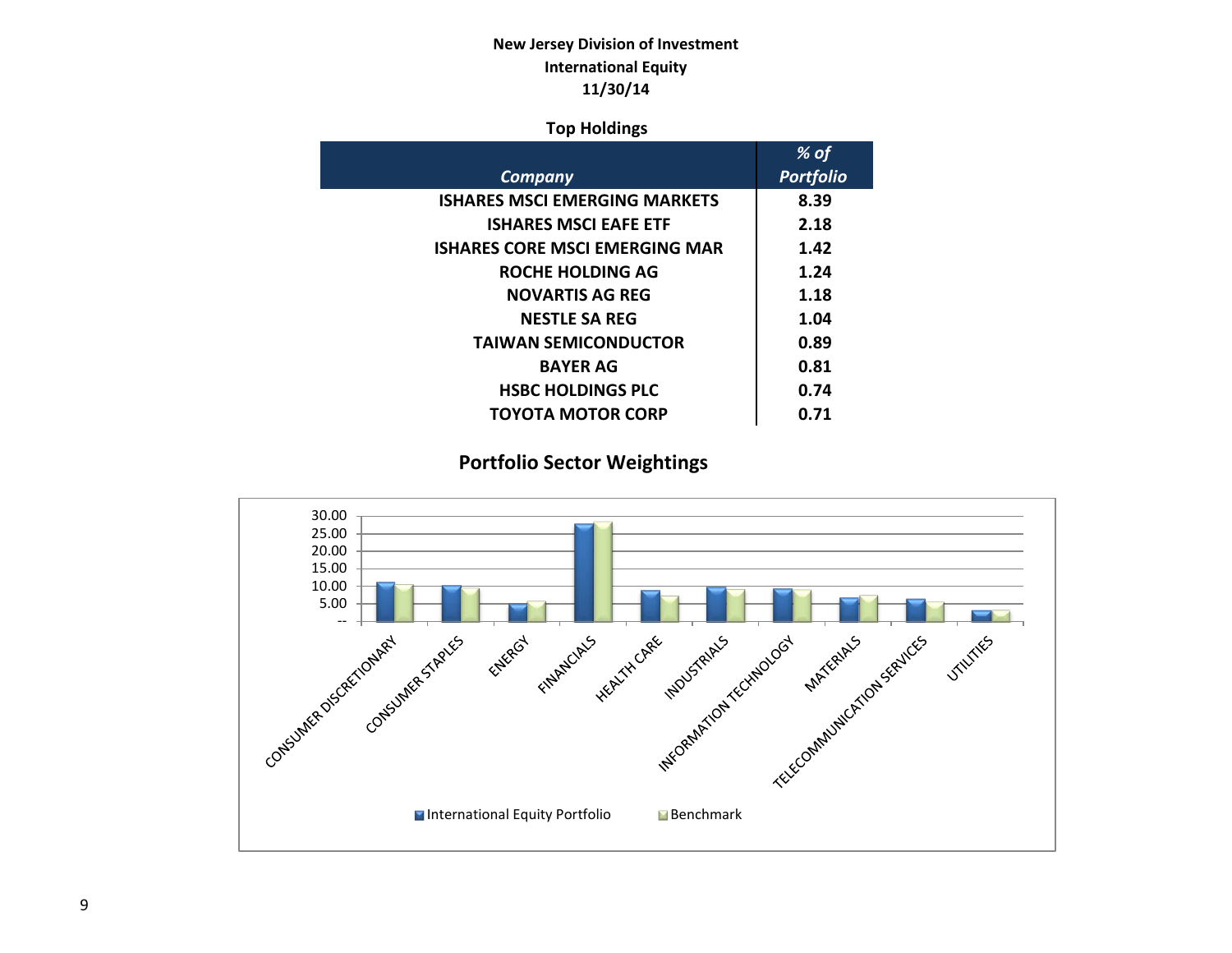## **New Jersey Division of Investment International Equity Exposure by Country 11/30/14**

|                           |               |          | <b>Custom</b><br><b>International</b> |          | <b>Net Foreign</b><br><b>Currency</b> |                                |               |          | <b>Custom</b><br><b>International</b> |              | <b>Net Foreign</b><br><b>Currency</b> |
|---------------------------|---------------|----------|---------------------------------------|----------|---------------------------------------|--------------------------------|---------------|----------|---------------------------------------|--------------|---------------------------------------|
|                           | <b>Equity</b> | % Equity | <b>Index</b>                          | Hedge    | <b>Exposure</b>                       |                                | <b>Equity</b> | % Equity | <b>Index</b>                          | <b>Hedge</b> | <b>Exposure</b>                       |
| <b>Developed Markets:</b> |               |          |                                       |          |                                       | <b>Emerging Markets:</b>       |               |          |                                       |              |                                       |
| Developed - Euro          |               |          |                                       |          |                                       | EM - Global                    | 6.6           | 0.0%     | 0.0%                                  |              | 6.6                                   |
| Austria                   | 13.1          | 0.1%     | 0.1%                                  |          | 13.1                                  | EM - Europe/Middle East/Africa |               |          |                                       |              |                                       |
| Belgium                   | 98.6          | 0.7%     | 0.8%                                  |          | 98.6                                  | <b>Czech Republic</b>          | 55.0          | 0.4%     | 0.1%                                  |              | 55.0                                  |
| Finland                   | 67.0          | 0.5%     | 0.5%                                  |          | 67.0                                  | Egypt                          | 19.1          | 0.1%     | 0.1%                                  |              | 19.1                                  |
| France                    | 706.2         | 5.3%     | 5.1%                                  |          | 706.2                                 | Hungary                        | 14.9          | 0.1%     | 0.1%                                  |              | 14.9                                  |
| Germany                   | 667.6         | 5.0%     | 5.6%                                  |          | 667.6                                 | Kazakhstan                     | 0.2           | 0.0%     | 0.0%                                  |              | 0.2                                   |
| Greece                    | 30.3          | 0.2%     | 0.2%                                  |          | 30.3                                  | Kenya                          | 0.3           | 0.0%     | 0.0%                                  |              | 0.3                                   |
| Ireland                   | 32.5          | 0.2%     | 0.2%                                  |          | 32.5                                  | Kuwait                         | 0.9           | 0.0%     | 0.0%                                  |              | 0.9                                   |
| Luxembourg                | 0.1           | 0.0%     | 0.0%                                  |          | 0.1                                   | Morocco                        | 0.2           | 0.0%     | 0.0%                                  |              | 0.2                                   |
| Italy                     | 164.2         | 1.2%     | 1.2%                                  |          | 164.2                                 | Nigeria                        | 0.5           | 0.0%     | 0.0%                                  |              | 0.5                                   |
| Netherlands               | 270.1         | 2.0%     | 1.7%                                  |          | 270.1                                 | Oman                           | 0.2           | 0.0%     | 0.0%                                  |              | 0.2                                   |
| Portugal                  | 18.9          | 0.1%     | 0.1%                                  |          | 18.9                                  | Poland                         | 84.4          | 0.6%     | 0.6%                                  |              | 84.4                                  |
| Spain                     | 269.6         | 2.0%     | 2.2%                                  |          | 269.6                                 | Qatar                          | 17.4          | 0.1%     | 0.3%                                  |              | 17.4                                  |
| <b>Euro Currency</b>      |               |          |                                       | $-176.7$ | $-176.7$                              | Romania                        | 2.1           | 0.0%     | 0.0%                                  |              | 2.1                                   |
| Developed - Non-Euro      |               |          |                                       |          |                                       | Russia                         | 199.3         | 1.5%     | 1.1%                                  |              | 199.3                                 |
| Australia                 | 567.4         | 4.3%     | 4.5%                                  |          | 567.4                                 | South Africa                   | 334.6         | 2.5%     | 2.8%                                  |              | 334.6                                 |
| Canada                    | 872.5         | 6.5%     | 6.3%                                  |          | 872.5                                 | Turkey                         | 125.2         | 0.9%     | 0.7%                                  |              | 125.2                                 |
| Denmark                   | 146.8         | 1.1%     | 0.9%                                  |          | 146.8                                 | <b>United Arab Emirates</b>    | 13.2          | 0.1%     | 0.3%                                  |              | 13.2                                  |
| Hong Kong                 | 228.2         | 1.7%     | 1.9%                                  |          | 228.2                                 | EM - Latam                     |               |          |                                       |              |                                       |
| Israel                    | 39.2          | 0.3%     | 0.3%                                  |          | 39.2                                  | Argentina                      | 24.8          | 0.2%     | 0.0%                                  |              | 24.8                                  |
| Japan                     | 1,633.1       | 12.2%    | 12.4%                                 | $-174.2$ | 1,458.9                               | <b>Brazil</b>                  | 503.7         | 3.8%     | 3.5%                                  |              | 503.7                                 |
| New Zealand               | 0.6           | 0.0%     | 0.1%                                  |          | 0.6                                   | Chile                          | 21.2          | 0.2%     | 0.5%                                  |              | 21.2                                  |
| Norway                    | 48.1          | 0.4%     | 0.3%                                  |          | 48.1                                  | Colombia                       | 34.1          | 0.3%     | 0.3%                                  |              | 34.1                                  |
| Singapore                 | 122.6         | 0.9%     | 0.9%                                  |          | 122.6                                 | Mexico                         | 259.1         | 1.9%     | 1.8%                                  |              | 259.1                                 |
| Sweden                    | 240.3         | 1.8%     | 1.7%                                  |          | 240.3                                 | Panama                         | 14.4          | 0.1%     | 0.0%                                  |              | 14.4                                  |
| Switzerland               | 846.0         | 6.3%     | 5.6%                                  |          | 846.0                                 | Peru                           | 33.6          | 0.3%     | 0.2%                                  |              | 33.6                                  |
| <b>United Kingdom</b>     | 1,494.3       | 11.2%    | 12.6%                                 |          | 1,494.3                               | EM - Asia ex Japan             |               |          |                                       |              |                                       |
|                           |               |          |                                       |          |                                       | Bangladesh                     | 0.1           | 0.0%     | 0.0%                                  |              | 0.1                                   |
|                           |               |          |                                       |          |                                       | China                          | 903.9         | 6.8%     | 6.9%                                  |              | 903.9                                 |
|                           |               |          |                                       |          |                                       | India                          | 363.7         | 2.7%     | 2.4%                                  |              | 363.7                                 |
|                           |               |          |                                       |          |                                       | Indonesia                      | 174.9         | 1.3%     | 1.0%                                  |              | 174.9                                 |
|                           |               |          |                                       |          |                                       | Korea                          | 736.5         | 5.5%     | 5.2%                                  |              | 736.5                                 |
|                           |               |          |                                       |          |                                       | Malaysia                       | 88.3          | 0.7%     | 1.3%                                  |              | 88.3                                  |
|                           |               |          |                                       |          |                                       | Mongoloia                      | 0.4           | 0.0%     | 0.0%                                  |              | 0.4                                   |
|                           |               |          |                                       |          |                                       | Pakistan                       | 19.4          | 0.1%     | 0.0%                                  |              | 19.4                                  |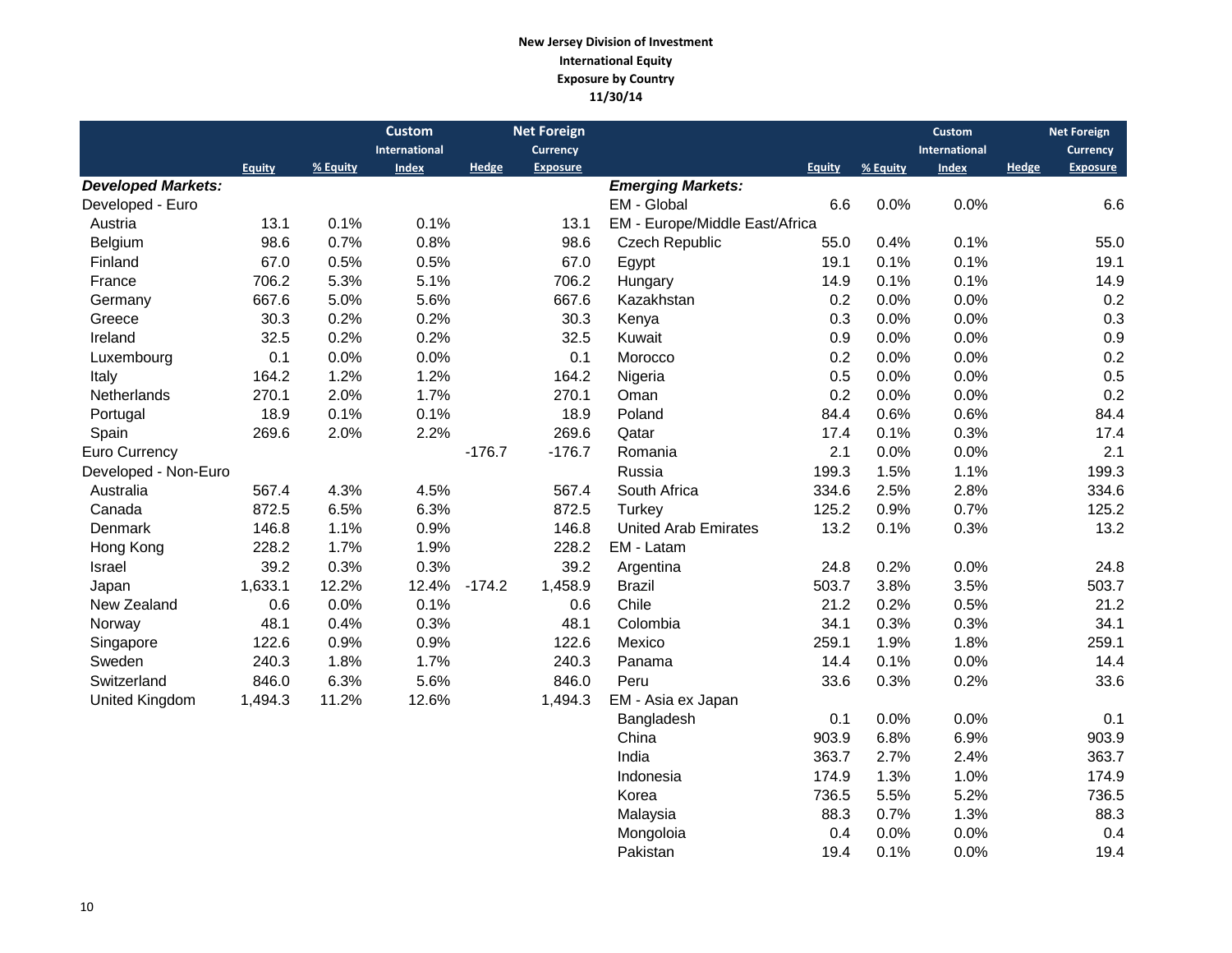# **New Jersey Division of Investment International Equity Exposure by Country**

|               |          |               |              |                    | 11/30/14    |               |          |               |              |                    |
|---------------|----------|---------------|--------------|--------------------|-------------|---------------|----------|---------------|--------------|--------------------|
|               |          | <b>Custom</b> |              | <b>Net Foreign</b> |             |               |          | Custom        |              | <b>Net Foreign</b> |
|               |          | International |              | <b>Currency</b>    |             |               |          | International |              | <b>Currency</b>    |
| <b>Equity</b> | % Equity | <b>Index</b>  | <b>Hedge</b> | <b>Exposure</b>    |             | <b>Equity</b> | % Equity | <b>Index</b>  | <b>Hedge</b> | <b>Exposure</b>    |
|               |          |               |              |                    | Philippines | 108.1         | 0.8%     | 0.4%          |              | 108.1              |
|               |          |               |              |                    | Sri Lanka   | 0.1           | 0.0%     | $0.0\%$       |              | 0.1                |
|               |          |               |              |                    | Taiwan      | 453.7         | 3.4%     | 4.5%          |              | 453.7              |
|               |          |               |              |                    | Thailand    | 142.5         | 1.1%     | 0.8%          |              | 142.5              |
|               |          |               |              |                    | Vietnam     | 0.1           | $0.0\%$  | $0.0\%$       |              | 0.1                |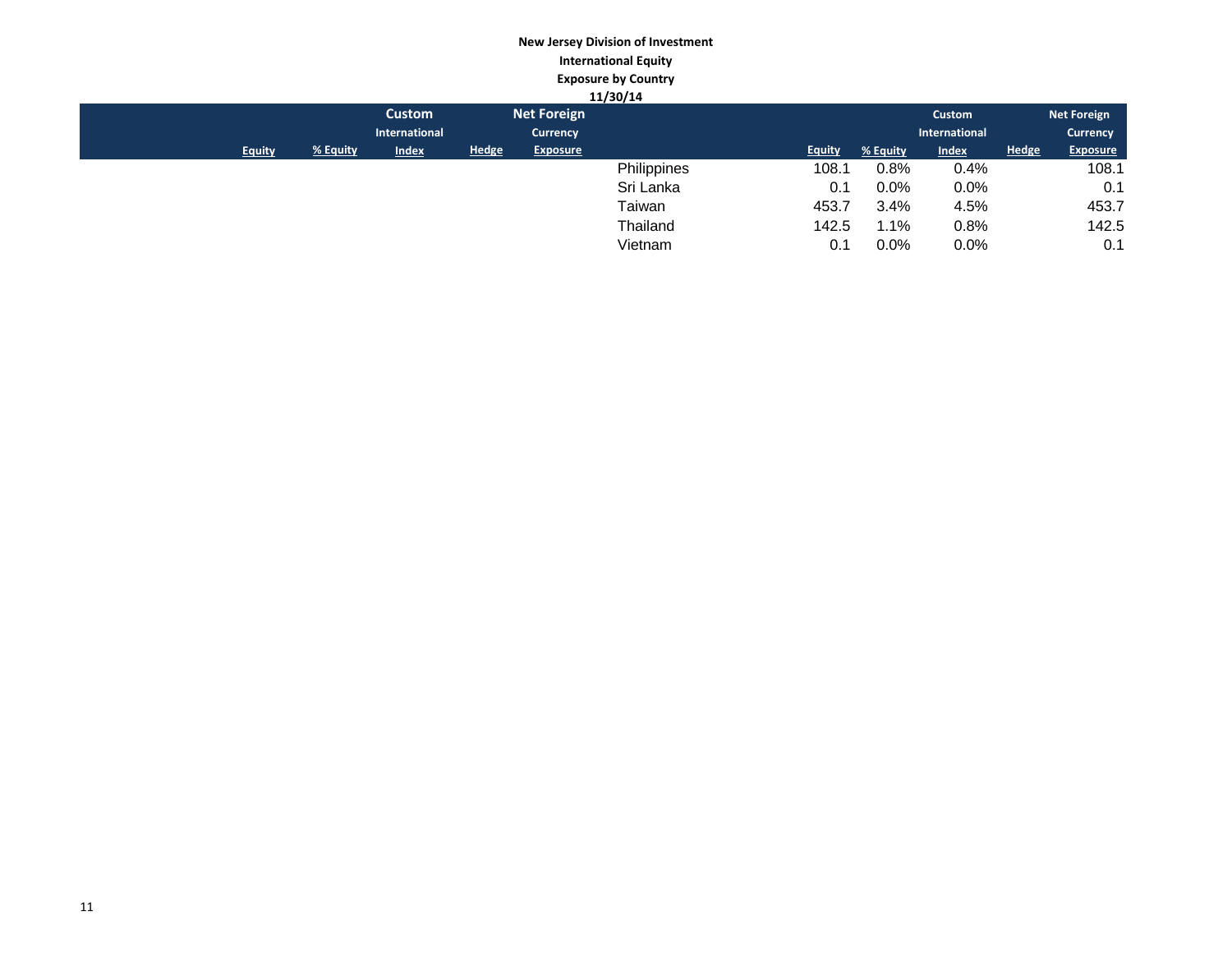# **New Jersey Division of Investment Cash Management Fund 11/30/14**

| <b>PARTICIPATION</b>       |              |                   |  |  |  |  |  |  |
|----------------------------|--------------|-------------------|--|--|--|--|--|--|
|                            | <b>VALUE</b> | <b>PERCENTAGE</b> |  |  |  |  |  |  |
| <b>STATF</b>               | \$8,389      | 69.20%            |  |  |  |  |  |  |
| NON-STATF                  | \$3,732      | 30.80%            |  |  |  |  |  |  |
| TOTAL*                     | \$12,121     | 100.00%           |  |  |  |  |  |  |
| Dollar amounts in millions |              |                   |  |  |  |  |  |  |

## **PORTFOLIO ANNUALIZED INTEREST RATES**

|                         | <b>STATE</b> | <b>NON-STATE</b> | <b>AVG.DAYS</b>      |                           |         |                  |
|-------------------------|--------------|------------------|----------------------|---------------------------|---------|------------------|
| 11/30/2014              | 0.12%        | 0.06%            | 98                   |                           |         |                  |
| $2.16\%$ 1.34%<br>2.94% | 0.49%        |                  |                      |                           |         |                  |
|                         |              |                  | COMM PAPER           |                           |         |                  |
|                         |              |                  | UST NOTES            | <b>COMM PAPER</b>         | 41.69%  | \$5,044,476,000  |
| 16.31%                  | 41.69%       |                  | CERT. OF DEPOSIT     | UST NOTES                 | 35.08%  | \$4,244,520,000  |
|                         |              |                  | <b>■ GOVT AGENCY</b> | <b>CERT. OF DEPOSIT</b>   | 16.31%  | \$1,973,330,000  |
|                         |              |                  | GOVT OF CANADA CP    | <b>I</b> GOVT AGENCY      | 2.94%   | \$355,870,000    |
| 35.08%                  |              |                  | CORPORATE BONDS      | <b>GOVT OF CANADA CP</b>  | 2.16%   | \$261,800,000    |
|                         |              |                  |                      | <b>CORPORATE BONDS</b>    | 1.34%   | \$161,649,000    |
|                         |              |                  | CANADIAN PROVINCES   | <b>CANADIAN PROVINCES</b> | 0.49%   | \$59,000,000     |
|                         |              |                  |                      | TOTAL**                   | 100.00% | \$12,100,645,000 |

 *\*Total is at market.*

*\*\*Total is at par.* Total US Treas/Agency 38.02%

 $\Box$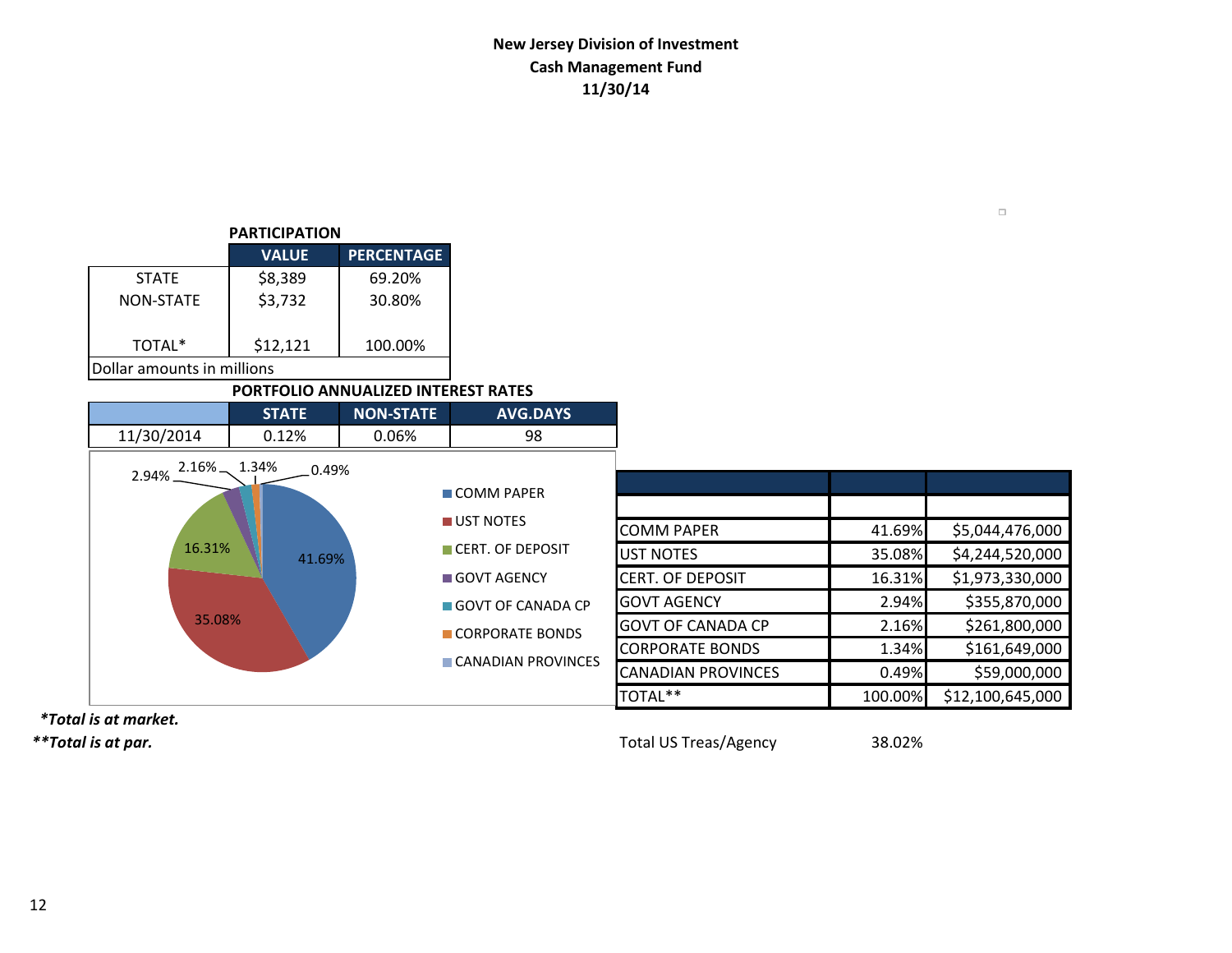## State Investment Council Regulation Violations and Other Reportable Matters November 30, 2014

| <b>Newly Reported Violations</b>                   |                        |                                                                                                                                                                      |                |  |  |  |  |  |
|----------------------------------------------------|------------------------|----------------------------------------------------------------------------------------------------------------------------------------------------------------------|----------------|--|--|--|--|--|
| Date of<br>Violation                               | Regulation<br>Violated | Description of Violation                                                                                                                                             | Date Corrected |  |  |  |  |  |
|                                                    |                        | There are no reportable matters.                                                                                                                                     |                |  |  |  |  |  |
|                                                    |                        |                                                                                                                                                                      |                |  |  |  |  |  |
|                                                    |                        | Status of Outstanding Violations Previously Reported                                                                                                                 |                |  |  |  |  |  |
| Date of<br>Violation                               | Regulation<br>Violated | Description of Violation                                                                                                                                             | Date Corrected |  |  |  |  |  |
| Political<br>contribution<br>made on<br>4/22/2013. | NJAC 17:16-4           | Discovered political contribution by investment management<br>professional of Prologis. Matter will be referred to State<br>Investment Council under separate cover. |                |  |  |  |  |  |
|                                                    |                        |                                                                                                                                                                      |                |  |  |  |  |  |
|                                                    |                        | <b>Other Reportable Matters</b>                                                                                                                                      |                |  |  |  |  |  |
|                                                    |                        | Description                                                                                                                                                          |                |  |  |  |  |  |
|                                                    |                        | There are no other reportable matters.                                                                                                                               |                |  |  |  |  |  |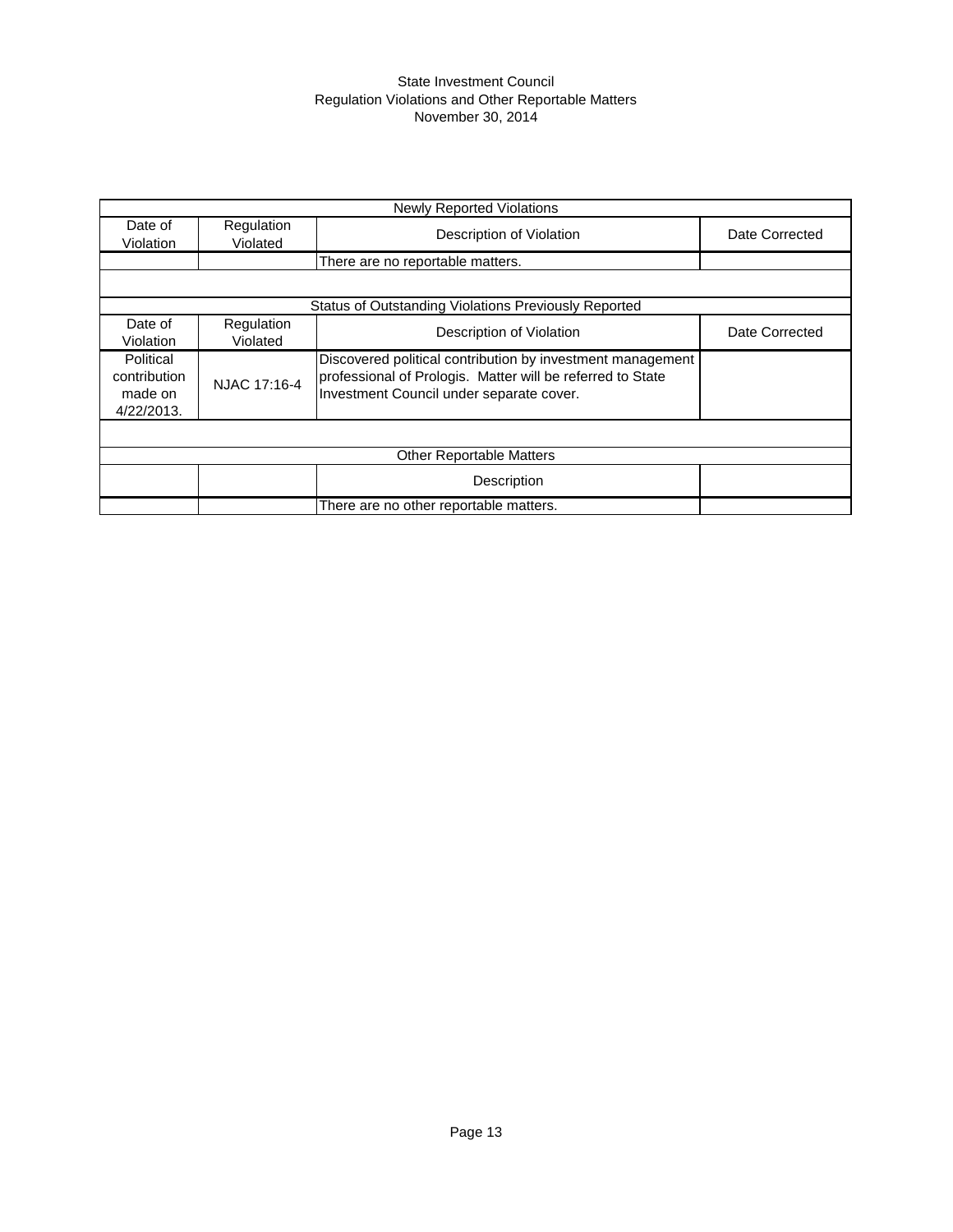#### **Alternative Investments as of November 30, 2014**

Presents underlying fund level information including the Portfolio's original commitments, funded amounts to date, remaining commitments and the distributions to date.

|                                             |                   |                           | <b>Nov-14</b> | A                                  |                               | в                              | C                                        | $=(B+C)$           | $=(B+C)/A$                        |
|---------------------------------------------|-------------------|---------------------------|---------------|------------------------------------|-------------------------------|--------------------------------|------------------------------------------|--------------------|-----------------------------------|
|                                             | Inception<br>Date | Last<br>Valuation<br>Date | Commitment    | Amount<br>Contributed <sup>1</sup> | <b>Unfunded</b><br>Commitment | <b>Current Market</b><br>Value | <b>Total</b><br>Distributed <sup>2</sup> | <b>Total Value</b> | Total<br>Value<br><b>Multiple</b> |
|                                             |                   |                           |               |                                    |                               |                                |                                          |                    |                                   |
| <b>Private Equity</b>                       |                   |                           |               |                                    |                               |                                |                                          |                    |                                   |
| <b>Co-Investments</b>                       |                   |                           | 1,175,000,000 | 578,745,804                        | 604,486,588                   | 753,000,887                    | 197,509,806                              | 950,510,693        | 1.64                              |
| NB/NJ Custom Investment Fund II             | Apr-12            | Sep-14                    | 200,000,000   | 104,497,189                        | 120,839,539                   | 169,764,428                    | 31,297,030                               | 201,061,458        | 1.92                              |
| NJ Roark Co-Invest Fund III LLC             | Jan-14            | $Jun-14$                  | 75,000,000    | 15,102,418                         | 59,897,582                    | 14,251,608                     | 794,224                                  | 15,045,832         | 1.00                              |
| SONJ Private Opportunities Fund II, L.P.    | Nov-07            | $Jun-14$                  | 800,000,000   | 362,486,987                        | 420,408,677                   | 519,272,111                    | 100,185,356                              | 619,457,467        | 1.71                              |
| SONJ Private Opportunities Fund, L.P.       | Sep-06            | $Jun-14$                  | 100,000,000   | 96,659,210                         | 3,340,790                     | 49,712,741                     | 65,233,196                               | 114,945,936        | 1.19                              |
| <b>Distressed Debt</b>                      |                   |                           | 1,336,861,543 | 1,029,869,600                      | 448,124,870                   | 563,746,847                    | 831,853,914                              | 1,395,600,761      | 1.36                              |
| Avenue Asia Special Situations Fund IV      | Aug-06            | Jun-14                    | 30,000,000    | 26,283,722                         | $\Omega$                      | 10,121,342                     | 20,793,975                               | 30,915,317         | 1.18                              |
| Avenue Special Situations Fund V, LP        | May-07            | $Jun-14$                  | 200,000,000   | 200,000,000                        | $\Omega$                      | 2,743,653                      | 263,184,545                              | 265,928,198        | 1.33                              |
| Avenue Special Situations IV                | Nov-05            | $Jun-14$                  | 20,000,000    | 20,000,000                         | $\Omega$                      | 152,636                        | 27,969,988                               | 28,122,624         | 1.41                              |
| Centerbridge Capital Partners II, L.P.      | May-11            | Sep-14                    | 100,000,000   | 107,800,531                        | 30,019,255                    | 79,750,221                     | 38,992,923                               | 118,743,144        | 1.10                              |
| Centerbridge Capital Partners, L.P.         | Jun-06            | Sep-14                    | 80,000,000    | 124,462,527                        | 5,816,833                     | 47,912,179                     | 170,557,710                              | 218,469,889        | 1.76                              |
| HIG Bayside Debt & LBO II                   | May-08            | Sep-14                    | 100,000,000   | 67,698,882                         | 32,301,118                    | 48,020,323                     | 47,551,286                               | 95,571,609         | 1.41                              |
| Knight/TPG NPL - R, L.P.                    | Mar-12            | $Jun-14$                  | 59,054,236    | 55,554,236                         | 3,500,000                     | 71,264,530                     | 2,506                                    | 71,267,036         | 1.28                              |
| KPS Special Situations Fund III, LP         | May-07            | Sep-14                    | 25,000,000    | 24,398,105                         | 11,762,702                    | 13,747,040                     | 26,737,579                               | 40,484,620         | 1.66                              |
| KPS Special Situations Fund IV, LP          | Apr-13            | Sep-14                    | 200,000,000   | 16,903,525                         | 183,096,475                   | 16,552,287                     | $\Omega$                                 | 16,552,287         | 0.98                              |
| MatlinPatterson Global Opps. Ptnrs. III     | Jun-07            | $Jun-14$                  | 100,000,000   | 100,886,693                        | 11,062,334                    | 73,505,723                     | 56,534,597                               | 130,040,321        | 1.29                              |
| MHR Institutional Partners III, L.P.        | May-07            | Oct-14                    | 75,000,000    | 78,000,000                         | 27,653,979                    | 56,249,169                     | 63,017,430                               | 119,266,599        | 1.53                              |
| MHR Institutional Partners IV, L.P.         | $Jul-14$          | $Oct-14$                  | 100,000,000   | 10,500,000                         | 89,500,000                    |                                | $\mathbf 0$                              | 10,093,650         | 0.96                              |
| TPG Financial Partners, L.P.                | May-08            | $Jun-14$                  | 47,807,307    | 35,285,615                         | 13,045,061                    | 10,093,650<br>7,238,174        | 27,634,910                               | 34,873,084         | 0.99                              |
| TPG Opportunities Partners II, L.P.         | Mar-12            | $Jun-14$                  | 100,000,000   | 69,794,467                         | 30,205,533                    | 89,294,483                     | 232,353                                  | 89,526,836         | 1.28                              |
| WLR Recovery Fund IV, LP                    | Oct-07            | Sep-14                    | 100,000,000   | 92,301,296                         | 10,161,580                    | 37,101,437                     | 88,644,112                               | 125,745,549        | 1.36                              |
|                                             |                   |                           |               |                                    |                               |                                |                                          |                    |                                   |
| <b>Domestic Midmarket Buyout</b>            |                   |                           | 2,886,490,000 | 2,293,898,512                      | 851,323,723                   | 1,729,379,848                  | 1,507,398,611                            | 3,236,778,459      | 1.41                              |
| American Industrial Partners Capital Fund V | Dec-11            | Sep-14                    | 50,000,000    | 30,055,760                         | 23,322,408                    | 31,237,433                     | 3,534,713                                | 34,772,146         | 1.16                              |
| Court Square Capital Partners II, L.P.      | May-07            | Jun-14                    | 100,000,000   | 91,007,280                         | 10,546,593                    | 57,552,078                     | 80,233,073                               | 137,785,151        | 1.51                              |
| InterMedia Partners VII, L.P.               | Dec-05            | $Jun-14$                  | 75,000,000    | 96,252,158                         | 621,562                       | 86,052,176                     | 58,636,224                               | 144,688,400        | 1.50                              |
| JLL Partners Fund V, L.P.                   | Dec-05            | Sep-14                    | 50,000,000    | 52,634,435                         | 1,689,843                     | 23,050,218                     | 61,729,913                               | 84,780,131         | 1.61                              |
| JLL Partners Fund VI, LP                    | <b>Jun-08</b>     | Sep-14                    | 150,000,000   | 172,285,842                        | 29,662,601                    | 153,353,644                    | 98,157,440                               | 251,511,084        | 1.46                              |
| Lindsay Goldberg III, L.P.                  | Jul-08            | $Jun-14$                  | 200,000,000   | 155,580,580                        | 47,314,844                    | 138,062,524                    | 62,730,230                               | 200,792,754        | 1.29                              |
| Lindsay, Goldberg & Bessemer II, L.P.       | $Jul-06$          | Sep-14                    | 100,000,000   | 92,141,488                         | 7,858,512                     | 23,896,791                     | 109,150,126                              | 133,046,917        | 1.44                              |
| Marlin Equity Partners IV                   | $Jun-13$          | Sep-14                    | 75,000,000    | 13,935,337                         | 61,067,457                    | 12,813,857                     | 2,794                                    | 12,816,651         | 0.92                              |
| New Mountain Partners III, L.P.             | May-07            | Sep-14                    | 100,000,000   | 104,867,342                        | 12,037,939                    | 90,498,936                     | 42,488,813                               | 132,987,749        | 1.27                              |
| Oak Hill Capital Partners II, L.P.          | <b>Jul-05</b>     | $Jun-14$                  | 75,000,000    | 83,116,369                         | 585,557                       | 17,340,188                     | 115,416,674                              | 132,756,862        | 1.60                              |
| Oak Hill Capital Partners III, L.P.         | Oct-07            | $Jun-14$                  | 250,000,000   | 291,730,277                        | 26,502,073                    | 204,321,307                    | 180,902,489                              | 385,223,797        | 1.32                              |
| Onex Partners II, LP                        | Aug-06            | $Jun-14$                  | 100,000,000   | 88,772,814                         | 11,227,186                    | 15,714,516                     | 162,065,393                              | 177,779,909        | 2.00                              |
| Onex Partners III, LP                       | Dec-08            | $Jun-14$                  | 100,000,000   | 107,382,944                        | 11,474,357                    | 85,137,568                     | 44,696,506                               | 129,834,074        | 1.21                              |
| Onex Partners IV, LP                        | May-14            | N/A                       | 166,490,000   | 1,035,844                          | 165,454,156                   | 889,563                        | $\Omega$                                 | 889,563            | 0.86                              |
| Quadrangle Capital Partners II              | Aug-05            | Sep-14                    | 50,000,000    | 47,192,022                         | 7,032,064                     | 19,710,330                     | 44,920,314                               | 64,630,644         | 1.37                              |
| Roark Capital Partners III L.P.             | Sep-12            | Sep-14                    | 100,000,000   | 45,295,111                         | 55,603,710                    | 49,700,061                     | 898,821                                  | 50,598,881         | 1.12                              |
| Sterling Capital Partners IV, L.P.          | Apr-12            | Sep-14                    | 100,000,000   | 43,680,411                         | 62,316,278                    | 31,432,913                     | 17,530,615                               | 48,963,528         | 1.12                              |
| Tenex Capital Partners, L.P.                | Jan-11            | Sep-14                    | 50,000,000    | 46,938,905                         | 14,020,231                    | 40,468,569                     | 11,447,885                               | 51,916,453         | 1.11                              |
| Tenex Capital Partners LP - Secondary       | Feb-13            | $Sep-14$                  | 20,000,000    | 16,471,506                         | 7,343,821                     | 16,226,469                     | 3,130,493                                | 19,356,962         | 1.18                              |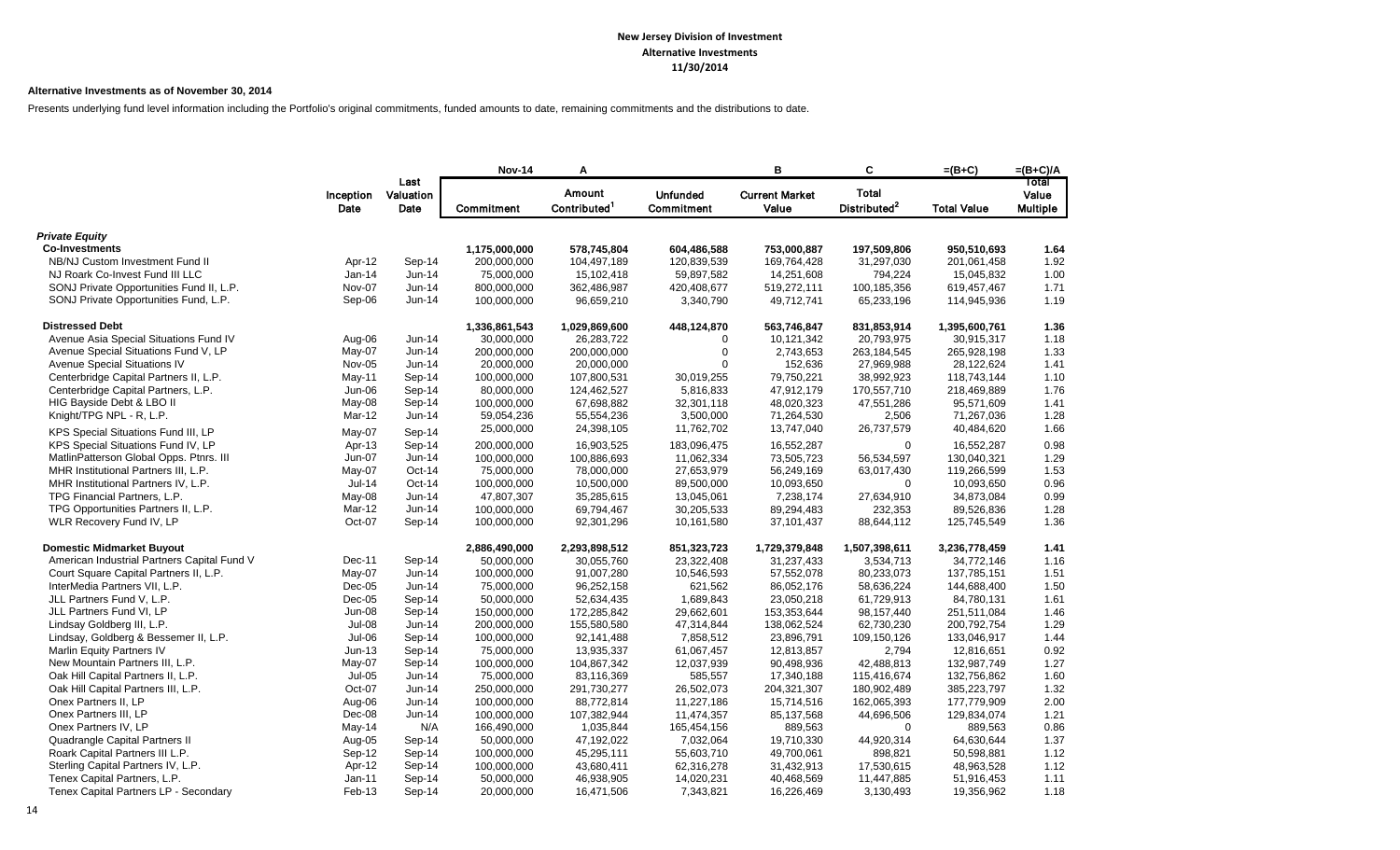| <b>Total</b><br><b>Amount</b><br><b>Current Market</b><br>Value<br>Valuation<br><b>Unfunded</b><br>Inception<br>Distributed <sup>2</sup><br>Contributed <sup>1</sup><br>Date<br>Date<br>Commitment<br>Value<br><b>Total Value</b><br><b>Multiple</b><br>Commitment<br>Sep-14<br>100,000,000<br>95,591,221<br>12,005,054<br>90,047,445<br>42,197,108<br>132,244,553<br>1.38<br>The Resolute Fund II, L.P.<br>Dec-07<br>TPG [STAR], LP<br>Mar-07<br>Jun-14<br>100,000,000<br>98,345,323<br>8,644,934<br>79,593,956<br>80,497,913<br>160,091,869<br>1.63<br>TPG Growth II, L.P.<br>Jun-12<br>Jun-14<br>100,000,000<br>74,308,209<br>28,109,420<br>89,707,843<br>2,771,145<br>92,478,988<br>1.24<br>Vista Equity Partners Fund III, L.P.<br><b>Jul-07</b><br>100,000,000<br>105,756,972<br>251,863,669<br>2.38<br>Jun-14<br>2,516,884<br>50,000,258<br>201,863,411<br>Vista Equity Partners Fund IV, L.P.<br>Oct-11<br>Jun-14<br>200,000,000<br>186,737,505<br>19,661,581<br>191,604,330<br>24,740,246<br>216,344,576<br>1.16<br>Vista Equity Partners Fund V, L.P.<br>200,000,000<br>34,652,168<br>33,701,432<br>0.97<br>Mar-14<br>Jun-14<br>167,835,345<br>31,140,211<br>2,561,221<br>Vista Foundation Fund II, L.P.<br>75,000,000<br>28,889,606<br>46,110,394<br>26,993,408<br>0.93<br><b>Nov-13</b><br>Jun-14<br>26,993,408<br>$\mathbf 0$<br>Welsh, Carson, Anderson & Stowe XI, L.P.<br>Oct-08<br>Sep-14<br>100,000,000<br>1.43<br>89,241,082<br>10,758,918<br>72,833,257<br>55,095,051<br>127,928,308<br><b>Emerging Managers</b><br>51,171,851<br>560,286,558<br>1.40<br>400,000,000<br>399,878,899<br>326,269,891<br>234,016,667<br><b>CS/NJDI Emerging Opp</b><br>Apr-07<br>200,000,000<br>29,790,410<br>135,926,457<br>164,266,909<br>300,193,367<br>1.36<br>221,260,340<br>CS/NJDI Emerging Opp (2007-1 Series)<br>Sep-14<br>100,000,000<br>114,517,838<br>8,407,322<br>70,477,323<br>91,392,001<br>161,869,325<br>1.41<br>CS/NJDI Emerging Opp (2008-1 Series)<br>Sep-14<br>100,000,000<br>138,324,042<br>1.30<br>106,742,502<br>21,383,088<br>65,449,134<br>72,874,908<br>Fairview Capstone Partners II, LP<br>Jun-14<br>100,000,000<br>89,896,787<br>10,103,213<br>83,797,509<br>28,492,355<br>112,289,864<br>1.25<br>Sep-08<br>Fairview Capstone Partners, LP<br>147,803,327<br>1.67<br>May-07<br>Jun-14<br>100,000,000<br>88,721,772<br>11,278,228<br>106,545,924<br>41,257,403<br>International<br>1,980,786,524<br>1.23<br>1,450,401,107<br>664,090,906<br>1,051,151,339<br>730,835,517<br>1,781,986,856<br>AIMS/NJ Euro Small and Mid Fund I, L.P.<br>200,000,000<br>189,203,284<br>18,547,006<br>84,852,608<br>140,322,619<br>225, 175, 227<br>1.19<br>Feb-06<br>Jun-14<br>Jul-07<br>AIMS/NJ Euro Small and Mid Fund II, L.P.<br>Jun-14<br>203,654,756<br>184,117,610<br>36,125,610<br>60,902,620<br>198,084,243<br>1.08<br>137, 181, 623<br>82,117,302<br>24,752,061<br>96,232,007<br>1.06<br>Anacap Credit Opportunities II, LP<br>Dec-11<br>Sep-14<br>91,063,753<br>62,250,912<br>33,981,096<br><b>Anacap Financial Partners II</b><br>1.21<br>May-08<br>Sep-14<br>129,245,144<br>173,871,485<br>18,249,089<br>145,694,148<br>65,360,695<br>211,054,843<br>AnaCap Financial Partners III, L.P.<br>0.96<br>Jul-14<br>N/A<br>155,900,884<br>1,936,438<br>1,866,763<br>153,964,446<br>1,866,245<br>519<br>Anacap Financial Partners GP II, LP<br>9,868,438<br>8,174,741<br>8,597,331<br>0.87<br>Nov-09<br>Jun-14<br>9,868,438<br>0<br>422,590<br>$Jul-11$<br>New Jersey Asia Investors II, L.P.<br>200,000,000<br>126,824,791<br>84,120,491<br>117,681,713<br>135,332,989<br>1.07<br>Jun-14<br>17,651,276<br>New Jersey Asia Investors, L.P.<br>169,848,234<br>1.81<br>Jan-08<br>Jun-14<br>100,000,000<br>93,877,635<br>18,023,097<br>125,202,766<br>44,645,468<br>NJHL European BO Investment II Series B<br>200,000,000<br>191,664,019<br>1.30<br>Apr-07<br>Jun-14<br>147, 195, 875<br>16,985,030<br>111,038,209<br>80,625,811<br>NJHL European Buyout Investment Series A<br>Feb-06<br>Jun-14<br>200,000,000<br>1.24<br>189,746,657<br>16,217,004<br>105,199,245<br>129,863,528<br>235,062,773<br>NJHL European Buyout Investment Series C<br>1.32<br>Mar-08<br>Jun-14<br>200,000,000<br>198,695,141<br>21,107,073<br>104,909,769<br>157,059,297<br>261,969,065<br>Siguler Guff NJ Developing Mkt Fund, LP<br>300,000,000<br>1.07<br>Dec-13<br>Sep-14<br>44,000,000<br>256,000,000<br>47,099,360<br>$\mathbf 0$<br>47,099,360<br><b>Large Buyout</b><br>1.38<br>2,387,438,675<br>1,924,264,350<br>807,805,019<br>1,303,419,534<br>1,356,439,127<br>2,659,858,661<br>Apollo Investment Fund VI, L.P.<br>50,000,000<br>132,027,729<br>2,090,014<br>142,452,939<br>172,542,862<br>1.31<br>Nov-05<br>Sep-14<br>30,089,923<br>Blackstone Capital Partners V, L.P.<br>$Oct-05$<br>Sep-14<br>100,000,000<br>7,739,578<br>151,828,063<br>1.54<br>98,860,728<br>78,771,685<br>73,056,378<br>Blackstone Capital Partners VI, L.P.<br>1.34<br>Mar-12<br>Sep-14<br>50,000,000<br>24,706,712<br>28,156,288<br>28,183,838<br>4,888,544<br>33,072,383<br>Carlyle Partners VI, L.P.<br>211,359,895<br>81,057,986<br>0.91<br><b>Nov-13</b><br>Sep-14<br>300,000,000<br>88,640,105<br>81,055,083<br>2,903<br>CVC Capital Partners VI, LP<br>$Jul-13$<br>Sep-14<br>94,188,675<br>7,969,097<br>86,621,921<br>0.81<br>6,068,109<br>404,252<br>6,472,361<br>Hellman & Friedman Capital Partners VI<br>4,287,377<br>1.73<br>Apr-07<br>Jun-14<br>100,000,000<br>95,547,475<br>36,077,353<br>129,305,116<br>165,382,469<br>N/A<br>Hellman & Friedman Capital Partners VIII, L.P.<br><b>Nov-14</b><br>N/A<br>100,000,000<br>0<br>0<br>0<br>$\Omega$<br>Silver Lake Partners III, LP<br>Jan-07<br>Sep-14<br>100,000,000<br>98,401,696<br>15,595,400<br>77,362,706<br>83,068,099<br>160,430,805<br>1.63<br>1.39<br>Silver Lake Partners IV<br>Mar-13<br>Sep-14<br>200,000,000<br>33,875,905<br>166, 124, 095<br>47,217,625<br>47,217,625<br>0<br>TPG Partners V, L.P.<br>Sep-06<br>Jun-14<br>187,500,000<br>256,889,643<br>21,823,569<br>299,923,578<br>1.17<br>145,538,861<br>154,384,718<br>180,000,000<br>22,289,259<br>334,793,370<br>TPG Partners VI, L.P.<br>May-08<br>Jun-14<br>281,929,883<br>161,395,706<br>173,397,664<br>1.19<br>200,000,000<br>200,000,000<br>$\mathbf 0$<br>364,987,342<br>1.82<br>Warburg Pincus Private Equity IX, LP<br>Aug-05<br>Jun-14<br>83,619,993<br>281,367,348<br>Warburg Pincus Private Equity VIII<br>Jun-06<br>$Jun-14$<br>0<br>2.40<br>25,750,000<br>26,883,000<br>50,974,651<br>64,563,912<br>13,589,261<br>Warburg Pincus Private Equity X, LP<br>Oct-07<br>$Jun-14$<br>400,000,000<br>400,000,000<br>0<br>583,261,802<br>1.46<br>347, 154, 387<br>236, 107, 415<br>Warburg Pincus Private Equity XI, LP<br>$Jun-14$<br>300,000,000<br>141,717,623<br>194,324,104<br>May-12<br>178,532,377<br>167,295,004<br>27,029,100<br>1.09<br><b>Mezzanine Debt</b><br>1.37<br>610,000,000<br>547,399,537<br>185,874,757<br>200,334,530<br>552,164,625<br>752,499,155<br>Audax Mezzanine Partners II<br>Nov-06<br>Sep-14<br>50,000,000<br>69,975,504<br>56,018,683<br>2,148,008<br>5,363,904<br>64,611,601<br>1.25<br>Blackstone Mezzanine Partners II, LP<br>45,000,000<br>7,804,361<br>56,168,140<br>1.40<br>Apr-06<br>Sep-14<br>40,017,311<br>4,529,753<br>51,638,387<br>Carlyle Mezzanine Partners II, L.P.<br>Dec-07<br>Sep-14<br>75,000,000<br>91,767,704<br>15,568,198<br>38,883,319<br>79,049,584<br>117,932,903<br>1.29 |  |      | <b>Nov-14</b> | А | в | C | $=(B+C)$ | $=(B+C)/A$ |
|------------------------------------------------------------------------------------------------------------------------------------------------------------------------------------------------------------------------------------------------------------------------------------------------------------------------------------------------------------------------------------------------------------------------------------------------------------------------------------------------------------------------------------------------------------------------------------------------------------------------------------------------------------------------------------------------------------------------------------------------------------------------------------------------------------------------------------------------------------------------------------------------------------------------------------------------------------------------------------------------------------------------------------------------------------------------------------------------------------------------------------------------------------------------------------------------------------------------------------------------------------------------------------------------------------------------------------------------------------------------------------------------------------------------------------------------------------------------------------------------------------------------------------------------------------------------------------------------------------------------------------------------------------------------------------------------------------------------------------------------------------------------------------------------------------------------------------------------------------------------------------------------------------------------------------------------------------------------------------------------------------------------------------------------------------------------------------------------------------------------------------------------------------------------------------------------------------------------------------------------------------------------------------------------------------------------------------------------------------------------------------------------------------------------------------------------------------------------------------------------------------------------------------------------------------------------------------------------------------------------------------------------------------------------------------------------------------------------------------------------------------------------------------------------------------------------------------------------------------------------------------------------------------------------------------------------------------------------------------------------------------------------------------------------------------------------------------------------------------------------------------------------------------------------------------------------------------------------------------------------------------------------------------------------------------------------------------------------------------------------------------------------------------------------------------------------------------------------------------------------------------------------------------------------------------------------------------------------------------------------------------------------------------------------------------------------------------------------------------------------------------------------------------------------------------------------------------------------------------------------------------------------------------------------------------------------------------------------------------------------------------------------------------------------------------------------------------------------------------------------------------------------------------------------------------------------------------------------------------------------------------------------------------------------------------------------------------------------------------------------------------------------------------------------------------------------------------------------------------------------------------------------------------------------------------------------------------------------------------------------------------------------------------------------------------------------------------------------------------------------------------------------------------------------------------------------------------------------------------------------------------------------------------------------------------------------------------------------------------------------------------------------------------------------------------------------------------------------------------------------------------------------------------------------------------------------------------------------------------------------------------------------------------------------------------------------------------------------------------------------------------------------------------------------------------------------------------------------------------------------------------------------------------------------------------------------------------------------------------------------------------------------------------------------------------------------------------------------------------------------------------------------------------------------------------------------------------------------------------------------------------------------------------------------------------------------------------------------------------------------------------------------------------------------------------------------------------------------------------------------------------------------------------------------------------------------------------------------------------------------------------------------------------------------------------------------------------------------------------------------------------------------------------------------------------------------------------------------------------------------------------------------------------------------------------------------------------------------------------------------------------------------------------------------------------------------------------------------------------------------------------------------------------------------------------------------------------------------------------------------------------------------------------------------------------------------------------------------------------------------------------------------------------------------------------------------------------------------------------------------------------------------------------------------------------------------------------------------------------------------------------------------------------------------------------------------------------------------------------------------------------------------------------------------------------------------------------|--|------|---------------|---|---|---|----------|------------|
|                                                                                                                                                                                                                                                                                                                                                                                                                                                                                                                                                                                                                                                                                                                                                                                                                                                                                                                                                                                                                                                                                                                                                                                                                                                                                                                                                                                                                                                                                                                                                                                                                                                                                                                                                                                                                                                                                                                                                                                                                                                                                                                                                                                                                                                                                                                                                                                                                                                                                                                                                                                                                                                                                                                                                                                                                                                                                                                                                                                                                                                                                                                                                                                                                                                                                                                                                                                                                                                                                                                                                                                                                                                                                                                                                                                                                                                                                                                                                                                                                                                                                                                                                                                                                                                                                                                                                                                                                                                                                                                                                                                                                                                                                                                                                                                                                                                                                                                                                                                                                                                                                                                                                                                                                                                                                                                                                                                                                                                                                                                                                                                                                                                                                                                                                                                                                                                                                                                                                                                                                                                                                                                                                                                                                                                                                                                                                                                                                                                                                                                                                                                                                                                                                                                                                                                                                                                                                                                                                                                                                                                                                                                                                                                                                                                                                                                                                                                                                                                            |  | Last |               |   |   |   |          | Total      |
|                                                                                                                                                                                                                                                                                                                                                                                                                                                                                                                                                                                                                                                                                                                                                                                                                                                                                                                                                                                                                                                                                                                                                                                                                                                                                                                                                                                                                                                                                                                                                                                                                                                                                                                                                                                                                                                                                                                                                                                                                                                                                                                                                                                                                                                                                                                                                                                                                                                                                                                                                                                                                                                                                                                                                                                                                                                                                                                                                                                                                                                                                                                                                                                                                                                                                                                                                                                                                                                                                                                                                                                                                                                                                                                                                                                                                                                                                                                                                                                                                                                                                                                                                                                                                                                                                                                                                                                                                                                                                                                                                                                                                                                                                                                                                                                                                                                                                                                                                                                                                                                                                                                                                                                                                                                                                                                                                                                                                                                                                                                                                                                                                                                                                                                                                                                                                                                                                                                                                                                                                                                                                                                                                                                                                                                                                                                                                                                                                                                                                                                                                                                                                                                                                                                                                                                                                                                                                                                                                                                                                                                                                                                                                                                                                                                                                                                                                                                                                                                            |  |      |               |   |   |   |          |            |
|                                                                                                                                                                                                                                                                                                                                                                                                                                                                                                                                                                                                                                                                                                                                                                                                                                                                                                                                                                                                                                                                                                                                                                                                                                                                                                                                                                                                                                                                                                                                                                                                                                                                                                                                                                                                                                                                                                                                                                                                                                                                                                                                                                                                                                                                                                                                                                                                                                                                                                                                                                                                                                                                                                                                                                                                                                                                                                                                                                                                                                                                                                                                                                                                                                                                                                                                                                                                                                                                                                                                                                                                                                                                                                                                                                                                                                                                                                                                                                                                                                                                                                                                                                                                                                                                                                                                                                                                                                                                                                                                                                                                                                                                                                                                                                                                                                                                                                                                                                                                                                                                                                                                                                                                                                                                                                                                                                                                                                                                                                                                                                                                                                                                                                                                                                                                                                                                                                                                                                                                                                                                                                                                                                                                                                                                                                                                                                                                                                                                                                                                                                                                                                                                                                                                                                                                                                                                                                                                                                                                                                                                                                                                                                                                                                                                                                                                                                                                                                                            |  |      |               |   |   |   |          |            |
|                                                                                                                                                                                                                                                                                                                                                                                                                                                                                                                                                                                                                                                                                                                                                                                                                                                                                                                                                                                                                                                                                                                                                                                                                                                                                                                                                                                                                                                                                                                                                                                                                                                                                                                                                                                                                                                                                                                                                                                                                                                                                                                                                                                                                                                                                                                                                                                                                                                                                                                                                                                                                                                                                                                                                                                                                                                                                                                                                                                                                                                                                                                                                                                                                                                                                                                                                                                                                                                                                                                                                                                                                                                                                                                                                                                                                                                                                                                                                                                                                                                                                                                                                                                                                                                                                                                                                                                                                                                                                                                                                                                                                                                                                                                                                                                                                                                                                                                                                                                                                                                                                                                                                                                                                                                                                                                                                                                                                                                                                                                                                                                                                                                                                                                                                                                                                                                                                                                                                                                                                                                                                                                                                                                                                                                                                                                                                                                                                                                                                                                                                                                                                                                                                                                                                                                                                                                                                                                                                                                                                                                                                                                                                                                                                                                                                                                                                                                                                                                            |  |      |               |   |   |   |          |            |
|                                                                                                                                                                                                                                                                                                                                                                                                                                                                                                                                                                                                                                                                                                                                                                                                                                                                                                                                                                                                                                                                                                                                                                                                                                                                                                                                                                                                                                                                                                                                                                                                                                                                                                                                                                                                                                                                                                                                                                                                                                                                                                                                                                                                                                                                                                                                                                                                                                                                                                                                                                                                                                                                                                                                                                                                                                                                                                                                                                                                                                                                                                                                                                                                                                                                                                                                                                                                                                                                                                                                                                                                                                                                                                                                                                                                                                                                                                                                                                                                                                                                                                                                                                                                                                                                                                                                                                                                                                                                                                                                                                                                                                                                                                                                                                                                                                                                                                                                                                                                                                                                                                                                                                                                                                                                                                                                                                                                                                                                                                                                                                                                                                                                                                                                                                                                                                                                                                                                                                                                                                                                                                                                                                                                                                                                                                                                                                                                                                                                                                                                                                                                                                                                                                                                                                                                                                                                                                                                                                                                                                                                                                                                                                                                                                                                                                                                                                                                                                                            |  |      |               |   |   |   |          |            |
|                                                                                                                                                                                                                                                                                                                                                                                                                                                                                                                                                                                                                                                                                                                                                                                                                                                                                                                                                                                                                                                                                                                                                                                                                                                                                                                                                                                                                                                                                                                                                                                                                                                                                                                                                                                                                                                                                                                                                                                                                                                                                                                                                                                                                                                                                                                                                                                                                                                                                                                                                                                                                                                                                                                                                                                                                                                                                                                                                                                                                                                                                                                                                                                                                                                                                                                                                                                                                                                                                                                                                                                                                                                                                                                                                                                                                                                                                                                                                                                                                                                                                                                                                                                                                                                                                                                                                                                                                                                                                                                                                                                                                                                                                                                                                                                                                                                                                                                                                                                                                                                                                                                                                                                                                                                                                                                                                                                                                                                                                                                                                                                                                                                                                                                                                                                                                                                                                                                                                                                                                                                                                                                                                                                                                                                                                                                                                                                                                                                                                                                                                                                                                                                                                                                                                                                                                                                                                                                                                                                                                                                                                                                                                                                                                                                                                                                                                                                                                                                            |  |      |               |   |   |   |          |            |
|                                                                                                                                                                                                                                                                                                                                                                                                                                                                                                                                                                                                                                                                                                                                                                                                                                                                                                                                                                                                                                                                                                                                                                                                                                                                                                                                                                                                                                                                                                                                                                                                                                                                                                                                                                                                                                                                                                                                                                                                                                                                                                                                                                                                                                                                                                                                                                                                                                                                                                                                                                                                                                                                                                                                                                                                                                                                                                                                                                                                                                                                                                                                                                                                                                                                                                                                                                                                                                                                                                                                                                                                                                                                                                                                                                                                                                                                                                                                                                                                                                                                                                                                                                                                                                                                                                                                                                                                                                                                                                                                                                                                                                                                                                                                                                                                                                                                                                                                                                                                                                                                                                                                                                                                                                                                                                                                                                                                                                                                                                                                                                                                                                                                                                                                                                                                                                                                                                                                                                                                                                                                                                                                                                                                                                                                                                                                                                                                                                                                                                                                                                                                                                                                                                                                                                                                                                                                                                                                                                                                                                                                                                                                                                                                                                                                                                                                                                                                                                                            |  |      |               |   |   |   |          |            |
|                                                                                                                                                                                                                                                                                                                                                                                                                                                                                                                                                                                                                                                                                                                                                                                                                                                                                                                                                                                                                                                                                                                                                                                                                                                                                                                                                                                                                                                                                                                                                                                                                                                                                                                                                                                                                                                                                                                                                                                                                                                                                                                                                                                                                                                                                                                                                                                                                                                                                                                                                                                                                                                                                                                                                                                                                                                                                                                                                                                                                                                                                                                                                                                                                                                                                                                                                                                                                                                                                                                                                                                                                                                                                                                                                                                                                                                                                                                                                                                                                                                                                                                                                                                                                                                                                                                                                                                                                                                                                                                                                                                                                                                                                                                                                                                                                                                                                                                                                                                                                                                                                                                                                                                                                                                                                                                                                                                                                                                                                                                                                                                                                                                                                                                                                                                                                                                                                                                                                                                                                                                                                                                                                                                                                                                                                                                                                                                                                                                                                                                                                                                                                                                                                                                                                                                                                                                                                                                                                                                                                                                                                                                                                                                                                                                                                                                                                                                                                                                            |  |      |               |   |   |   |          |            |
|                                                                                                                                                                                                                                                                                                                                                                                                                                                                                                                                                                                                                                                                                                                                                                                                                                                                                                                                                                                                                                                                                                                                                                                                                                                                                                                                                                                                                                                                                                                                                                                                                                                                                                                                                                                                                                                                                                                                                                                                                                                                                                                                                                                                                                                                                                                                                                                                                                                                                                                                                                                                                                                                                                                                                                                                                                                                                                                                                                                                                                                                                                                                                                                                                                                                                                                                                                                                                                                                                                                                                                                                                                                                                                                                                                                                                                                                                                                                                                                                                                                                                                                                                                                                                                                                                                                                                                                                                                                                                                                                                                                                                                                                                                                                                                                                                                                                                                                                                                                                                                                                                                                                                                                                                                                                                                                                                                                                                                                                                                                                                                                                                                                                                                                                                                                                                                                                                                                                                                                                                                                                                                                                                                                                                                                                                                                                                                                                                                                                                                                                                                                                                                                                                                                                                                                                                                                                                                                                                                                                                                                                                                                                                                                                                                                                                                                                                                                                                                                            |  |      |               |   |   |   |          |            |
|                                                                                                                                                                                                                                                                                                                                                                                                                                                                                                                                                                                                                                                                                                                                                                                                                                                                                                                                                                                                                                                                                                                                                                                                                                                                                                                                                                                                                                                                                                                                                                                                                                                                                                                                                                                                                                                                                                                                                                                                                                                                                                                                                                                                                                                                                                                                                                                                                                                                                                                                                                                                                                                                                                                                                                                                                                                                                                                                                                                                                                                                                                                                                                                                                                                                                                                                                                                                                                                                                                                                                                                                                                                                                                                                                                                                                                                                                                                                                                                                                                                                                                                                                                                                                                                                                                                                                                                                                                                                                                                                                                                                                                                                                                                                                                                                                                                                                                                                                                                                                                                                                                                                                                                                                                                                                                                                                                                                                                                                                                                                                                                                                                                                                                                                                                                                                                                                                                                                                                                                                                                                                                                                                                                                                                                                                                                                                                                                                                                                                                                                                                                                                                                                                                                                                                                                                                                                                                                                                                                                                                                                                                                                                                                                                                                                                                                                                                                                                                                            |  |      |               |   |   |   |          |            |
|                                                                                                                                                                                                                                                                                                                                                                                                                                                                                                                                                                                                                                                                                                                                                                                                                                                                                                                                                                                                                                                                                                                                                                                                                                                                                                                                                                                                                                                                                                                                                                                                                                                                                                                                                                                                                                                                                                                                                                                                                                                                                                                                                                                                                                                                                                                                                                                                                                                                                                                                                                                                                                                                                                                                                                                                                                                                                                                                                                                                                                                                                                                                                                                                                                                                                                                                                                                                                                                                                                                                                                                                                                                                                                                                                                                                                                                                                                                                                                                                                                                                                                                                                                                                                                                                                                                                                                                                                                                                                                                                                                                                                                                                                                                                                                                                                                                                                                                                                                                                                                                                                                                                                                                                                                                                                                                                                                                                                                                                                                                                                                                                                                                                                                                                                                                                                                                                                                                                                                                                                                                                                                                                                                                                                                                                                                                                                                                                                                                                                                                                                                                                                                                                                                                                                                                                                                                                                                                                                                                                                                                                                                                                                                                                                                                                                                                                                                                                                                                            |  |      |               |   |   |   |          |            |
|                                                                                                                                                                                                                                                                                                                                                                                                                                                                                                                                                                                                                                                                                                                                                                                                                                                                                                                                                                                                                                                                                                                                                                                                                                                                                                                                                                                                                                                                                                                                                                                                                                                                                                                                                                                                                                                                                                                                                                                                                                                                                                                                                                                                                                                                                                                                                                                                                                                                                                                                                                                                                                                                                                                                                                                                                                                                                                                                                                                                                                                                                                                                                                                                                                                                                                                                                                                                                                                                                                                                                                                                                                                                                                                                                                                                                                                                                                                                                                                                                                                                                                                                                                                                                                                                                                                                                                                                                                                                                                                                                                                                                                                                                                                                                                                                                                                                                                                                                                                                                                                                                                                                                                                                                                                                                                                                                                                                                                                                                                                                                                                                                                                                                                                                                                                                                                                                                                                                                                                                                                                                                                                                                                                                                                                                                                                                                                                                                                                                                                                                                                                                                                                                                                                                                                                                                                                                                                                                                                                                                                                                                                                                                                                                                                                                                                                                                                                                                                                            |  |      |               |   |   |   |          |            |
|                                                                                                                                                                                                                                                                                                                                                                                                                                                                                                                                                                                                                                                                                                                                                                                                                                                                                                                                                                                                                                                                                                                                                                                                                                                                                                                                                                                                                                                                                                                                                                                                                                                                                                                                                                                                                                                                                                                                                                                                                                                                                                                                                                                                                                                                                                                                                                                                                                                                                                                                                                                                                                                                                                                                                                                                                                                                                                                                                                                                                                                                                                                                                                                                                                                                                                                                                                                                                                                                                                                                                                                                                                                                                                                                                                                                                                                                                                                                                                                                                                                                                                                                                                                                                                                                                                                                                                                                                                                                                                                                                                                                                                                                                                                                                                                                                                                                                                                                                                                                                                                                                                                                                                                                                                                                                                                                                                                                                                                                                                                                                                                                                                                                                                                                                                                                                                                                                                                                                                                                                                                                                                                                                                                                                                                                                                                                                                                                                                                                                                                                                                                                                                                                                                                                                                                                                                                                                                                                                                                                                                                                                                                                                                                                                                                                                                                                                                                                                                                            |  |      |               |   |   |   |          |            |
|                                                                                                                                                                                                                                                                                                                                                                                                                                                                                                                                                                                                                                                                                                                                                                                                                                                                                                                                                                                                                                                                                                                                                                                                                                                                                                                                                                                                                                                                                                                                                                                                                                                                                                                                                                                                                                                                                                                                                                                                                                                                                                                                                                                                                                                                                                                                                                                                                                                                                                                                                                                                                                                                                                                                                                                                                                                                                                                                                                                                                                                                                                                                                                                                                                                                                                                                                                                                                                                                                                                                                                                                                                                                                                                                                                                                                                                                                                                                                                                                                                                                                                                                                                                                                                                                                                                                                                                                                                                                                                                                                                                                                                                                                                                                                                                                                                                                                                                                                                                                                                                                                                                                                                                                                                                                                                                                                                                                                                                                                                                                                                                                                                                                                                                                                                                                                                                                                                                                                                                                                                                                                                                                                                                                                                                                                                                                                                                                                                                                                                                                                                                                                                                                                                                                                                                                                                                                                                                                                                                                                                                                                                                                                                                                                                                                                                                                                                                                                                                            |  |      |               |   |   |   |          |            |
|                                                                                                                                                                                                                                                                                                                                                                                                                                                                                                                                                                                                                                                                                                                                                                                                                                                                                                                                                                                                                                                                                                                                                                                                                                                                                                                                                                                                                                                                                                                                                                                                                                                                                                                                                                                                                                                                                                                                                                                                                                                                                                                                                                                                                                                                                                                                                                                                                                                                                                                                                                                                                                                                                                                                                                                                                                                                                                                                                                                                                                                                                                                                                                                                                                                                                                                                                                                                                                                                                                                                                                                                                                                                                                                                                                                                                                                                                                                                                                                                                                                                                                                                                                                                                                                                                                                                                                                                                                                                                                                                                                                                                                                                                                                                                                                                                                                                                                                                                                                                                                                                                                                                                                                                                                                                                                                                                                                                                                                                                                                                                                                                                                                                                                                                                                                                                                                                                                                                                                                                                                                                                                                                                                                                                                                                                                                                                                                                                                                                                                                                                                                                                                                                                                                                                                                                                                                                                                                                                                                                                                                                                                                                                                                                                                                                                                                                                                                                                                                            |  |      |               |   |   |   |          |            |
|                                                                                                                                                                                                                                                                                                                                                                                                                                                                                                                                                                                                                                                                                                                                                                                                                                                                                                                                                                                                                                                                                                                                                                                                                                                                                                                                                                                                                                                                                                                                                                                                                                                                                                                                                                                                                                                                                                                                                                                                                                                                                                                                                                                                                                                                                                                                                                                                                                                                                                                                                                                                                                                                                                                                                                                                                                                                                                                                                                                                                                                                                                                                                                                                                                                                                                                                                                                                                                                                                                                                                                                                                                                                                                                                                                                                                                                                                                                                                                                                                                                                                                                                                                                                                                                                                                                                                                                                                                                                                                                                                                                                                                                                                                                                                                                                                                                                                                                                                                                                                                                                                                                                                                                                                                                                                                                                                                                                                                                                                                                                                                                                                                                                                                                                                                                                                                                                                                                                                                                                                                                                                                                                                                                                                                                                                                                                                                                                                                                                                                                                                                                                                                                                                                                                                                                                                                                                                                                                                                                                                                                                                                                                                                                                                                                                                                                                                                                                                                                            |  |      |               |   |   |   |          |            |
|                                                                                                                                                                                                                                                                                                                                                                                                                                                                                                                                                                                                                                                                                                                                                                                                                                                                                                                                                                                                                                                                                                                                                                                                                                                                                                                                                                                                                                                                                                                                                                                                                                                                                                                                                                                                                                                                                                                                                                                                                                                                                                                                                                                                                                                                                                                                                                                                                                                                                                                                                                                                                                                                                                                                                                                                                                                                                                                                                                                                                                                                                                                                                                                                                                                                                                                                                                                                                                                                                                                                                                                                                                                                                                                                                                                                                                                                                                                                                                                                                                                                                                                                                                                                                                                                                                                                                                                                                                                                                                                                                                                                                                                                                                                                                                                                                                                                                                                                                                                                                                                                                                                                                                                                                                                                                                                                                                                                                                                                                                                                                                                                                                                                                                                                                                                                                                                                                                                                                                                                                                                                                                                                                                                                                                                                                                                                                                                                                                                                                                                                                                                                                                                                                                                                                                                                                                                                                                                                                                                                                                                                                                                                                                                                                                                                                                                                                                                                                                                            |  |      |               |   |   |   |          |            |
|                                                                                                                                                                                                                                                                                                                                                                                                                                                                                                                                                                                                                                                                                                                                                                                                                                                                                                                                                                                                                                                                                                                                                                                                                                                                                                                                                                                                                                                                                                                                                                                                                                                                                                                                                                                                                                                                                                                                                                                                                                                                                                                                                                                                                                                                                                                                                                                                                                                                                                                                                                                                                                                                                                                                                                                                                                                                                                                                                                                                                                                                                                                                                                                                                                                                                                                                                                                                                                                                                                                                                                                                                                                                                                                                                                                                                                                                                                                                                                                                                                                                                                                                                                                                                                                                                                                                                                                                                                                                                                                                                                                                                                                                                                                                                                                                                                                                                                                                                                                                                                                                                                                                                                                                                                                                                                                                                                                                                                                                                                                                                                                                                                                                                                                                                                                                                                                                                                                                                                                                                                                                                                                                                                                                                                                                                                                                                                                                                                                                                                                                                                                                                                                                                                                                                                                                                                                                                                                                                                                                                                                                                                                                                                                                                                                                                                                                                                                                                                                            |  |      |               |   |   |   |          |            |
|                                                                                                                                                                                                                                                                                                                                                                                                                                                                                                                                                                                                                                                                                                                                                                                                                                                                                                                                                                                                                                                                                                                                                                                                                                                                                                                                                                                                                                                                                                                                                                                                                                                                                                                                                                                                                                                                                                                                                                                                                                                                                                                                                                                                                                                                                                                                                                                                                                                                                                                                                                                                                                                                                                                                                                                                                                                                                                                                                                                                                                                                                                                                                                                                                                                                                                                                                                                                                                                                                                                                                                                                                                                                                                                                                                                                                                                                                                                                                                                                                                                                                                                                                                                                                                                                                                                                                                                                                                                                                                                                                                                                                                                                                                                                                                                                                                                                                                                                                                                                                                                                                                                                                                                                                                                                                                                                                                                                                                                                                                                                                                                                                                                                                                                                                                                                                                                                                                                                                                                                                                                                                                                                                                                                                                                                                                                                                                                                                                                                                                                                                                                                                                                                                                                                                                                                                                                                                                                                                                                                                                                                                                                                                                                                                                                                                                                                                                                                                                                            |  |      |               |   |   |   |          |            |
|                                                                                                                                                                                                                                                                                                                                                                                                                                                                                                                                                                                                                                                                                                                                                                                                                                                                                                                                                                                                                                                                                                                                                                                                                                                                                                                                                                                                                                                                                                                                                                                                                                                                                                                                                                                                                                                                                                                                                                                                                                                                                                                                                                                                                                                                                                                                                                                                                                                                                                                                                                                                                                                                                                                                                                                                                                                                                                                                                                                                                                                                                                                                                                                                                                                                                                                                                                                                                                                                                                                                                                                                                                                                                                                                                                                                                                                                                                                                                                                                                                                                                                                                                                                                                                                                                                                                                                                                                                                                                                                                                                                                                                                                                                                                                                                                                                                                                                                                                                                                                                                                                                                                                                                                                                                                                                                                                                                                                                                                                                                                                                                                                                                                                                                                                                                                                                                                                                                                                                                                                                                                                                                                                                                                                                                                                                                                                                                                                                                                                                                                                                                                                                                                                                                                                                                                                                                                                                                                                                                                                                                                                                                                                                                                                                                                                                                                                                                                                                                            |  |      |               |   |   |   |          |            |
|                                                                                                                                                                                                                                                                                                                                                                                                                                                                                                                                                                                                                                                                                                                                                                                                                                                                                                                                                                                                                                                                                                                                                                                                                                                                                                                                                                                                                                                                                                                                                                                                                                                                                                                                                                                                                                                                                                                                                                                                                                                                                                                                                                                                                                                                                                                                                                                                                                                                                                                                                                                                                                                                                                                                                                                                                                                                                                                                                                                                                                                                                                                                                                                                                                                                                                                                                                                                                                                                                                                                                                                                                                                                                                                                                                                                                                                                                                                                                                                                                                                                                                                                                                                                                                                                                                                                                                                                                                                                                                                                                                                                                                                                                                                                                                                                                                                                                                                                                                                                                                                                                                                                                                                                                                                                                                                                                                                                                                                                                                                                                                                                                                                                                                                                                                                                                                                                                                                                                                                                                                                                                                                                                                                                                                                                                                                                                                                                                                                                                                                                                                                                                                                                                                                                                                                                                                                                                                                                                                                                                                                                                                                                                                                                                                                                                                                                                                                                                                                            |  |      |               |   |   |   |          |            |
|                                                                                                                                                                                                                                                                                                                                                                                                                                                                                                                                                                                                                                                                                                                                                                                                                                                                                                                                                                                                                                                                                                                                                                                                                                                                                                                                                                                                                                                                                                                                                                                                                                                                                                                                                                                                                                                                                                                                                                                                                                                                                                                                                                                                                                                                                                                                                                                                                                                                                                                                                                                                                                                                                                                                                                                                                                                                                                                                                                                                                                                                                                                                                                                                                                                                                                                                                                                                                                                                                                                                                                                                                                                                                                                                                                                                                                                                                                                                                                                                                                                                                                                                                                                                                                                                                                                                                                                                                                                                                                                                                                                                                                                                                                                                                                                                                                                                                                                                                                                                                                                                                                                                                                                                                                                                                                                                                                                                                                                                                                                                                                                                                                                                                                                                                                                                                                                                                                                                                                                                                                                                                                                                                                                                                                                                                                                                                                                                                                                                                                                                                                                                                                                                                                                                                                                                                                                                                                                                                                                                                                                                                                                                                                                                                                                                                                                                                                                                                                                            |  |      |               |   |   |   |          |            |
|                                                                                                                                                                                                                                                                                                                                                                                                                                                                                                                                                                                                                                                                                                                                                                                                                                                                                                                                                                                                                                                                                                                                                                                                                                                                                                                                                                                                                                                                                                                                                                                                                                                                                                                                                                                                                                                                                                                                                                                                                                                                                                                                                                                                                                                                                                                                                                                                                                                                                                                                                                                                                                                                                                                                                                                                                                                                                                                                                                                                                                                                                                                                                                                                                                                                                                                                                                                                                                                                                                                                                                                                                                                                                                                                                                                                                                                                                                                                                                                                                                                                                                                                                                                                                                                                                                                                                                                                                                                                                                                                                                                                                                                                                                                                                                                                                                                                                                                                                                                                                                                                                                                                                                                                                                                                                                                                                                                                                                                                                                                                                                                                                                                                                                                                                                                                                                                                                                                                                                                                                                                                                                                                                                                                                                                                                                                                                                                                                                                                                                                                                                                                                                                                                                                                                                                                                                                                                                                                                                                                                                                                                                                                                                                                                                                                                                                                                                                                                                                            |  |      |               |   |   |   |          |            |
|                                                                                                                                                                                                                                                                                                                                                                                                                                                                                                                                                                                                                                                                                                                                                                                                                                                                                                                                                                                                                                                                                                                                                                                                                                                                                                                                                                                                                                                                                                                                                                                                                                                                                                                                                                                                                                                                                                                                                                                                                                                                                                                                                                                                                                                                                                                                                                                                                                                                                                                                                                                                                                                                                                                                                                                                                                                                                                                                                                                                                                                                                                                                                                                                                                                                                                                                                                                                                                                                                                                                                                                                                                                                                                                                                                                                                                                                                                                                                                                                                                                                                                                                                                                                                                                                                                                                                                                                                                                                                                                                                                                                                                                                                                                                                                                                                                                                                                                                                                                                                                                                                                                                                                                                                                                                                                                                                                                                                                                                                                                                                                                                                                                                                                                                                                                                                                                                                                                                                                                                                                                                                                                                                                                                                                                                                                                                                                                                                                                                                                                                                                                                                                                                                                                                                                                                                                                                                                                                                                                                                                                                                                                                                                                                                                                                                                                                                                                                                                                            |  |      |               |   |   |   |          |            |
|                                                                                                                                                                                                                                                                                                                                                                                                                                                                                                                                                                                                                                                                                                                                                                                                                                                                                                                                                                                                                                                                                                                                                                                                                                                                                                                                                                                                                                                                                                                                                                                                                                                                                                                                                                                                                                                                                                                                                                                                                                                                                                                                                                                                                                                                                                                                                                                                                                                                                                                                                                                                                                                                                                                                                                                                                                                                                                                                                                                                                                                                                                                                                                                                                                                                                                                                                                                                                                                                                                                                                                                                                                                                                                                                                                                                                                                                                                                                                                                                                                                                                                                                                                                                                                                                                                                                                                                                                                                                                                                                                                                                                                                                                                                                                                                                                                                                                                                                                                                                                                                                                                                                                                                                                                                                                                                                                                                                                                                                                                                                                                                                                                                                                                                                                                                                                                                                                                                                                                                                                                                                                                                                                                                                                                                                                                                                                                                                                                                                                                                                                                                                                                                                                                                                                                                                                                                                                                                                                                                                                                                                                                                                                                                                                                                                                                                                                                                                                                                            |  |      |               |   |   |   |          |            |
|                                                                                                                                                                                                                                                                                                                                                                                                                                                                                                                                                                                                                                                                                                                                                                                                                                                                                                                                                                                                                                                                                                                                                                                                                                                                                                                                                                                                                                                                                                                                                                                                                                                                                                                                                                                                                                                                                                                                                                                                                                                                                                                                                                                                                                                                                                                                                                                                                                                                                                                                                                                                                                                                                                                                                                                                                                                                                                                                                                                                                                                                                                                                                                                                                                                                                                                                                                                                                                                                                                                                                                                                                                                                                                                                                                                                                                                                                                                                                                                                                                                                                                                                                                                                                                                                                                                                                                                                                                                                                                                                                                                                                                                                                                                                                                                                                                                                                                                                                                                                                                                                                                                                                                                                                                                                                                                                                                                                                                                                                                                                                                                                                                                                                                                                                                                                                                                                                                                                                                                                                                                                                                                                                                                                                                                                                                                                                                                                                                                                                                                                                                                                                                                                                                                                                                                                                                                                                                                                                                                                                                                                                                                                                                                                                                                                                                                                                                                                                                                            |  |      |               |   |   |   |          |            |
|                                                                                                                                                                                                                                                                                                                                                                                                                                                                                                                                                                                                                                                                                                                                                                                                                                                                                                                                                                                                                                                                                                                                                                                                                                                                                                                                                                                                                                                                                                                                                                                                                                                                                                                                                                                                                                                                                                                                                                                                                                                                                                                                                                                                                                                                                                                                                                                                                                                                                                                                                                                                                                                                                                                                                                                                                                                                                                                                                                                                                                                                                                                                                                                                                                                                                                                                                                                                                                                                                                                                                                                                                                                                                                                                                                                                                                                                                                                                                                                                                                                                                                                                                                                                                                                                                                                                                                                                                                                                                                                                                                                                                                                                                                                                                                                                                                                                                                                                                                                                                                                                                                                                                                                                                                                                                                                                                                                                                                                                                                                                                                                                                                                                                                                                                                                                                                                                                                                                                                                                                                                                                                                                                                                                                                                                                                                                                                                                                                                                                                                                                                                                                                                                                                                                                                                                                                                                                                                                                                                                                                                                                                                                                                                                                                                                                                                                                                                                                                                            |  |      |               |   |   |   |          |            |
|                                                                                                                                                                                                                                                                                                                                                                                                                                                                                                                                                                                                                                                                                                                                                                                                                                                                                                                                                                                                                                                                                                                                                                                                                                                                                                                                                                                                                                                                                                                                                                                                                                                                                                                                                                                                                                                                                                                                                                                                                                                                                                                                                                                                                                                                                                                                                                                                                                                                                                                                                                                                                                                                                                                                                                                                                                                                                                                                                                                                                                                                                                                                                                                                                                                                                                                                                                                                                                                                                                                                                                                                                                                                                                                                                                                                                                                                                                                                                                                                                                                                                                                                                                                                                                                                                                                                                                                                                                                                                                                                                                                                                                                                                                                                                                                                                                                                                                                                                                                                                                                                                                                                                                                                                                                                                                                                                                                                                                                                                                                                                                                                                                                                                                                                                                                                                                                                                                                                                                                                                                                                                                                                                                                                                                                                                                                                                                                                                                                                                                                                                                                                                                                                                                                                                                                                                                                                                                                                                                                                                                                                                                                                                                                                                                                                                                                                                                                                                                                            |  |      |               |   |   |   |          |            |
|                                                                                                                                                                                                                                                                                                                                                                                                                                                                                                                                                                                                                                                                                                                                                                                                                                                                                                                                                                                                                                                                                                                                                                                                                                                                                                                                                                                                                                                                                                                                                                                                                                                                                                                                                                                                                                                                                                                                                                                                                                                                                                                                                                                                                                                                                                                                                                                                                                                                                                                                                                                                                                                                                                                                                                                                                                                                                                                                                                                                                                                                                                                                                                                                                                                                                                                                                                                                                                                                                                                                                                                                                                                                                                                                                                                                                                                                                                                                                                                                                                                                                                                                                                                                                                                                                                                                                                                                                                                                                                                                                                                                                                                                                                                                                                                                                                                                                                                                                                                                                                                                                                                                                                                                                                                                                                                                                                                                                                                                                                                                                                                                                                                                                                                                                                                                                                                                                                                                                                                                                                                                                                                                                                                                                                                                                                                                                                                                                                                                                                                                                                                                                                                                                                                                                                                                                                                                                                                                                                                                                                                                                                                                                                                                                                                                                                                                                                                                                                                            |  |      |               |   |   |   |          |            |
|                                                                                                                                                                                                                                                                                                                                                                                                                                                                                                                                                                                                                                                                                                                                                                                                                                                                                                                                                                                                                                                                                                                                                                                                                                                                                                                                                                                                                                                                                                                                                                                                                                                                                                                                                                                                                                                                                                                                                                                                                                                                                                                                                                                                                                                                                                                                                                                                                                                                                                                                                                                                                                                                                                                                                                                                                                                                                                                                                                                                                                                                                                                                                                                                                                                                                                                                                                                                                                                                                                                                                                                                                                                                                                                                                                                                                                                                                                                                                                                                                                                                                                                                                                                                                                                                                                                                                                                                                                                                                                                                                                                                                                                                                                                                                                                                                                                                                                                                                                                                                                                                                                                                                                                                                                                                                                                                                                                                                                                                                                                                                                                                                                                                                                                                                                                                                                                                                                                                                                                                                                                                                                                                                                                                                                                                                                                                                                                                                                                                                                                                                                                                                                                                                                                                                                                                                                                                                                                                                                                                                                                                                                                                                                                                                                                                                                                                                                                                                                                            |  |      |               |   |   |   |          |            |
|                                                                                                                                                                                                                                                                                                                                                                                                                                                                                                                                                                                                                                                                                                                                                                                                                                                                                                                                                                                                                                                                                                                                                                                                                                                                                                                                                                                                                                                                                                                                                                                                                                                                                                                                                                                                                                                                                                                                                                                                                                                                                                                                                                                                                                                                                                                                                                                                                                                                                                                                                                                                                                                                                                                                                                                                                                                                                                                                                                                                                                                                                                                                                                                                                                                                                                                                                                                                                                                                                                                                                                                                                                                                                                                                                                                                                                                                                                                                                                                                                                                                                                                                                                                                                                                                                                                                                                                                                                                                                                                                                                                                                                                                                                                                                                                                                                                                                                                                                                                                                                                                                                                                                                                                                                                                                                                                                                                                                                                                                                                                                                                                                                                                                                                                                                                                                                                                                                                                                                                                                                                                                                                                                                                                                                                                                                                                                                                                                                                                                                                                                                                                                                                                                                                                                                                                                                                                                                                                                                                                                                                                                                                                                                                                                                                                                                                                                                                                                                                            |  |      |               |   |   |   |          |            |
|                                                                                                                                                                                                                                                                                                                                                                                                                                                                                                                                                                                                                                                                                                                                                                                                                                                                                                                                                                                                                                                                                                                                                                                                                                                                                                                                                                                                                                                                                                                                                                                                                                                                                                                                                                                                                                                                                                                                                                                                                                                                                                                                                                                                                                                                                                                                                                                                                                                                                                                                                                                                                                                                                                                                                                                                                                                                                                                                                                                                                                                                                                                                                                                                                                                                                                                                                                                                                                                                                                                                                                                                                                                                                                                                                                                                                                                                                                                                                                                                                                                                                                                                                                                                                                                                                                                                                                                                                                                                                                                                                                                                                                                                                                                                                                                                                                                                                                                                                                                                                                                                                                                                                                                                                                                                                                                                                                                                                                                                                                                                                                                                                                                                                                                                                                                                                                                                                                                                                                                                                                                                                                                                                                                                                                                                                                                                                                                                                                                                                                                                                                                                                                                                                                                                                                                                                                                                                                                                                                                                                                                                                                                                                                                                                                                                                                                                                                                                                                                            |  |      |               |   |   |   |          |            |
|                                                                                                                                                                                                                                                                                                                                                                                                                                                                                                                                                                                                                                                                                                                                                                                                                                                                                                                                                                                                                                                                                                                                                                                                                                                                                                                                                                                                                                                                                                                                                                                                                                                                                                                                                                                                                                                                                                                                                                                                                                                                                                                                                                                                                                                                                                                                                                                                                                                                                                                                                                                                                                                                                                                                                                                                                                                                                                                                                                                                                                                                                                                                                                                                                                                                                                                                                                                                                                                                                                                                                                                                                                                                                                                                                                                                                                                                                                                                                                                                                                                                                                                                                                                                                                                                                                                                                                                                                                                                                                                                                                                                                                                                                                                                                                                                                                                                                                                                                                                                                                                                                                                                                                                                                                                                                                                                                                                                                                                                                                                                                                                                                                                                                                                                                                                                                                                                                                                                                                                                                                                                                                                                                                                                                                                                                                                                                                                                                                                                                                                                                                                                                                                                                                                                                                                                                                                                                                                                                                                                                                                                                                                                                                                                                                                                                                                                                                                                                                                            |  |      |               |   |   |   |          |            |
|                                                                                                                                                                                                                                                                                                                                                                                                                                                                                                                                                                                                                                                                                                                                                                                                                                                                                                                                                                                                                                                                                                                                                                                                                                                                                                                                                                                                                                                                                                                                                                                                                                                                                                                                                                                                                                                                                                                                                                                                                                                                                                                                                                                                                                                                                                                                                                                                                                                                                                                                                                                                                                                                                                                                                                                                                                                                                                                                                                                                                                                                                                                                                                                                                                                                                                                                                                                                                                                                                                                                                                                                                                                                                                                                                                                                                                                                                                                                                                                                                                                                                                                                                                                                                                                                                                                                                                                                                                                                                                                                                                                                                                                                                                                                                                                                                                                                                                                                                                                                                                                                                                                                                                                                                                                                                                                                                                                                                                                                                                                                                                                                                                                                                                                                                                                                                                                                                                                                                                                                                                                                                                                                                                                                                                                                                                                                                                                                                                                                                                                                                                                                                                                                                                                                                                                                                                                                                                                                                                                                                                                                                                                                                                                                                                                                                                                                                                                                                                                            |  |      |               |   |   |   |          |            |
|                                                                                                                                                                                                                                                                                                                                                                                                                                                                                                                                                                                                                                                                                                                                                                                                                                                                                                                                                                                                                                                                                                                                                                                                                                                                                                                                                                                                                                                                                                                                                                                                                                                                                                                                                                                                                                                                                                                                                                                                                                                                                                                                                                                                                                                                                                                                                                                                                                                                                                                                                                                                                                                                                                                                                                                                                                                                                                                                                                                                                                                                                                                                                                                                                                                                                                                                                                                                                                                                                                                                                                                                                                                                                                                                                                                                                                                                                                                                                                                                                                                                                                                                                                                                                                                                                                                                                                                                                                                                                                                                                                                                                                                                                                                                                                                                                                                                                                                                                                                                                                                                                                                                                                                                                                                                                                                                                                                                                                                                                                                                                                                                                                                                                                                                                                                                                                                                                                                                                                                                                                                                                                                                                                                                                                                                                                                                                                                                                                                                                                                                                                                                                                                                                                                                                                                                                                                                                                                                                                                                                                                                                                                                                                                                                                                                                                                                                                                                                                                            |  |      |               |   |   |   |          |            |
|                                                                                                                                                                                                                                                                                                                                                                                                                                                                                                                                                                                                                                                                                                                                                                                                                                                                                                                                                                                                                                                                                                                                                                                                                                                                                                                                                                                                                                                                                                                                                                                                                                                                                                                                                                                                                                                                                                                                                                                                                                                                                                                                                                                                                                                                                                                                                                                                                                                                                                                                                                                                                                                                                                                                                                                                                                                                                                                                                                                                                                                                                                                                                                                                                                                                                                                                                                                                                                                                                                                                                                                                                                                                                                                                                                                                                                                                                                                                                                                                                                                                                                                                                                                                                                                                                                                                                                                                                                                                                                                                                                                                                                                                                                                                                                                                                                                                                                                                                                                                                                                                                                                                                                                                                                                                                                                                                                                                                                                                                                                                                                                                                                                                                                                                                                                                                                                                                                                                                                                                                                                                                                                                                                                                                                                                                                                                                                                                                                                                                                                                                                                                                                                                                                                                                                                                                                                                                                                                                                                                                                                                                                                                                                                                                                                                                                                                                                                                                                                            |  |      |               |   |   |   |          |            |
|                                                                                                                                                                                                                                                                                                                                                                                                                                                                                                                                                                                                                                                                                                                                                                                                                                                                                                                                                                                                                                                                                                                                                                                                                                                                                                                                                                                                                                                                                                                                                                                                                                                                                                                                                                                                                                                                                                                                                                                                                                                                                                                                                                                                                                                                                                                                                                                                                                                                                                                                                                                                                                                                                                                                                                                                                                                                                                                                                                                                                                                                                                                                                                                                                                                                                                                                                                                                                                                                                                                                                                                                                                                                                                                                                                                                                                                                                                                                                                                                                                                                                                                                                                                                                                                                                                                                                                                                                                                                                                                                                                                                                                                                                                                                                                                                                                                                                                                                                                                                                                                                                                                                                                                                                                                                                                                                                                                                                                                                                                                                                                                                                                                                                                                                                                                                                                                                                                                                                                                                                                                                                                                                                                                                                                                                                                                                                                                                                                                                                                                                                                                                                                                                                                                                                                                                                                                                                                                                                                                                                                                                                                                                                                                                                                                                                                                                                                                                                                                            |  |      |               |   |   |   |          |            |
|                                                                                                                                                                                                                                                                                                                                                                                                                                                                                                                                                                                                                                                                                                                                                                                                                                                                                                                                                                                                                                                                                                                                                                                                                                                                                                                                                                                                                                                                                                                                                                                                                                                                                                                                                                                                                                                                                                                                                                                                                                                                                                                                                                                                                                                                                                                                                                                                                                                                                                                                                                                                                                                                                                                                                                                                                                                                                                                                                                                                                                                                                                                                                                                                                                                                                                                                                                                                                                                                                                                                                                                                                                                                                                                                                                                                                                                                                                                                                                                                                                                                                                                                                                                                                                                                                                                                                                                                                                                                                                                                                                                                                                                                                                                                                                                                                                                                                                                                                                                                                                                                                                                                                                                                                                                                                                                                                                                                                                                                                                                                                                                                                                                                                                                                                                                                                                                                                                                                                                                                                                                                                                                                                                                                                                                                                                                                                                                                                                                                                                                                                                                                                                                                                                                                                                                                                                                                                                                                                                                                                                                                                                                                                                                                                                                                                                                                                                                                                                                            |  |      |               |   |   |   |          |            |
|                                                                                                                                                                                                                                                                                                                                                                                                                                                                                                                                                                                                                                                                                                                                                                                                                                                                                                                                                                                                                                                                                                                                                                                                                                                                                                                                                                                                                                                                                                                                                                                                                                                                                                                                                                                                                                                                                                                                                                                                                                                                                                                                                                                                                                                                                                                                                                                                                                                                                                                                                                                                                                                                                                                                                                                                                                                                                                                                                                                                                                                                                                                                                                                                                                                                                                                                                                                                                                                                                                                                                                                                                                                                                                                                                                                                                                                                                                                                                                                                                                                                                                                                                                                                                                                                                                                                                                                                                                                                                                                                                                                                                                                                                                                                                                                                                                                                                                                                                                                                                                                                                                                                                                                                                                                                                                                                                                                                                                                                                                                                                                                                                                                                                                                                                                                                                                                                                                                                                                                                                                                                                                                                                                                                                                                                                                                                                                                                                                                                                                                                                                                                                                                                                                                                                                                                                                                                                                                                                                                                                                                                                                                                                                                                                                                                                                                                                                                                                                                            |  |      |               |   |   |   |          |            |
|                                                                                                                                                                                                                                                                                                                                                                                                                                                                                                                                                                                                                                                                                                                                                                                                                                                                                                                                                                                                                                                                                                                                                                                                                                                                                                                                                                                                                                                                                                                                                                                                                                                                                                                                                                                                                                                                                                                                                                                                                                                                                                                                                                                                                                                                                                                                                                                                                                                                                                                                                                                                                                                                                                                                                                                                                                                                                                                                                                                                                                                                                                                                                                                                                                                                                                                                                                                                                                                                                                                                                                                                                                                                                                                                                                                                                                                                                                                                                                                                                                                                                                                                                                                                                                                                                                                                                                                                                                                                                                                                                                                                                                                                                                                                                                                                                                                                                                                                                                                                                                                                                                                                                                                                                                                                                                                                                                                                                                                                                                                                                                                                                                                                                                                                                                                                                                                                                                                                                                                                                                                                                                                                                                                                                                                                                                                                                                                                                                                                                                                                                                                                                                                                                                                                                                                                                                                                                                                                                                                                                                                                                                                                                                                                                                                                                                                                                                                                                                                            |  |      |               |   |   |   |          |            |
|                                                                                                                                                                                                                                                                                                                                                                                                                                                                                                                                                                                                                                                                                                                                                                                                                                                                                                                                                                                                                                                                                                                                                                                                                                                                                                                                                                                                                                                                                                                                                                                                                                                                                                                                                                                                                                                                                                                                                                                                                                                                                                                                                                                                                                                                                                                                                                                                                                                                                                                                                                                                                                                                                                                                                                                                                                                                                                                                                                                                                                                                                                                                                                                                                                                                                                                                                                                                                                                                                                                                                                                                                                                                                                                                                                                                                                                                                                                                                                                                                                                                                                                                                                                                                                                                                                                                                                                                                                                                                                                                                                                                                                                                                                                                                                                                                                                                                                                                                                                                                                                                                                                                                                                                                                                                                                                                                                                                                                                                                                                                                                                                                                                                                                                                                                                                                                                                                                                                                                                                                                                                                                                                                                                                                                                                                                                                                                                                                                                                                                                                                                                                                                                                                                                                                                                                                                                                                                                                                                                                                                                                                                                                                                                                                                                                                                                                                                                                                                                            |  |      |               |   |   |   |          |            |
|                                                                                                                                                                                                                                                                                                                                                                                                                                                                                                                                                                                                                                                                                                                                                                                                                                                                                                                                                                                                                                                                                                                                                                                                                                                                                                                                                                                                                                                                                                                                                                                                                                                                                                                                                                                                                                                                                                                                                                                                                                                                                                                                                                                                                                                                                                                                                                                                                                                                                                                                                                                                                                                                                                                                                                                                                                                                                                                                                                                                                                                                                                                                                                                                                                                                                                                                                                                                                                                                                                                                                                                                                                                                                                                                                                                                                                                                                                                                                                                                                                                                                                                                                                                                                                                                                                                                                                                                                                                                                                                                                                                                                                                                                                                                                                                                                                                                                                                                                                                                                                                                                                                                                                                                                                                                                                                                                                                                                                                                                                                                                                                                                                                                                                                                                                                                                                                                                                                                                                                                                                                                                                                                                                                                                                                                                                                                                                                                                                                                                                                                                                                                                                                                                                                                                                                                                                                                                                                                                                                                                                                                                                                                                                                                                                                                                                                                                                                                                                                            |  |      |               |   |   |   |          |            |
|                                                                                                                                                                                                                                                                                                                                                                                                                                                                                                                                                                                                                                                                                                                                                                                                                                                                                                                                                                                                                                                                                                                                                                                                                                                                                                                                                                                                                                                                                                                                                                                                                                                                                                                                                                                                                                                                                                                                                                                                                                                                                                                                                                                                                                                                                                                                                                                                                                                                                                                                                                                                                                                                                                                                                                                                                                                                                                                                                                                                                                                                                                                                                                                                                                                                                                                                                                                                                                                                                                                                                                                                                                                                                                                                                                                                                                                                                                                                                                                                                                                                                                                                                                                                                                                                                                                                                                                                                                                                                                                                                                                                                                                                                                                                                                                                                                                                                                                                                                                                                                                                                                                                                                                                                                                                                                                                                                                                                                                                                                                                                                                                                                                                                                                                                                                                                                                                                                                                                                                                                                                                                                                                                                                                                                                                                                                                                                                                                                                                                                                                                                                                                                                                                                                                                                                                                                                                                                                                                                                                                                                                                                                                                                                                                                                                                                                                                                                                                                                            |  |      |               |   |   |   |          |            |
|                                                                                                                                                                                                                                                                                                                                                                                                                                                                                                                                                                                                                                                                                                                                                                                                                                                                                                                                                                                                                                                                                                                                                                                                                                                                                                                                                                                                                                                                                                                                                                                                                                                                                                                                                                                                                                                                                                                                                                                                                                                                                                                                                                                                                                                                                                                                                                                                                                                                                                                                                                                                                                                                                                                                                                                                                                                                                                                                                                                                                                                                                                                                                                                                                                                                                                                                                                                                                                                                                                                                                                                                                                                                                                                                                                                                                                                                                                                                                                                                                                                                                                                                                                                                                                                                                                                                                                                                                                                                                                                                                                                                                                                                                                                                                                                                                                                                                                                                                                                                                                                                                                                                                                                                                                                                                                                                                                                                                                                                                                                                                                                                                                                                                                                                                                                                                                                                                                                                                                                                                                                                                                                                                                                                                                                                                                                                                                                                                                                                                                                                                                                                                                                                                                                                                                                                                                                                                                                                                                                                                                                                                                                                                                                                                                                                                                                                                                                                                                                            |  |      |               |   |   |   |          |            |
|                                                                                                                                                                                                                                                                                                                                                                                                                                                                                                                                                                                                                                                                                                                                                                                                                                                                                                                                                                                                                                                                                                                                                                                                                                                                                                                                                                                                                                                                                                                                                                                                                                                                                                                                                                                                                                                                                                                                                                                                                                                                                                                                                                                                                                                                                                                                                                                                                                                                                                                                                                                                                                                                                                                                                                                                                                                                                                                                                                                                                                                                                                                                                                                                                                                                                                                                                                                                                                                                                                                                                                                                                                                                                                                                                                                                                                                                                                                                                                                                                                                                                                                                                                                                                                                                                                                                                                                                                                                                                                                                                                                                                                                                                                                                                                                                                                                                                                                                                                                                                                                                                                                                                                                                                                                                                                                                                                                                                                                                                                                                                                                                                                                                                                                                                                                                                                                                                                                                                                                                                                                                                                                                                                                                                                                                                                                                                                                                                                                                                                                                                                                                                                                                                                                                                                                                                                                                                                                                                                                                                                                                                                                                                                                                                                                                                                                                                                                                                                                            |  |      |               |   |   |   |          |            |
|                                                                                                                                                                                                                                                                                                                                                                                                                                                                                                                                                                                                                                                                                                                                                                                                                                                                                                                                                                                                                                                                                                                                                                                                                                                                                                                                                                                                                                                                                                                                                                                                                                                                                                                                                                                                                                                                                                                                                                                                                                                                                                                                                                                                                                                                                                                                                                                                                                                                                                                                                                                                                                                                                                                                                                                                                                                                                                                                                                                                                                                                                                                                                                                                                                                                                                                                                                                                                                                                                                                                                                                                                                                                                                                                                                                                                                                                                                                                                                                                                                                                                                                                                                                                                                                                                                                                                                                                                                                                                                                                                                                                                                                                                                                                                                                                                                                                                                                                                                                                                                                                                                                                                                                                                                                                                                                                                                                                                                                                                                                                                                                                                                                                                                                                                                                                                                                                                                                                                                                                                                                                                                                                                                                                                                                                                                                                                                                                                                                                                                                                                                                                                                                                                                                                                                                                                                                                                                                                                                                                                                                                                                                                                                                                                                                                                                                                                                                                                                                            |  |      |               |   |   |   |          |            |
|                                                                                                                                                                                                                                                                                                                                                                                                                                                                                                                                                                                                                                                                                                                                                                                                                                                                                                                                                                                                                                                                                                                                                                                                                                                                                                                                                                                                                                                                                                                                                                                                                                                                                                                                                                                                                                                                                                                                                                                                                                                                                                                                                                                                                                                                                                                                                                                                                                                                                                                                                                                                                                                                                                                                                                                                                                                                                                                                                                                                                                                                                                                                                                                                                                                                                                                                                                                                                                                                                                                                                                                                                                                                                                                                                                                                                                                                                                                                                                                                                                                                                                                                                                                                                                                                                                                                                                                                                                                                                                                                                                                                                                                                                                                                                                                                                                                                                                                                                                                                                                                                                                                                                                                                                                                                                                                                                                                                                                                                                                                                                                                                                                                                                                                                                                                                                                                                                                                                                                                                                                                                                                                                                                                                                                                                                                                                                                                                                                                                                                                                                                                                                                                                                                                                                                                                                                                                                                                                                                                                                                                                                                                                                                                                                                                                                                                                                                                                                                                            |  |      |               |   |   |   |          |            |
|                                                                                                                                                                                                                                                                                                                                                                                                                                                                                                                                                                                                                                                                                                                                                                                                                                                                                                                                                                                                                                                                                                                                                                                                                                                                                                                                                                                                                                                                                                                                                                                                                                                                                                                                                                                                                                                                                                                                                                                                                                                                                                                                                                                                                                                                                                                                                                                                                                                                                                                                                                                                                                                                                                                                                                                                                                                                                                                                                                                                                                                                                                                                                                                                                                                                                                                                                                                                                                                                                                                                                                                                                                                                                                                                                                                                                                                                                                                                                                                                                                                                                                                                                                                                                                                                                                                                                                                                                                                                                                                                                                                                                                                                                                                                                                                                                                                                                                                                                                                                                                                                                                                                                                                                                                                                                                                                                                                                                                                                                                                                                                                                                                                                                                                                                                                                                                                                                                                                                                                                                                                                                                                                                                                                                                                                                                                                                                                                                                                                                                                                                                                                                                                                                                                                                                                                                                                                                                                                                                                                                                                                                                                                                                                                                                                                                                                                                                                                                                                            |  |      |               |   |   |   |          |            |
|                                                                                                                                                                                                                                                                                                                                                                                                                                                                                                                                                                                                                                                                                                                                                                                                                                                                                                                                                                                                                                                                                                                                                                                                                                                                                                                                                                                                                                                                                                                                                                                                                                                                                                                                                                                                                                                                                                                                                                                                                                                                                                                                                                                                                                                                                                                                                                                                                                                                                                                                                                                                                                                                                                                                                                                                                                                                                                                                                                                                                                                                                                                                                                                                                                                                                                                                                                                                                                                                                                                                                                                                                                                                                                                                                                                                                                                                                                                                                                                                                                                                                                                                                                                                                                                                                                                                                                                                                                                                                                                                                                                                                                                                                                                                                                                                                                                                                                                                                                                                                                                                                                                                                                                                                                                                                                                                                                                                                                                                                                                                                                                                                                                                                                                                                                                                                                                                                                                                                                                                                                                                                                                                                                                                                                                                                                                                                                                                                                                                                                                                                                                                                                                                                                                                                                                                                                                                                                                                                                                                                                                                                                                                                                                                                                                                                                                                                                                                                                                            |  |      |               |   |   |   |          |            |
|                                                                                                                                                                                                                                                                                                                                                                                                                                                                                                                                                                                                                                                                                                                                                                                                                                                                                                                                                                                                                                                                                                                                                                                                                                                                                                                                                                                                                                                                                                                                                                                                                                                                                                                                                                                                                                                                                                                                                                                                                                                                                                                                                                                                                                                                                                                                                                                                                                                                                                                                                                                                                                                                                                                                                                                                                                                                                                                                                                                                                                                                                                                                                                                                                                                                                                                                                                                                                                                                                                                                                                                                                                                                                                                                                                                                                                                                                                                                                                                                                                                                                                                                                                                                                                                                                                                                                                                                                                                                                                                                                                                                                                                                                                                                                                                                                                                                                                                                                                                                                                                                                                                                                                                                                                                                                                                                                                                                                                                                                                                                                                                                                                                                                                                                                                                                                                                                                                                                                                                                                                                                                                                                                                                                                                                                                                                                                                                                                                                                                                                                                                                                                                                                                                                                                                                                                                                                                                                                                                                                                                                                                                                                                                                                                                                                                                                                                                                                                                                            |  |      |               |   |   |   |          |            |
|                                                                                                                                                                                                                                                                                                                                                                                                                                                                                                                                                                                                                                                                                                                                                                                                                                                                                                                                                                                                                                                                                                                                                                                                                                                                                                                                                                                                                                                                                                                                                                                                                                                                                                                                                                                                                                                                                                                                                                                                                                                                                                                                                                                                                                                                                                                                                                                                                                                                                                                                                                                                                                                                                                                                                                                                                                                                                                                                                                                                                                                                                                                                                                                                                                                                                                                                                                                                                                                                                                                                                                                                                                                                                                                                                                                                                                                                                                                                                                                                                                                                                                                                                                                                                                                                                                                                                                                                                                                                                                                                                                                                                                                                                                                                                                                                                                                                                                                                                                                                                                                                                                                                                                                                                                                                                                                                                                                                                                                                                                                                                                                                                                                                                                                                                                                                                                                                                                                                                                                                                                                                                                                                                                                                                                                                                                                                                                                                                                                                                                                                                                                                                                                                                                                                                                                                                                                                                                                                                                                                                                                                                                                                                                                                                                                                                                                                                                                                                                                            |  |      |               |   |   |   |          |            |
|                                                                                                                                                                                                                                                                                                                                                                                                                                                                                                                                                                                                                                                                                                                                                                                                                                                                                                                                                                                                                                                                                                                                                                                                                                                                                                                                                                                                                                                                                                                                                                                                                                                                                                                                                                                                                                                                                                                                                                                                                                                                                                                                                                                                                                                                                                                                                                                                                                                                                                                                                                                                                                                                                                                                                                                                                                                                                                                                                                                                                                                                                                                                                                                                                                                                                                                                                                                                                                                                                                                                                                                                                                                                                                                                                                                                                                                                                                                                                                                                                                                                                                                                                                                                                                                                                                                                                                                                                                                                                                                                                                                                                                                                                                                                                                                                                                                                                                                                                                                                                                                                                                                                                                                                                                                                                                                                                                                                                                                                                                                                                                                                                                                                                                                                                                                                                                                                                                                                                                                                                                                                                                                                                                                                                                                                                                                                                                                                                                                                                                                                                                                                                                                                                                                                                                                                                                                                                                                                                                                                                                                                                                                                                                                                                                                                                                                                                                                                                                                            |  |      |               |   |   |   |          |            |
|                                                                                                                                                                                                                                                                                                                                                                                                                                                                                                                                                                                                                                                                                                                                                                                                                                                                                                                                                                                                                                                                                                                                                                                                                                                                                                                                                                                                                                                                                                                                                                                                                                                                                                                                                                                                                                                                                                                                                                                                                                                                                                                                                                                                                                                                                                                                                                                                                                                                                                                                                                                                                                                                                                                                                                                                                                                                                                                                                                                                                                                                                                                                                                                                                                                                                                                                                                                                                                                                                                                                                                                                                                                                                                                                                                                                                                                                                                                                                                                                                                                                                                                                                                                                                                                                                                                                                                                                                                                                                                                                                                                                                                                                                                                                                                                                                                                                                                                                                                                                                                                                                                                                                                                                                                                                                                                                                                                                                                                                                                                                                                                                                                                                                                                                                                                                                                                                                                                                                                                                                                                                                                                                                                                                                                                                                                                                                                                                                                                                                                                                                                                                                                                                                                                                                                                                                                                                                                                                                                                                                                                                                                                                                                                                                                                                                                                                                                                                                                                            |  |      |               |   |   |   |          |            |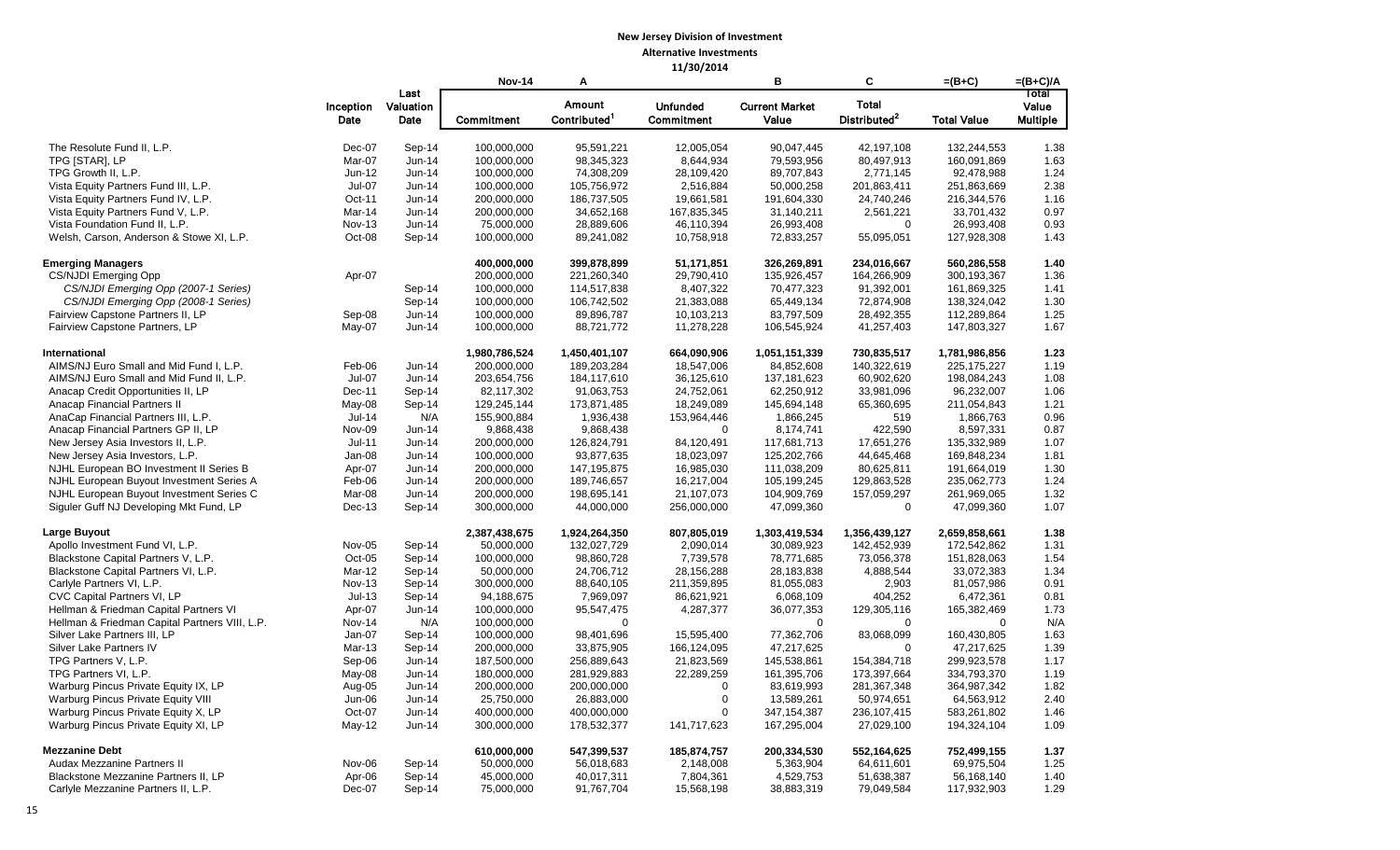|                                         |               |                   | <b>Nov-14</b>  | Α                        |                   | в                     | C                        | $=(B+C)$           | $=(B+C)/A$      |
|-----------------------------------------|---------------|-------------------|----------------|--------------------------|-------------------|-----------------------|--------------------------|--------------------|-----------------|
|                                         | Inception     | Last<br>Valuation |                | Amount                   | <b>Unfunded</b>   | <b>Current Market</b> | Total                    |                    | Total<br>Value  |
|                                         | Date          | Date              | Commitment     | Contributed <sup>1</sup> | <b>Commitment</b> | Value                 | Distributed <sup>2</sup> | <b>Total Value</b> | <b>Multiple</b> |
| Gleacher Mezzanine Fund II, LP          | Nov-06        | $Jun-14$          | 40,000,000     | 36,651,862               | 3,423,225         | 11,254,679            | 32,913,155               | 44, 167, 834       | 1.21            |
| GSO Capital Opportunities Fund II, LP   | <b>Nov-11</b> | Sep-14            | 150,000,000    | 75,157,811               | 105,290,824       | 54,574,269            | 50,003,470               | 104,577,739        | 1.39            |
| GSO Capital Opportunities Fund, L.P.    | <b>Jul-08</b> | Sep-14            | 100,000,000    | 112,701,810              | 6.407.457         | 29,688,305            | 167,696,165              | 197,384,470        | 1.75            |
| Newstone Capital Partners II, L.P.      | May-11        | Sep-14            | 100,000,000    | 72,695,593               | 42,245,736        | 46,658,661            | 37,250,166               | 83,908,827         | 1.15            |
| Newstone Capital Partners, L.P.         | Feb-07        | Sep-14            | 50,000,000     | 62,388,763               | 2,986,948         | 9,381,640             | 69,002,097               | 78,383,737         | 1.26            |
| <b>Secondaries</b>                      |               |                   | 281,146,290    | 273,336,495              | 24,493,983        | 152,767,727           | 232,257,354              | 385,025,080        | 1.41            |
| Lexington Capital Partners VI-B         | Jun-06        | Jun-14            | 50,000,000     | 50,705,969               | 817,356           | 26,487,434            | 44,500,288               | 70,987,723         | 1.40            |
| NB Sec Opps Offshore Fund II LP         | <b>Jul-08</b> | $Jun-14$          | 100,000,000    | 102,089,301              | 10,496,713        | 57, 193, 437          | 95,516,235               | 152,709,672        | 1.50            |
| Partners Group Secondary 2006 LP        | Sep-06        | $Jun-14$          | 54,569,253     | 53,008,507               | 3,733,692         | 16,101,596            | 47,286,436               | 63,388,032         | 1.20            |
| Partners Group Secondary 2008, L.P.     | Sep-08        | Jun-14            | 76,577,037     | 67,532,719               | 9,446,222         | 52,985,260            | 44,954,394               | 97,939,654         | 1.45            |
| <b>Small/Midsize Buyout</b>             |               |                   | 650,000,000    | 673,822,446              | 91,024,655        | 473,691,819           | 461,920,390              | 935,612,210        | 1.39            |
| <b>CSFB/NJDI Investment Fund</b>        | Nov-05        |                   | 650,000,000    | 673,822,446              | 91,024,655        | 473,691,819           | 461,920,390              | 935,612,210        | 1.39            |
| CSFB/NJDI Investment Fund 2005-1 Series |               | Sep-14            | 200,000,000    | 224,620,297              | 9,754,916         | 144,782,085           | 174,965,135              | 319,747,220        | 1.42            |
| CSFB/NJDI Investment Fund 2006-1 Series |               | Sep-14            | 250,000,000    | 275,499,031              | 18,808,339        | 182,072,322           | 201,809,038              | 383,881,360        | 1.39            |
| CSFB/NJDI Investment Fund 2008-1 Series |               | Sep-14            | 200,000,000    | 173,703,118              | 62,461,400        | 146,837,412           | 85,146,217               | 231,983,630        | 1.34            |
| <b>Special Situations</b>               |               |                   | 340,000,000    | 275,141,432              | 221,008,520       | 194,587,210           | 156,353,978              | 350,941,188        | 1.28            |
| Blackstone TOP Fund-A, L.P.             | $Jan-12$      | Sep-14            | 340,000,000    | 275, 141, 432            | 221,008,520       | 194,587,210           | 156,353,978              | 350,941,188        | 1.28            |
| <b>Venture Capital</b>                  |               |                   | 365,000,000    | 238,227,216              | 164,497,350       | 237,355,654           | 112,530,500              | 349,886,154        | 1.47            |
| JP Morgan Direct/Pooled VC Instit III   | Jun-06        |                   | 50,000,000     | 48,104,177               | 1,895,823         | 48,019,935            | 24,229,947               | 72,249,882         | 1.50            |
| JP Morgan Direct VC Institutional III   |               | Sep-14            | 600,000        | 394,650                  | 205,350           | 480,199               | 229,468                  | 709,668            | 1.80            |
| JP Morgan Pooled VC Institutional III   |               | Sep-14            | 49,400,000     | 47,709,527               | 1,690,473         | 47,539,735            | 24,000,479               | 71,540,214         | 1.50            |
| Khosla Venutres IV, L.P.                | $Jan-12$      | Sep-14            | 25,000,000     | 17,250,000               | 7,750,000         | 21,489,846            | 1,272,455                | 22,762,301         | 1.32            |
| NB Crossroads Fund XVIII                | Nov-06        | $Jun-14$          | 50,000,000     | 42,000,000               | 24,250,002        | 42,539,181            | 27,575,562               | 70,114,743         | 1.67            |
| NB/NJ Custom Investment Fund            | Aug-07        | Sep-14            | 100,000,000    | 88,921,905               | 32,552,659        | 82,879,978            | 59,452,536               | 142,332,514        | 1.60            |
| TCV VIII, L.P.                          | Jan-14        | Sep-14            | 100,000,000    | 16,353,881               | 83,646,119        | 16,339,735            | 0                        | 16,339,735         | 1.00            |
| Tenaya Capital VI, L.P.                 | $Jul-12$      | Sep-14            | 40,000,000     | 25,597,253               | 14,402,747        | 26,086,980            | 0                        | 26,086,980         | 1.02            |
| <b>Private Equity Subtotal</b>          |               |                   | 12,412,723,032 | 9,684,985,399            | 4,113,902,221     | 6,985,705,285         | 6,373,280,489            | 13,358,985,774     | 1.38            |
| <b>Real Estate</b>                      |               |                   |                |                          |                   |                       |                          |                    |                 |
| <b>Debt</b>                             |               |                   | 1,391,240,925  | 1,016,380,475            | 375,233,271       | 690,593,616           | 731,703,721              | 1,422,297,338      | 1.40            |
| CT High Grade Partners II, LLC          | May-08        | Sep-14            | 675,000,000    | 572,861,303              | 99,133,604        | 535,939,381           | 244,962,528              | 780,901,908        | 1.36            |
| Guggenheim Structured Real Estate III   | Sep-07        | Sep-14            | 100,000,000    | 100,000,000              | $\Omega$          | 7,742,743             | 73,363,322               | 81,106,065         | 0.81            |
| Lone Star Fund VII (U.S.) LP            | May-11        | Sep-14            | 300,000,000    | 283,589,254              | 18,845,732        | 91,629,792            | 410,170,179              | 501,799,971        | 1.77            |
| M&G Real Estate Debt Fund II, LP        | $Jul-13$      | Sep-14            | 118,903,263    | 31,865,866               | 87,788,694        | 29,645,457            | 2,536,636                | 32,182,093         | 1.01            |
| M&G Real Estate Debt Fund III, LP       | $Jul-13$      | Sep-14            | 197,337,662    | 28,064,053               | 169,465,241       | 25,636,243            | 671,057                  | 26,307,300         | 0.94            |
| <b>Equity</b>                           |               |                   | 4,323,385,211  | 2,992,952,327            | 1,581,488,700     | 2,551,568,345         | 1,255,914,830            | 3,807,483,175      | 1.27            |
| AEW Core Property Trust U.S. Inc.       | Oct-07        | Sep-14            | 100,000,000    | 100,000,000              | 0                 | 93,445,503            | 26,886,736               | 120,332,239        | 1.20            |
| ARA Asia Dragon Limited                 | Sep-07        | $Sep-14$          | 100,000,000    | 92,842,000               | 7,158,000         | 30,320,157            | 97,572,731               | 127,892,888        | 1.38            |
| Blackstone Real Estate Partners Asia LP | $Jun-13$      | Sep-14            | 500,000,000    | 190,981,715              | 309,684,622       | 210,677,648           | 2,161,177                | 212,838,825        | 1.11            |
| <b>Blackstone Real Estate V</b>         | Feb-06        | Sep-14            | 75,000,000     | 78,353,336               | 3,130,539         | 69,823,368            | 72,555,137               | 142,378,505        | 1.82            |
| <b>Blackstone Real Estate VI</b>        | Feb-07        | Sep-14            | 100,000,000    | 98,819,024               | 5,035,858         | 113,981,114           | 80,591,453               | 194,572,567        | 1.97            |
| Blackstone Real Estate Partners VI, Sec | Nov-11        | Sep-14            | 43,624,688     | 39,746,005               | 3,878,683         | 42,157,398            | 45,584,620               | 87,742,018         | 2.21            |
| <b>Blackstone Real Estate VII</b>       | Dec-11        | Sep-14            | 300,000,000    | 266,408,715              | 77,377,404        | 305,720,312           | 77,717,073               | 383,437,385        | 1.44            |
| Carlyle Realty Partners V LP            | Feb-07        | Sep-14            | 100,000,000    | 122,634,933              | 36,438,240        | 34,939,227            | 122,588,578              | 157,527,805        | 1.28            |
| Exeter - Core Industrial Venture Fund   | Apr-12        | Jun-14            | 200,000,000    | 156,098,250              | 43,901,750        | 156,527,388           | 17,275,500               | 173,802,888        | 1.11            |
| Hammes Partners II, L.P.                | Mar-14        | N/A               | 100,000,000    | 0                        | 100,000,000       | 0                     | 0                        | 0                  | N/A             |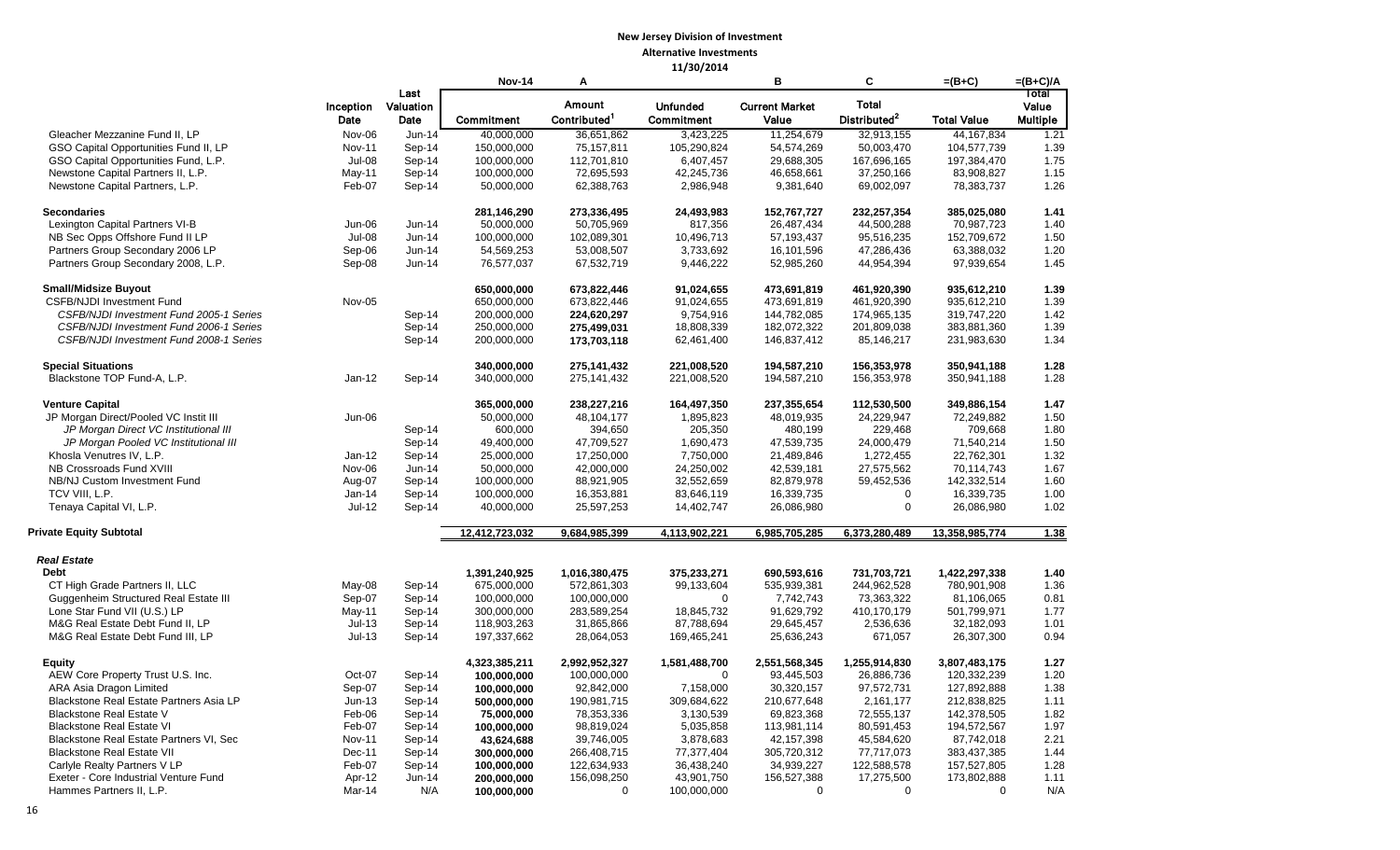|                                           |                   |                           | <b>Nov-14</b> | A                                  |                               | B                              | C                                        | $=(B+C)$           | $=(B+C)/A$                        |
|-------------------------------------------|-------------------|---------------------------|---------------|------------------------------------|-------------------------------|--------------------------------|------------------------------------------|--------------------|-----------------------------------|
|                                           | Inception<br>Date | Last<br>Valuation<br>Date | Commitment    | Amount<br>Contributed <sup>1</sup> | <b>Unfunded</b><br>Commitment | <b>Current Market</b><br>Value | <b>Total</b><br>Distributed <sup>2</sup> | <b>Total Value</b> | Total<br>Value<br><b>Multiple</b> |
| Heitman America Real Estate Trust, L.P.   | Jan-07            | Sep-14                    | 100,000,000   | 100,000,000                        | $\mathbf 0$                   | 118,143,651                    | 27,737,212                               | 145,880,863        | 1.46                              |
| Lone Star Real Estate Fund II (U.S.) LP   | May-11            | Sep-14                    | 100,000,000   | 86,571,332                         | 13,353,668                    | 41,338,663                     | 76,300,474                               | 117,639,137        | 1.36                              |
| Lubert Adler Real Estate Fund VI-B        | Feb-11            | Sep-14                    | 100,000,000   | 95,000,000                         | 14,611,321                    | 80,774,526                     | 51,250,000                               | 132,024,526        | 1.39                              |
| Meyer Bergman Euro Retail Partners II-TE  | Jul-14            | Sep-14                    | 62,945,947    | 23,510,715                         | 39,435,231                    | 20,955,815                     | $\mathbf 0$                              | 20,955,815         | 0.89                              |
| NJDOI/GMAM Core Plus RE Investment        | May-08            | $Jun-14$                  | 81,500,000    | 69,537,518                         | 20,536,135                    | 33,697,085                     | 68,702,253                               | 102,399,338        | 1.47                              |
| NJDOI/GMAM Opp RE Investment Program      | May-08            | $Jun-14$                  | 25,000,000    | 15,132,863                         | 9,867,137                     | 13,983,020                     | 7,400,638                                | 21,383,658         | 1.41                              |
| Northwood Real Estate Co-Invest           | Dec-12            | Sep-14                    | 75,000,000    | 20,538,581                         | 54,669,771                    | 20,218,816                     | 208,352                                  | 20,427,168         | 0.99                              |
| Northwood RE Partners L.P., (Series III)  | Dec-12            | Sep-14                    | 75,000,000    | 50,441,163                         | 31,749,987                    | 47,744,818                     | 7,252,438                                | 54,997,256         | 1.09                              |
| Northwood RE Partners L.P., (Series IV)   | Nov-13            | Sep-14                    | 200,000,000   | 84,202,018                         | 115,797,982                   | 84,226,184                     | $\mathbf 0$                              | 84,226,184         | 1.00                              |
| OZNJ Real Estate Opportunities, LP        | Mar-13            | Oct-14                    | 50,000,000    | 32,365,258                         | 18,522,067                    | 33,829,461                     | 887,325                                  | 34,716,786         | 1.07                              |
| Och-Ziff Real Estate Fund III, LP         | Aug-14            | Sep-14                    | 100,000,000   | 980,000                            | 99,020,000                    | 993,745                        | $\mathbf 0$                              | 993,745            | 1.01                              |
| Perella Weinberg Real Estate Fund II LP   | $Jul-13$          | Sep-14                    | 95,751,978    | 29,424,408                         | 66,327,570                    | 27,755,739                     | $\mathbf 0$                              | 27,755,739         | 0.94                              |
| <b>Prime Property Fund</b>                | Aug-07            | Sep-14                    | 130,000,000   | 150,000,000                        | $\Omega$                      | 97,778,033                     | 63,873,978                               | 161,652,011        | 1.08                              |
| PRISA II                                  | Jun-07            | Sep-14                    | 60,000,000    | 100,000,000                        | $\pmb{0}$                     | 54,122,679                     | 50,281,896                               | 104,404,575        | 1.04                              |
| PRISA Real Estate Separate Account        | Dec-06            | Sep-14                    | 265,000,000   | 300,000,000                        | $\Omega$                      | 193,994,049                    | 126,303,882                              | 320,297,931        | 1.07                              |
| Prologis European Properties Fund II      | Sep-13            | Sep-14                    | 189,562,598   | 183,329,350                        | 6,233,248                     | 183,453,244                    | 10,184,981                               | 193,638,226        | 1.06                              |
| RE Capital Asia Partners III, L.P.        | Aug-12            | $Jun-14$                  | 80,000,000    | 50,590,220                         | 35,019,666                    | 50,656,340                     | 17, 155, 719                             | 67,812,059         | 1.34                              |
| TPG/NJ (RE) Partnership, LP               | Feb-13            | $Jun-14$                  | 350,000,000   | 51,000,000                         | 299,000,000                   | 64,914,330                     | 0                                        | 64,914,330         | 1.27                              |
| Tucker Development/Acquisition Fund       | Oct-07            | Sep-14                    | 50,000,000    | 50,000,000                         | $\mathbf 0$                   | 47,793,400                     | $\mathbf 0$                              | 47,793,400         | 0.96                              |
| Warburg Pincus Real Estate Fund I         | Sep-06            | $Jun-14$                  | 100,000,000   | 95,833,333                         | $\Omega$                      | 60,691,409                     | 82,283,648                               | 142,975,057        | 1.49                              |
| Westbrook Real Estate Fund VIII           | Feb-08            | $Jun-14$                  | 100,000,000   | 110,980,414                        | $\Omega$                      | 61,008,386                     | 87,902,011                               | 148,910,397        | 1.34                              |
| Westbrook VII                             | Jan-07            | $Jun-14$                  | 40,000,000    | 40,000,000                         | $\Omega$                      | 21,668,268                     | 27,078,791                               | 48,747,059         | 1.22                              |
| Wheelock SREF NJ CO-Invest Feeder, LP     | <b>Nov-12</b>     | N/A                       | 50,000,000    | 26,305                             | 49,973,695                    | $\mathbf 0$                    | 0                                        | $\mathbf 0$        | N/A                               |
| Wheelock Street Real Estate Fund, L.P.    | Dec-11            | $Jun-14$                  | 100,000,000   | 94,179,549                         | 9,191,446                     | 121,392,885                    | 8,178,227                                | 129,571,112        | 1.38                              |
| Wheelock Street Real Estate Fund II, L.P. | Apr-14            | $Jun-14$                  | 125,000,000   | 13,425,322                         | 111,574,678                   | 12,841,683                     | 0                                        | 12,841,683         | 0.96                              |
| <b>Real Estate Subtotal</b>               |                   |                           | 5,714,626,136 | 4,009,332,802                      | 1,956,721,971                 | 3,242,161,961                  | 1,987,618,552                            | 5,229,780,512      | 1.30                              |
| <b>Hedge Fund</b>                         |                   |                           |               |                                    |                               |                                |                                          |                    |                                   |
| <b>Absolute Return</b>                    |                   |                           | 1,000,000,000 | 900,000,000                        | 100,000,000                   | 922,341,500                    | 0                                        | 922,341,500        | 1.02                              |
| <b>BlueCrest Capital Management LLP</b>   | Apr-12            | Oct-14                    | 300,000,000   | 300,000,000                        | $\mathbf 0$                   | 305,887,800                    | $\mathbf 0$                              | 305,887,800        | 1.02                              |
| Brevan Howard Fund Limited                | <b>Nov-11</b>     | Oct-14                    | 300,000,000   | 300,000,000                        | $\mathbf 0$                   | 309,336,000                    | $\mathbf 0$                              | 309,336,000        | 1.03                              |
| Iguazu Partners, L.P.                     | Dec-13            | Oct-14                    | 150,000,000   | 50,000,000                         | 100,000,000                   | 54,519,700                     | $\mathbf 0$                              | 54,519,700         | 1.09                              |
| MKP Opportunity Partners, L.P.            | Sep-12            | Oct-14                    | 250,000,000   | 250,000,000                        | $\mathbf 0$                   | 252,598,000                    | $\mathbf 0$                              | 252,598,000        | 1.01                              |
| <b>Credit</b>                             |                   |                           | 1,750,000,000 | 1,752,048,964                      | 100,157,459                   | 1,996,548,224                  | 104,601,796                              | 2,101,150,020      | 1.20                              |
| Canyon Value Realization Fund             | <b>Jun-07</b>     | Sep-14                    | 75,000,000    | 75,000,000                         | $\mathbf 0$                   | 128,212,125                    | $\mathbf 0$                              | 128,212,125        | 1.71                              |
| Canyon Balanced Fund                      | Jul-11            | Oct-14                    | 125,000,000   | 125,000,000                        | $\mathbf 0$                   | 184,072,927                    | 1,070,704                                | 185,143,631        | 1.48                              |
| Claren Road Credit Master Fund, Ltd.      | Jun-12            | Oct-14                    | 250,000,000   | 250,000,000                        | $\mathbf 0$                   | 236,106,000                    | 0                                        | 236,106,000        | 0.94                              |
| GSO Credit Partners - A, L.P.             | Mar-12            | Sep-14                    | 400,000,000   | 400,000,000                        | $\mathbf 0$                   | 574,132,400                    | $\mathsf 0$                              | 574,132,400        | 1.44                              |
| GSO Special Situations Fund, L.P.         | Feb-12            | Sep-14                    | 100,000,000   | 100,000,000                        | $\mathbf 0$                   | 140,564,400                    | $\mathbf 0$                              | 140,564,400        | 1.41                              |
| Lazard Rathmore Fund, Ltd.                | Aug-12            | Oct-14                    | 150,000,000   | 150,000,000                        | $\mathbf 0$                   | 168,489,750                    | $\mathbf 0$                              | 168,489,750        | 1.12                              |
| OZNJ Private Opportunities LP             | Mar-13            | Oct-14                    | 200,000,000   | 257,048,964                        | 45, 157, 459                  | 167,788,007                    | 103,531,092                              | 271,319,099        | 1.06                              |
|                                           |                   |                           |               |                                    |                               |                                |                                          |                    |                                   |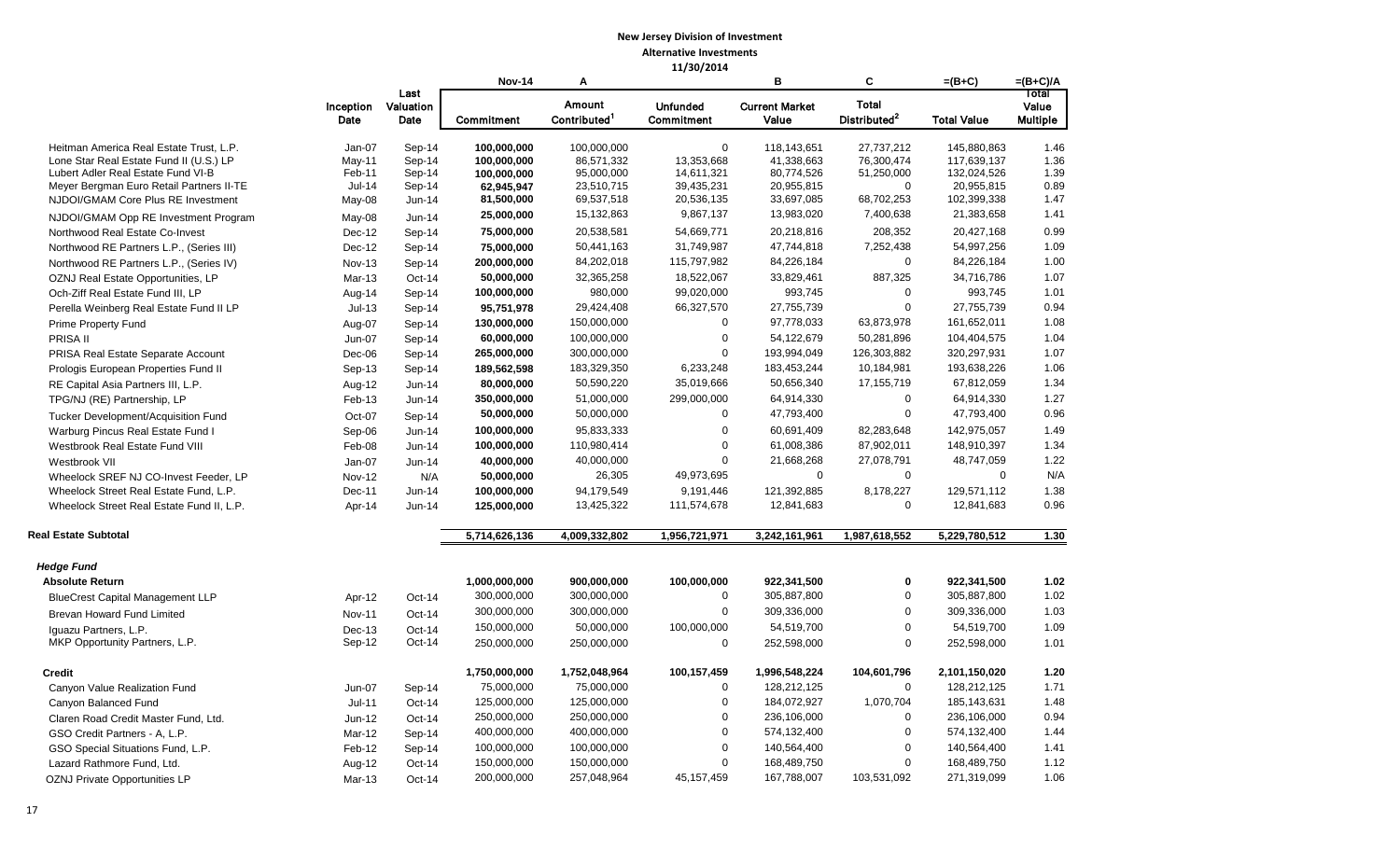|                                              |                   |                           | <b>Nov-14</b> | А                                  |                               | B                              | C                                        | $=(B+C)$           | $=(B+C)/A$                        |
|----------------------------------------------|-------------------|---------------------------|---------------|------------------------------------|-------------------------------|--------------------------------|------------------------------------------|--------------------|-----------------------------------|
|                                              | Inception<br>Date | Last<br>Valuation<br>Date | Commitment    | Amount<br>Contributed <sup>1</sup> | <b>Unfunded</b><br>Commitment | <b>Current Market</b><br>Value | <b>Total</b><br>Distributed <sup>2</sup> | <b>Total Value</b> | Total<br>Value<br><b>Multiple</b> |
| Regiment Capital Ltd. Fund                   | Dec-11            | Oct-14                    | 150,000,000   | 150,000,000                        | $\Omega$                      | 156,390,000                    | $\mathbf 0$                              | 156,390,000        | 1.04                              |
| Solus Opportunities Fund 3, LP               | Apr-14            | Oct-14                    | 300,000,000   | 245,000,000                        | 55,000,000                    | 240,792,615                    | 0                                        | 240,792,615        | 0.98                              |
|                                              |                   |                           |               |                                    |                               |                                |                                          |                    |                                   |
| <b>Distressed</b>                            |                   |                           | 350,000,000   | 450,000,000                        | 0                             | 268,455,792                    | 390,509,655                              | 658,965,447        | 1.46                              |
| Centerbridge Credit Partners                 | Oct-07            | Oct-14                    | 200,000,000   | 200,000,000                        | $\mathbf 0$                   | 240,621,047                    | 79,236,577                               | 319,857,624        | 1.60                              |
| King Street Capital                          | Feb-07            | Oct-14                    | 150,000,000   | 150,000,000                        | $\pmb{0}$                     | 22,662,060                     | 209,885,706                              | 232,547,766        | 1.55                              |
| Marathon Special Opp Fund, LTD               | Jul-08            | Sep-14                    | $\pmb{0}$     | 100,000,000                        | $\pmb{0}$                     | 5,172,685                      | 101,387,372                              | 106,560,057        | 1.07                              |
| <b>Equity Long/ Short</b>                    |                   |                           | 1,425,000,000 | 1,000,119,901                      | 424,880,099                   | 1,305,508,400                  | 100,000,000                              | 1,405,508,400      | 1.41                              |
| Archipelago Partners, LP                     | Jun-06            | Oct-14                    | 150,000,000   | 150,000,000                        | $\mathbf 0$                   | 152,021,800                    | 100,000,000                              | 252,021,800        | 1.68                              |
| Bay Pond Partners, L.P.                      | Apr-12            | Oct-14                    | 200,000,000   | 200,000,000                        | $\mathbf 0$                   | 234,861,200                    | 0                                        | 234,861,200        | 1.17                              |
| Cadian Fund, L.P.                            | May-12            | Oct-14                    | 100,000,000   | 100,000,000                        | $\Omega$                      | 116,256,700                    | $\mathbf 0$                              | 116,256,700        | 1.16                              |
| Omega Overseas Partners Ltd. Class-B         | Jan-07            | Oct-14                    | 225,000,000   | 150,000,000                        | 75,000,000                    | 238,564,950                    | $\mathbf 0$                              | 238,564,950        | 1.59                              |
| Scopia PX, LLC                               | $Jan-13$          | $Oct-14$                  | 250,000,000   | 150,000,000                        | 100,000,000                   | 177,968,550                    | $\mathbf 0$                              | 177,968,550        | 1.19                              |
| ValueAct Capital Partners II, L.P.           | <b>Nov-11</b>     | Oct-14                    | 150,000,000   | 150,000,000                        | $\mathbf 0$                   | 256,233,000                    | $\mathbf 0$                              | 256,233,000        | 1.71                              |
| ValueAct Co-Invest International LP          | $Jun-13$          | Oct-14                    | 200,000,000   | 119,901                            | 199,880,099                   | $\mathbf 0$                    | $\mathbf 0$                              | $\mathbf 0$        | N/A                               |
| Visium Balanced Offshore Fund, Ltd           | Aug-12            | Oct-14                    | 150,000,000   | 100,000,000                        | 50,000,000                    | 129,602,200                    | $\mathbf 0$                              | 129,602,200        | 1.30                              |
| <b>Event Driven</b>                          |                   |                           | 1,400,000,000 | 1,159,840,458                      | 240,159,542                   | 1,323,581,432                  | 233,120,116                              | 1,556,701,548      | 1.34                              |
| Cevian Capital II, L.P.                      | Apr-12            | $Oct-14$                  | 150,000,000   | 150,000,000                        | $\mathbf 0$                   | 183,429,750                    | $\mathbf 0$                              | 183,429,750        | 1.22                              |
| Davidson Kempner Institutional Partners, L.P | Dec-06            | Oct-14                    | 150,000,000   | 150,000,000                        | $\mathbf 0$                   | 226,614,900                    | $\mathbf 0$                              | 226,614,900        | 1.51                              |
| Elliott Associates, L.P.                     | Apr-12            | Sep-14                    | 200,000,000   | 90,883,000                         | 109,117,000                   | 101,682,263                    | $\mathbf 0$                              | 101,682,263        | 1.12                              |
| JANA Strategic Investment Fund II, LP        | $Jun-13$          | Oct-14                    | 300,000,000   | 177,146,286                        | 122,853,714                   | 75,162,186                     | 112,884,641                              | 188,046,828        | 1.06                              |
| Pershing Square LP                           | Apr-10            | Oct-14                    | 200,000,000   | 200,000,000                        | $\mathbf 0$                   | 247,242,525                    | 85,000,000                               | 332,242,525        | 1.66                              |
| Starboard Leaders Fund LP                    | Mar-14            | Oct-14                    | 125,000,000   | 116,811,172                        | 8,188,828                     | 127,957,528                    | $\mathbf 0$                              | 127,957,528        | 1.10                              |
| Starboard Value and Opportunity LP           | Mar-14            | Oct-14                    | 75,000,000    | 75,000,000                         | $\mathbf 0$                   | 79,688,175                     | $\mathbf 0$                              | 79,688,175         | 1.06                              |
| Third Point Offshore Fund, LTD.              | Apr-11            | Oct-14                    | 100,000,000   | 100,000,000                        | $\pmb{0}$                     | 135,288,605                    | 10,235,474                               | 145,524,079        | 1.46                              |
| York Capital Management, LP                  | Feb-07            | Oct-14                    | 100,000,000   | 100,000,000                        | $\mathbf 0$                   | 146,515,500                    | 25,000,000                               | 171,515,500        | 1.72                              |
| <b>Fund of Funds</b>                         |                   |                           | 2,210,000,000 | 2,060,258,928                      | 149,741,072                   | 2,619,137,296                  | 29,590,586                               | 2,648,727,882      | 1.29                              |
| AIMS/NJ Multi-Strategy Portfolio, LLC        | Aug-06            | Sep-14                    | 550,000,000   | 550,000,000                        | $\mathbf 0$                   | 711,785,601                    | $\mathbf 0$                              | 711,785,601        | 1.29                              |
| Arden Garden State NJ Fund LP.               | Jun-06            | Sep-14                    | 500,000,000   | 500,000,000                        | $\mathbf 0$                   | 575,174,875                    | $\mathbf 0$                              | 575,174,875        | 1.15                              |
| Protege Partners, LP                         | <b>Jun-07</b>     | Oct-14                    | 150,000,000   | 150,000,000                        | $\pmb{0}$                     | 181,546,738                    | $\mathbf 0$                              | 181,546,738        | 1.21                              |
| RC Woodley Park, LP                          | Aug-06            | Sep-14                    | 810,000,000   | 751,258,928                        | 58,741,072                    | 1,031,999,278                  | 29,590,586                               | 1,061,589,864      | 1.41                              |
| Reservoir Strategic Partners Fund, LP        | $Jul-11$          | $Oct-14$                  | 200,000,000   | 109,000,000                        | 91,000,000                    | 118,630,804                    | $\mathbf 0$                              | 118,630,804        | 1.09                              |
|                                              |                   |                           |               |                                    |                               |                                |                                          |                    |                                   |
| <b>Global Macro</b>                          |                   |                           | 300,000,000   | 300,000,000                        | 0                             | 323,842,775                    | 25,000,000                               | 348,842,775        | 1.16                              |
| Lynx (Bermuda) Ltd.                          | Mar-11            | Oct-14                    | 100,000,000   | 100,000,000                        | $\pmb{0}$                     | 93,693,375                     | 25,000,000                               | 118,693,375        | 1.19                              |
| Winton Futures Fund                          | $Jan-11$          | Oct-14                    | 200,000,000   | 200,000,000                        | $\pmb{0}$                     | 230,149,400                    | $\mathbf 0$                              | 230,149,400        | 1.15                              |
| <b>Multi-Strategy</b>                        |                   |                           | 300,000,000   | 450,000,000                        | $\pmb{0}$                     | 288,760,895                    | 304,800,000                              | 593,560,895        | 1.32                              |
| AG Garden Partners, LP                       | Mar-06            | $Oct-14$                  | 0             | 150,000,000                        | $\mathbf 0$                   | 6,704,045                      | 154,800,000                              | 161,504,045        | 1.08                              |
|                                              |                   |                           |               |                                    |                               |                                |                                          |                    |                                   |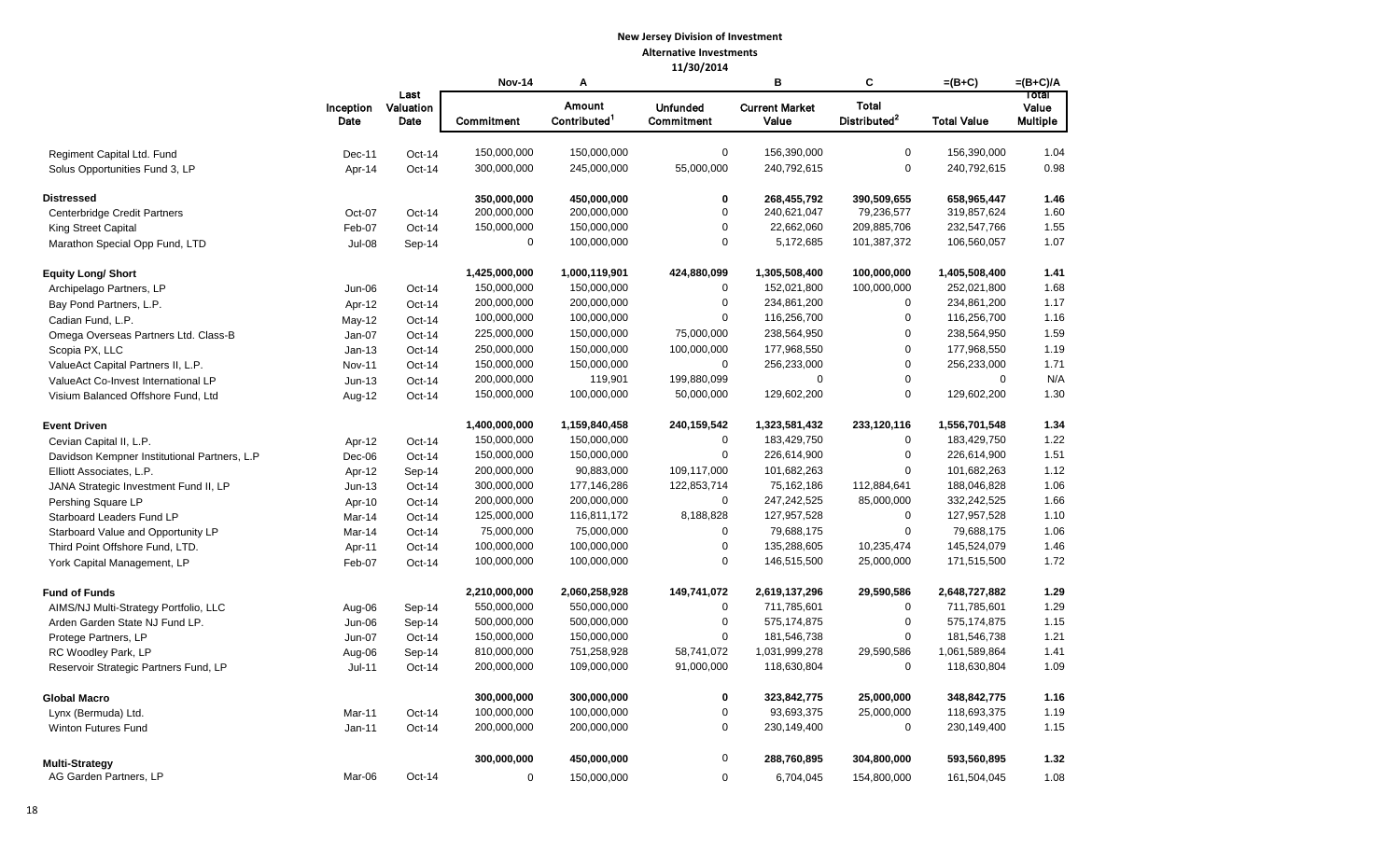|                                         |                   |                           |                |                                     | 11/30/2014                    |                                |                                          |                    |                                          |
|-----------------------------------------|-------------------|---------------------------|----------------|-------------------------------------|-------------------------------|--------------------------------|------------------------------------------|--------------------|------------------------------------------|
|                                         |                   |                           | <b>Nov-14</b>  | А                                   |                               | в                              | C                                        | $=(B+C)$           | $=(B+C)/A$                               |
|                                         | Inception<br>Date | Last<br>Valuation<br>Date | Commitment     | <b>Amount</b><br><b>Contributed</b> | <b>Unfunded</b><br>Commitment | <b>Current Market</b><br>Value | <b>Total</b><br>Distributed <sup>2</sup> | <b>Total Value</b> | <b>Total</b><br>Value<br><b>Multiple</b> |
| Farallon Capital Inst. Partners, L.P.   | Jun-07            | Oct-14                    | 150,000,000    | 150,000,000                         | $\mathbf 0$                   | 93,622,050                     | 75,000,000                               | 168,622,050        | 1.12                                     |
| OZ Domestic Partners II, Ltd.           | Jun-06            | Oct-14                    | 150,000,000    | 150,000,000                         | 0                             | 188,434,800                    | 75,000,000                               | 263,434,800        | 1.76                                     |
| <b>Hedge Fund Subtotal</b>              |                   |                           | 8,735,000,000  | 8,072,268,251                       | 1,014,938,172                 | 9,048,176,314                  | 1,187,622,153                            | 10,235,798,467     | 1.27                                     |
| <b>Real Assets</b>                      |                   |                           |                |                                     |                               |                                |                                          |                    |                                          |
| Aether Real Assets III Surplus, LP      | Nov-13            | $Jun-14$                  | 100,000,000    | 21,517,241                          | 78,606,655                    | 21,849,549                     | 123,896                                  | 21,973,445         | 1.02                                     |
| Aether Real Assets III, LP              | Nov-13            | $Jun-14$                  | 30,000,000     | 3,882,161                           | 26,143,768                    | 3,916,213                      | 25,929                                   | 3,942,142          | 1.02                                     |
| Blackstone Energy Partners, L.P.        | Mar-12            | Sep-14                    | 150,000,000    | 130,658,039                         | 43,522,796                    | 119,054,425                    | 66,946,188                               | 186,000,613        | 1.42                                     |
| <b>Blackstone Resources Select Fund</b> | Aug-11            | $Oct-14$                  | 250,000,000    | 250,000,000                         | $\Omega$                      | 199,296,750                    | $\mathbf 0$                              | 199,296,750        | 0.80                                     |
| Blackstone TOP Fund - A, L.P.           | Jul-12            | Sep-14                    | 389,985,858    | 405,309,629                         | 75,269,536                    | 367,997,446                    | 97,984,209                               | 465,981,655        | 1.15                                     |
| BX NJ Co-Invest, L.P.                   | Aug-12            | Sep-14                    | 20,014,142     | 21,312,944                          | 15,271,150                    | 42,846,711                     | 16,569,952                               | 59,416,662         | 2.79                                     |
| Gresham Commodity Fund (ETAP)           | Feb-08            | Oct-14                    | 200,000,000    | 200,000,000                         | $\Omega$                      | 134,287,200                    | $\mathbf 0$                              | 134,287,200        | 0.67                                     |
| Gresham Commodity Fund (TAP)            | Nov-07            | Oct-14                    | 200,000,000    | 200,000,000                         | $\Omega$                      | 81,151,000                     | 75,000,000                               | 156,151,000        | 0.78                                     |
| GSO Energy Partners - A, L.P.           | Mar-12            | Sep-14                    | 500,000,000    | 235,874,431                         | 329,088,435                   | 223,502,389                    | 66,538,490                               | 290,040,879        | 1.23                                     |
| Hitecvision VII. L.P.                   | Apr-14            | $Jun-14$                  | 100,000,000    | 4,085,273                           | 95,914,727                    | 3,498,170                      | $\Omega$                                 | 3,498,170          | 0.86                                     |
| OZNJ Real Asset Opportunities, LP       | Mar-13            | Oct-14                    | 150,000,000    | 50,802,548                          | 99,197,452                    | 50,731,425                     | $\Omega$                                 | 50,731,425         | 1.00                                     |
| RC Woodley Park, L.P.                   | $May-11$          | Sep-14                    | 135,000,000    | 135,000,000                         | $\Omega$                      | 2,255,884                      | 89,569,359                               | 91,825,243         | 0.68                                     |
| <b>Schroders Commodity Portfolio</b>    | Jan-08            | Oct-14                    | 500,000,000    | 450,000,000                         | 50,000,000                    | 188,566,125                    | 175,000,000                              | 363,566,125        | 0.81                                     |
| <b>Sheridan Production Partners I</b>   | Aug-07            | Sep-14                    | 50,000,000     | 52,250,000                          | $\Omega$                      | 45,050,005                     | 43,625,000                               | 88,675,005         | 1.70                                     |
| Sheridan Production Partners II-B, L.P  | <b>Nov-10</b>     | Sep-14                    | 100,000,000    | 95,750,000                          | 4,250,000                     | 69,764,982                     | 7,000,000                                | 76,764,982         | 0.80                                     |
| Tenaska Power Fund II, L.P.             | Sep-08            | $Jun-14$                  | 100,000,000    | 87,598,140                          | 12,401,860                    | 30,826,265                     | 47,828,605                               | 78,654,870         | 0.90                                     |
| Warburg Pincus Energy, L.P.             | May-14            | Sep-14                    | 100,000,000    | 3,900,000                           | 96,100,000                    | 3,298,468                      | $\mathbf 0$                              | 3,298,468          | 0.85                                     |
| <b>Real Assets Subtotal</b>             |                   |                           | 3,075,000,000  | 2,347,940,406                       | 925,766,379                   | 1,587,893,006                  | 686,211,628                              | 2,274,104,634      | 0.97                                     |
| <b>Grand Total</b>                      |                   |                           | 29,937,349,168 | 24,114,526,859                      | 8.011,328.743                 | 20,863,936,566                 | 10,234,732,821                           | 31,098,669,387     | 1.29                                     |
|                                         |                   |                           |                |                                     |                               |                                |                                          |                    |                                          |

1. Amount Contributed does not include adjustment for portion of total distributions that are recallable. Contributions does include return of unused funded capital.

2. Total distributed include recallable portion of proceeds.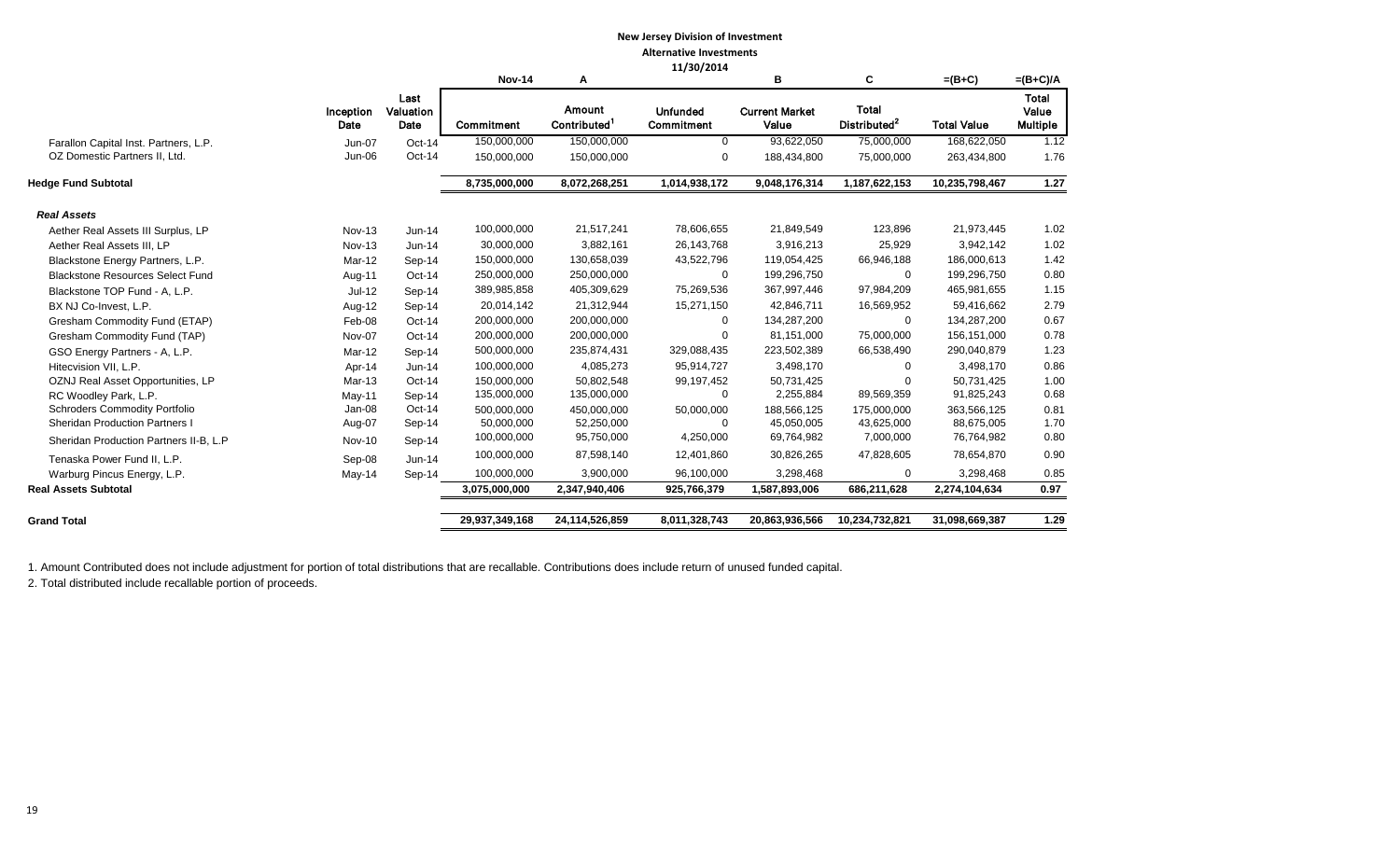#### **New Jersey Division of Investment Global Diversified Credit 11/30/14**

#### **Global Diversified Credit as of November 30, 2014**

Presents underlying fund level information including the Portfolio's original commitments, funded amounts to date, remaining commitments and the distributions to date.

|                                             |                       |                                  | <b>Nov-14</b> | A                                  |                                      | в                              | C                                        | $=(B+C)$           | $=(B+C)/A$                            |
|---------------------------------------------|-----------------------|----------------------------------|---------------|------------------------------------|--------------------------------------|--------------------------------|------------------------------------------|--------------------|---------------------------------------|
|                                             | <b>Inception Date</b> | Last<br><b>Valuation</b><br>Date | Commitment    | Amount<br>Contributed <sup>1</sup> | <b>Unfunded</b><br><b>Commitment</b> | <b>Current Market</b><br>Value | <b>Total</b><br>Distributed <sup>2</sup> | <b>Total Value</b> | <b>Total Value</b><br><b>Multiple</b> |
|                                             |                       |                                  |               |                                    |                                      |                                |                                          |                    |                                       |
| <b>BlackRock Credit Investors</b>           | Oct-07                | Sep-14                           | 400,000,000   | 400,000,000                        | 176,645,178                          | 31,254,416                     | 353,290,356                              | 384,544,772        | 0.96                                  |
| <b>BlackRock Credit Investors Co-Invest</b> | $Oct-09$              | Sep-14                           | 144,000,000   | 144,000,000                        | 130,017,469                          | 2,460,580                      | 260,693,437                              | 263,154,017        | 1.83                                  |
| Cerberus NJ Credit Opportunities Fund, L.P. | Apr-12                | Sep-14                           | 300,000,000   | 280,472,637                        | 19,527,363                           | 294,308,162                    | 34,825,871                               | 329,134,033        | 1.17                                  |
| Golden Tree Opportunities LP-Class D        | Sep-07                | $Oct-14$                         | 250,000,000   | 249,500,000                        | 500,000                              | 442,949,911                    | 4,676,086                                | 447,625,997        | 1.79                                  |
| Knight TAO, L.P.                            | $Oct-14$              | N/A                              | 400,000,000   | 72,940,897                         | 327,059,103                          | 72,940,897                     | 0                                        | 72,940,897         | 1.00                                  |
| Knight/TPG NPL - C, L.P.                    | Mar-12                | $Jun-14$                         | 70,382,674    | 78,556,376                         | 5,000,000                            | 83,596,260                     | 13,173,702                               | 96,769,962         | 1.23                                  |
| Och Ziff Capital                            | Apr-10                | Oct-14                           | 500,000,000   | 381,886,251                        | 118,113,749                          | 892,273,788                    | 0                                        | 892,273,788        | 2.34                                  |
| OZSC II, LP                                 | Mar-13                | Oct-14                           | 300,000,000   | 313,309,682                        | 10,452,154                           | 330,273,619                    | 23,761,836                               | 354,035,456        | 1.13                                  |
| TPG Opportunities Partners III (A), LP      | Apr-14                | $Jun-14$                         | 100,000,000   | 6,897,927                          | 93,102,073                           | 6,194,290                      | 11,567                                   | 6,205,857          | 0.90                                  |
| TPG Specialty Lending, Inc.                 | May-11                | Sep-14                           | 200,000,000   | 102,684,312                        | 99,446,439                           | 129,568,891                    | 26,663,340                               | 156,232,230        | 1.52                                  |
| Total                                       |                       |                                  | 2,664,382,674 | 2,030,248,082                      | 979,863,529                          | 2,285,820,815                  | 717,096,195                              | 3,002,917,009      | 1.48                                  |

1. Amount Contributed does not include adjustment for portion of total distributions that are recallable. Contributions does include return of unused funded capital.

2. Total distributed include recallable portion of proceeds.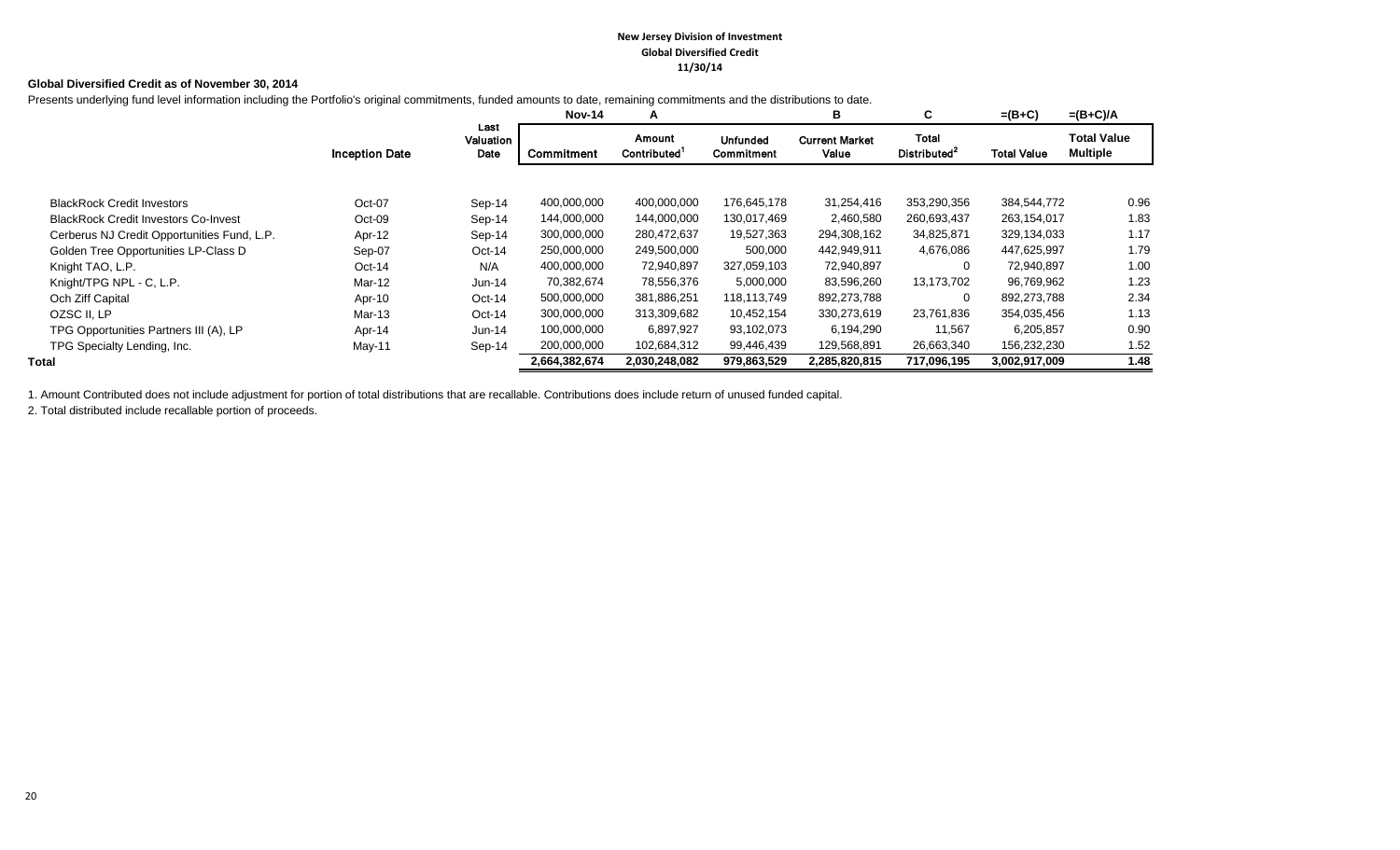## **Opportunistic Investments as of November 30, 2014**

Presents underlying fund level information including the Portfolio's original commitments, funded amounts to date, remaining commitments and the distributions to date.

|                                                       |                       |                           | <b>Nov-14</b>     | A                                  |                                      | В                              | C                              | $=(B+C)$           | $=(B+C)/A$                            |
|-------------------------------------------------------|-----------------------|---------------------------|-------------------|------------------------------------|--------------------------------------|--------------------------------|--------------------------------|--------------------|---------------------------------------|
|                                                       | <b>Inception Date</b> | Last<br>Valuation<br>Date | <b>Commitment</b> | Amount<br>Contributed <sup>1</sup> | <b>Unfunded</b><br><b>Commitment</b> | Current<br><b>Market Value</b> | Total Distributed <sup>2</sup> | <b>Total Value</b> | <b>Total Value</b><br><b>Multiple</b> |
|                                                       | Oct-12                | $Jun-14$                  | 200,000,000       | 156,578,829                        | 62,696,580                           | 138,277,747                    | 35,531,724                     | 173,809,471        | 1.11                                  |
| Dyal NJ Investors, L.P.<br>Dyal II NJ Investors, L.P. | Jul-14                | N/A                       | 250,000,000       | 0                                  | 250,000,000                          |                                | 0                              | 0                  | N/A                                   |
| <b>Total</b>                                          |                       |                           | 450,000,000       | 156,578,829                        | 312,696,580                          | 138,277,747                    | 35,531,724                     | 173,809,471        | 1.11                                  |

1. Amount Contributed does not include adjustment for portion of total distributions that are recallable. Contributions does include return of unused funded capital.

2. Total distributed include recallable portion of proceeds.